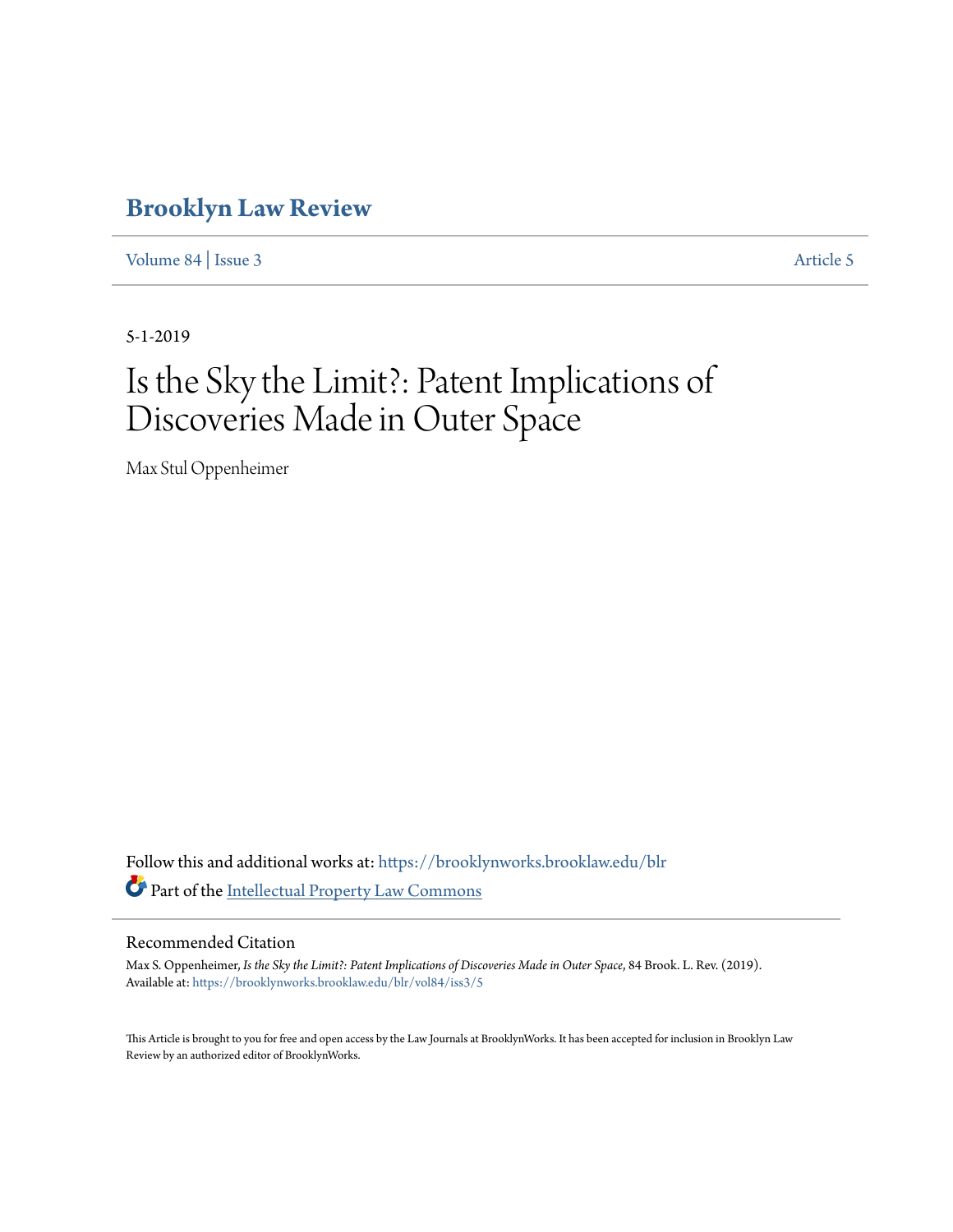# Is the Sky the Limit?

# PATENT IMPLICATIONS OF DISCOVERIES MADE IN OUTER SPACE

#### *Max Stul Oppenheimer*†

#### INTRODUCTION: THE PATENT CHALLENGE OF SPACE EXPLORATION

It has been less than a century since space flight was the province of science fiction.1 Sixty years ago, space flight was the province of a few advanced nations<sup>2</sup> and manned space exploration remained the province of science fiction3; fifty years ago, manned

 <sup>†</sup> Princeton University, B.S. *cum laude*; Harvard Law School, J.D.; Professor, University of Baltimore School of Law. 1 In 1920, under the title "A Severe Strain on Credulity" the *New York Times*

ridiculed Dr. Robert Hutching Goddard's proposal to launch a rocket capable of reaching the moon. *See A Severe Strain on Credulity*, N.Y. TIMES: TOPICS OF THE TIMES (Jan. 13, 1920), https://timesmachine.nytimes.com/timesmachine/1920/01/13/102738081.pdf [https:// perma.cc/GEK7-CZWF]. "[A]fter the rocket quits our air . . . its flight would be neither accelerated nor maintained by the explosion of the charges it then might have left. To claim that it would be is to deny a fundamental law of dynamics and only Dr. Einstein and his chosen dozen . . . are licensed to do that." *Id.* The New York Times published what might be considered a retraction in 2001—nearly thirty years after a rocket, employing Dr. Goddard's design, landed on the moon. *See* Tom Kuntz, *150th Anniversary: 1851–2001; The Facts That Got Away*, N.Y. TIMES (Nov. 14, 2001), https://www.nytimes.com/2001/11/14/ news/150th-anniversary-1851-2001-the-facts-that-got-away.html [https://perma.cc/R58U-D9QA]. In addition, the U. S. government paid \$1 million to settle suits alleging infringement of Dr. Goddard's U. S. patents 2,395,113 ("method for feeding combustion liquids to rocket apparatus"), and 2,397,657 and 2,397,659 ("control mechanism for a rocket apparatus"). *Frequently Asked Questions About Dr. Robert H. Goddard*, CLARK UNIVERSITY http://www2.clarku.edu/research/archives/goddard/faq.cfm [https://perma.cc/9FX4-R5AV]. 2 Sputnik I, the first rocket to achieve low earth orbit, was launched by the

Soviet Union in 1957; the United States followed with its own low earth orbit rocket in 1958. Steven J. Dick, *50 Years of NASA History*, NASA (May 28, 2008) https:// www.nasa.gov/50th/50th\_magazine/historyLetter.html [https://perma.cc/GL5Y-BRFA]. 3 The first human would not reach space until Yuri Gagarin flew the Soviet

Union's Vostok I in a single orbit around the Earth in 1961. *See* Paul D. Spudis, *Lunar Exploration: Past and Future*, NASA, https://www.nasa.gov/50th/50th\_magazine/lunar Exploration.html [https://perma.cc/466G-VGEW]; *The Flight of Vostok 1*, EUROPEAN SPACE AGENCY, https://www.esa.int/About\_Us/Welcome\_to\_ESA/ESA\_history/50\_years\_ of\_humans\_in\_space/The\_flight\_of\_Vostok\_1 [https://perma.cc/8KDE-SML3]. At that time, Arthur C. Clarke's "Sentinel of Eternity" had been published, but was still a decade away from being brought to the movie screen as Stanley Kubrick's classic "2001: A Space Odyssey." *See* Arthur C. Clarke, *Sentinel of Eternity*, TEN STORY FANTASY, Spring 1951; 2001: A SPACE ODYSSEY (Metro-Goldwyn-Mayer Studios, Inc., 1968).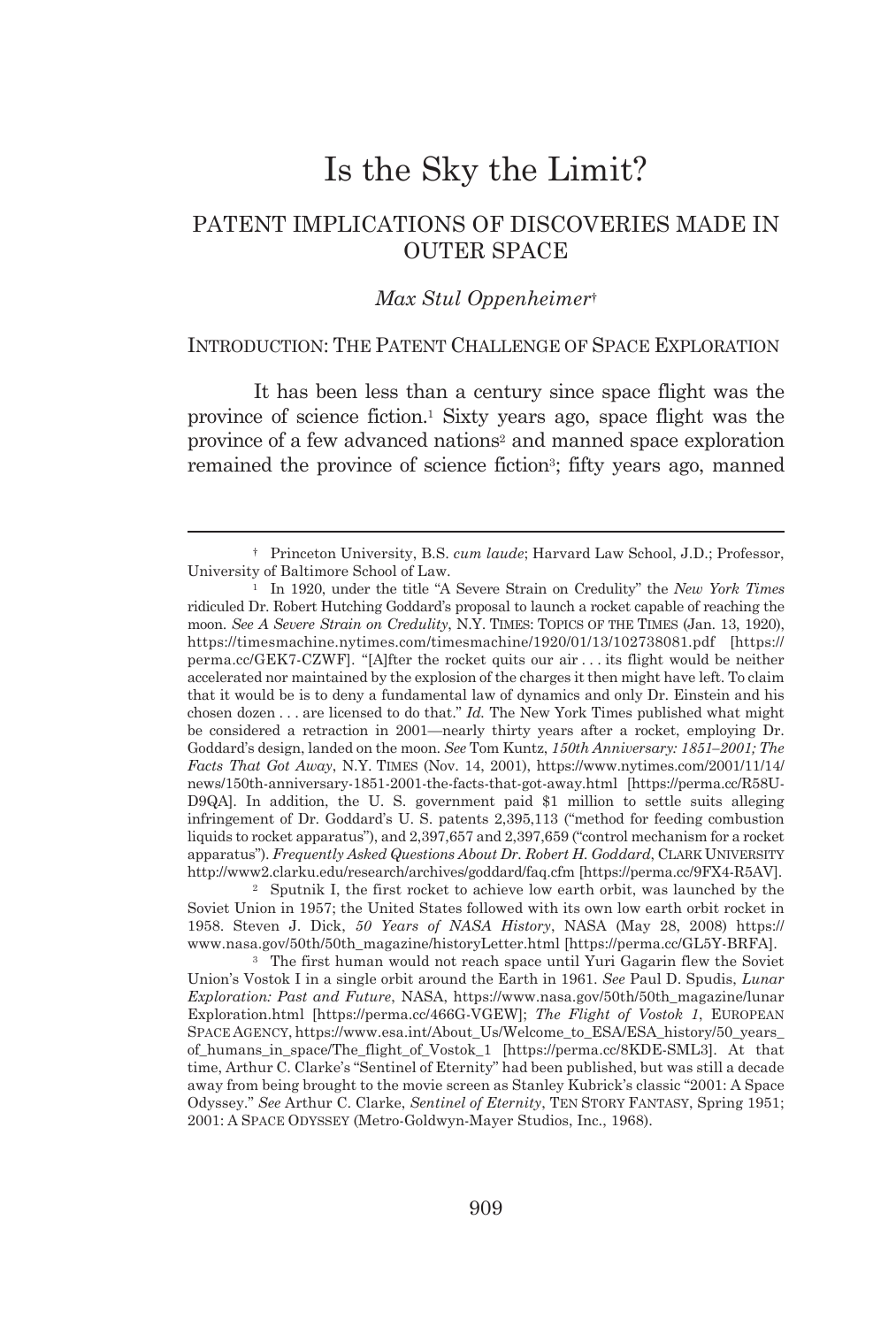lunar exploration was a stunning achievement;<sup>4</sup> ten years ago, human space travel was the exclusive realm of governments,<sup>5</sup> only three of which maintained any kind of sustained presence in space.6 Today, private companies have launched human space flights<sup>7</sup> and orbital rockets that carry experiments and cargo to the International Space Station (ISS),<sup>8</sup> while NASA's New Horizons mission has gone beyond the known planets and on New Year's Day 2019 reached Ultima Thule, an object 4 billion miles from our sun.9

In the next ten years, private companies plan to reach the moon and planets,10 while NASA is developing a plan to land

planet. For a list of lunar astronauts, see Nancy Atkinson, *How Many People Have Walked on the Moon*, UNIVERSE TODAY (Aug. 1, 2013), https://www.universetoday.com/55512/howmany-people-have-walked-on-the-moon/ [https://perma.cc/LPD3-7T8A]. The first nongovernmental spaceflight did not occur until June 21, 2004. Tim Sharp, *SpaceShipOne: The First Private Spacecraft*, SPACE (Mar. 5, 2019), https://www.space.com/16769 spaceshipone-first-private-spacecraft.html [https://perma.cc/ZXG6-HZLQ]. 6 The Soviet Union maintained the Mir space station, the U.S. maintained the

Skylab space station (now maintained jointly as the International Space Station), and China maintained the Tiangong space station. *See* Deborah Bloom & Kate Hunt, *China Launches Tiangong-2 Space Lab*, CNN (Sept. 25, 2016, 2:25 PM), https://www.cnn.com/ 2016/09/15/asia/china-launches-tiangong-2-space-lab/index.html [https://perma.cc/ZM4D-8HTA]; Elizabeth Howell, *Skylab: First U.S. Space Station*, SPACE (July 11, 2018), https:// www.space.com/19607-skylab.html [https://perma.cc/5BNW-LRST]; *China's Shenzhou 11 Docks at Tiangong 2 Space Station*, BBC NEWS (Oct.19, 2016), www.bbc.com/news/worldasia-china-37700404 [https://perma.cc/YZ8A-KV9Z]; NASA, *International Cooperation*, https:// www.nasa.gov/mission\_pages/station/cooperation/index.html [https://perma.cc/7BBN-64C6].

7 The private company SpaceShipOne launched a suborbital flight in 2004, enabling it to win the X Prize. Dan Brekke, *SpaceShipOne Back on Course*, WIRED (July 7, 2004, 11:09 AM), https://www.wired.com/2004/07/spaceshipone-back-on-course/ [https://perma.cc/8YWS-XSUY]; *Launching a New Space Industry*, ANSARI XPRIZE, https://ansari.xprize.org/ [https://perma.cc/DJ6P-QWKV].<br><sup>8</sup> In 2012, SpaceX became the first private company to deliver cargo to the ISS and

has launched 16 resupply missions to the ISS. *Dragon Resupply Mission (CRS-16)*, SPACEX (Jan. 14, 2019), https://www.spacex.com/news/2018/12/05/dragon-resupply-mission-crs-16 [https://perma.cc/QWP8-ALKA]; Press Release, NASA, Release 14-256 NASA Chooses American Companies to Transport U.S. Astronauts to International Space Station (Sept. 16, 2014), https://www.nasa.gov/press/2014/september/nasa-chooses-american-companiesto-transport-us-astronauts-to-international [https://perma.cc/8N4D-Z3HH]. 9 Kenneth Chang, *Snowman-like Photos of Ultima Thule Sent Home by NASA's* 

*New Horizon Spacecraft*, N.Y. TIMES (Jan. 2, 2019), https://www.nytimes.com/2019/01/02/ science/ultima-thule-pictures-new-horizons.html [https://perma.cc/8XPF-8QLV]. 10 Leonard David, *Will Commercial Space Travel Blast Off in 2014?*, SPACE

(Jan. 11, 2014, 10:00 AM), https://www.space.com/24249-commercial-space-travelblasts-off-2014.html [https://perma.cc/3P76-A9LD]; *see also* Alan Boyle, *Jeff Bezos Lifts Curtain on Blue Origin Rocket Factory*, *Lays Out Grand Plan for Space Travel That Spans Hundreds of Years*, GEEKWIRE (Mar. 8 2016, 7:58 PM), https:// www.geekwire.com/2016/jeff-bezos-lifts-curtain-blue-origin-rocket-factory-vision-space/ [https://perma.cc/62C8-B3NW]. *See generally* Elizabeth Howell, *SpaceX: First Private Flights to Space Station*, SPACE (Feb. 27, 2017), https://www.space.com/18853-

<sup>4</sup> *See* Vic Lang'at Jr., *Which Countries Have Been on the Moon?*, WORLD ATLAS (Dec. 12, 2018) https://www.worldatlas.com/articles/which-countries-have-been-on-themoon.html [https://perma.cc/AC5X-YHBE]. In 1969, the United States was the first nation to land a human (Neil Armstrong) on the moon and is still the only nation to have done so. Brian Dunbar, *The Moon*, NASA (Apr. 26, 2019), https://www.nasa.gov/moon [https://perma.cc/5A43-E9EL]. 5 In all, only 12 men have walked on the moon and no one has reached another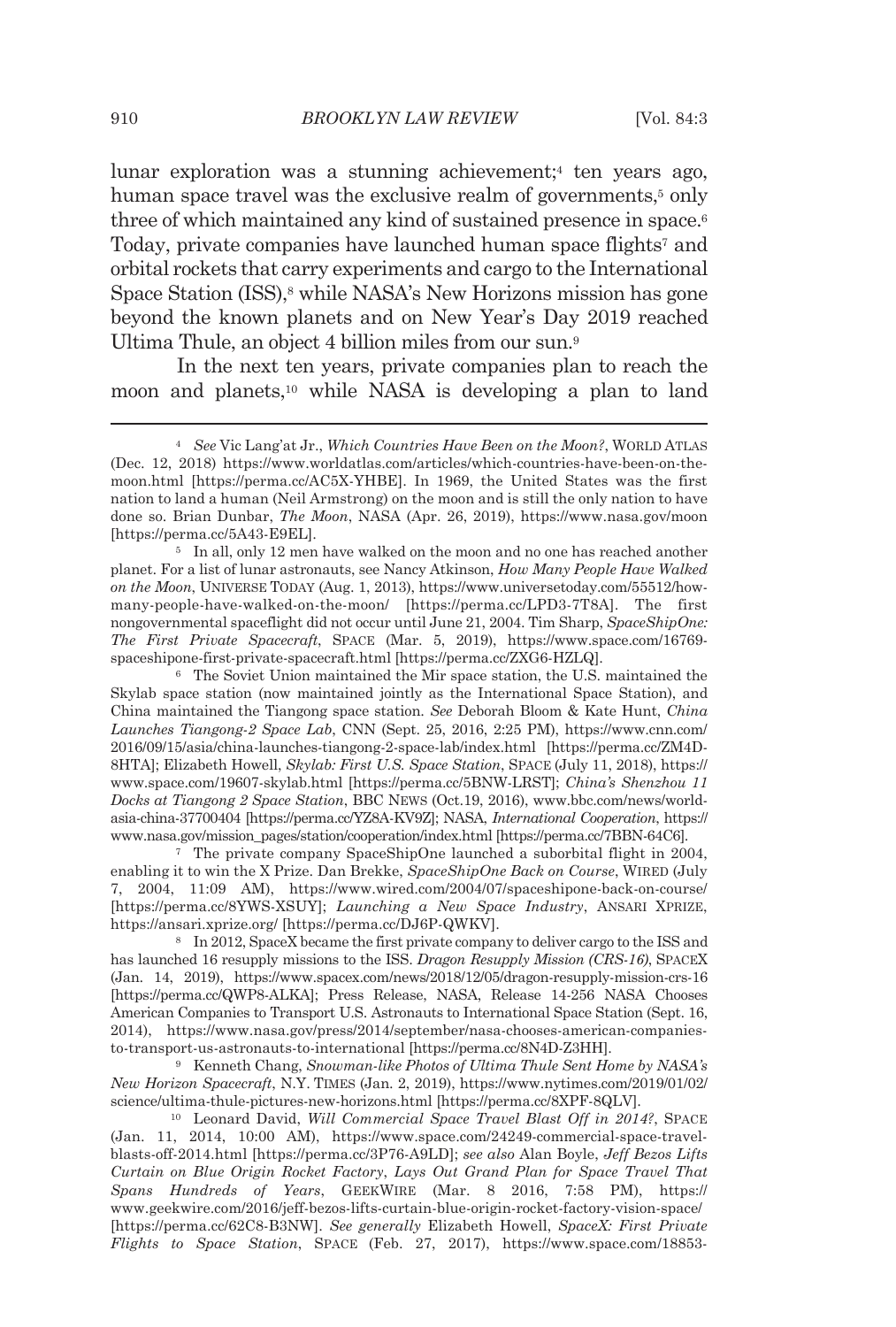humans on Mars by the 2030s,<sup>11</sup> with the first step planned for 2020 when an unmanned craft is to be sent into deep space to retrieve an asteroid and push it into lunar orbit for study.12

While perhaps only a footnote in this story of incredible scientific achievement, the evolution of space travel has implications for law in general and patent law in particular.13 The possibility of discovering useful materials or technology in outer space was recognized early in the space era,14 but the patent law consequences of such discoveries have not been addressed completely.

In 1984, Congress recognized the private economic potential of space and set out to regulate it in the Commercial Space Launch Act, whose purposes included "promot[ing] economic growth and entrepreneurial activity through use of the space environment for peaceful purposes."15 In the relatively brief period since space travel has become feasible,16 patent law has also been modified to solve many of the new problems posed by the possibility of economic activity and technological development in outer space.17 Other

"Patents issued under § 161 are referred to as 'plant patents,' which are distinguished from § 101 utility patents and § 171 design patents." J.E.M. AG Supply, Inc. v. Pioneer Hi-Bred Int'l, Inc., 534 U.S. 124, 133 n.5 (2001). While it is conceivable that space exploration will discover new plants that might raise issues similar to those discussed, the focus of this article is on utility patent issues; the term "patent" will refer to utility patents unless specifically stated otherwise.<br><sup>14</sup> In a 1959 article, Wolf Haber proposed a model space treaty which included

a provision that "[t]he contracting States recognize that space and celestial matter are potential sources of raw materials . . . . They, therefore, undertake to develop these potentials in concert for the common good of mankind." Wolf Haber, *A Draft Convention* 

<sup>15</sup> Commercial Space Launch Act, Pub. L. No. 98-575, 98 Stat. 3055, 3055 (1984) (codified as amended at 51 U.S.C. § 50901(b)(1) (2012 & Supp. V 2017).<br><sup>16</sup> In comparison, English common law dates back nearly one thousand years.

JOHN LANGBEIN, RENÉE LETTOW & BRUCE SMITH, HISTORY OF THE COMMON LAW: THE DEVELOPMENT OF ANGLO-AMERICAN LEGAL INSTITUTIONS 4 (2d ed. 2009); ROSCOE POUND, THE SPIRIT OF THE COMMON LAW 5 (1921); Mary Ann Glendon, Andrew D.E. Lewis, & Albert Roland Kiralfy, *Common Law*, ENCYC. BRITANNICA (July 26, 2018), https://www.britannica.com/topic/common-law [https://perma.cc/CR4D-385N] (dating the common law from the Norman conquest of England in 1066).<br><sup>17</sup> While the concept of outer space is probably intuitive, it is helpful to define

the dividing line between the application of "terrestrial"—or traditional territorial—law and the application of "space law". A helpful set of definitions is provided in an article from the dawn of the space age:

"Space" is that area immediately above airspace and extending outward from the surface of the earth to infinity, and which surrounds all celestial matter. . . . "Airspace" is that area immediately superjacent to the earth, which

spacex.html [https://perma.cc/H259-9SGS] (outlining SpaceX corporation's plans for commercial space travel). 11 Gary Daines, *NASA's Journey to Mars*, NASA (Aug. 7, 2017), https://

www.nasa.gov/content/nasas-journey-to-mars [https://perma.cc/4Q2M-97KS]; Amy Klamper, *White House Panel Spells Out Human Spaceflight Options for NASA*, SPACE (Sept. 8, 2009, 8:01 PM EDT), http://www.space.com/7255-white-house-panel-spells-human-spaceflightoptions-nasa.html [https://perma.cc/UZD7-NVCR].<br><sup>12</sup> Daines, *supra* note 11.<br><sup>13</sup> There are three types of patents issued by the United States government.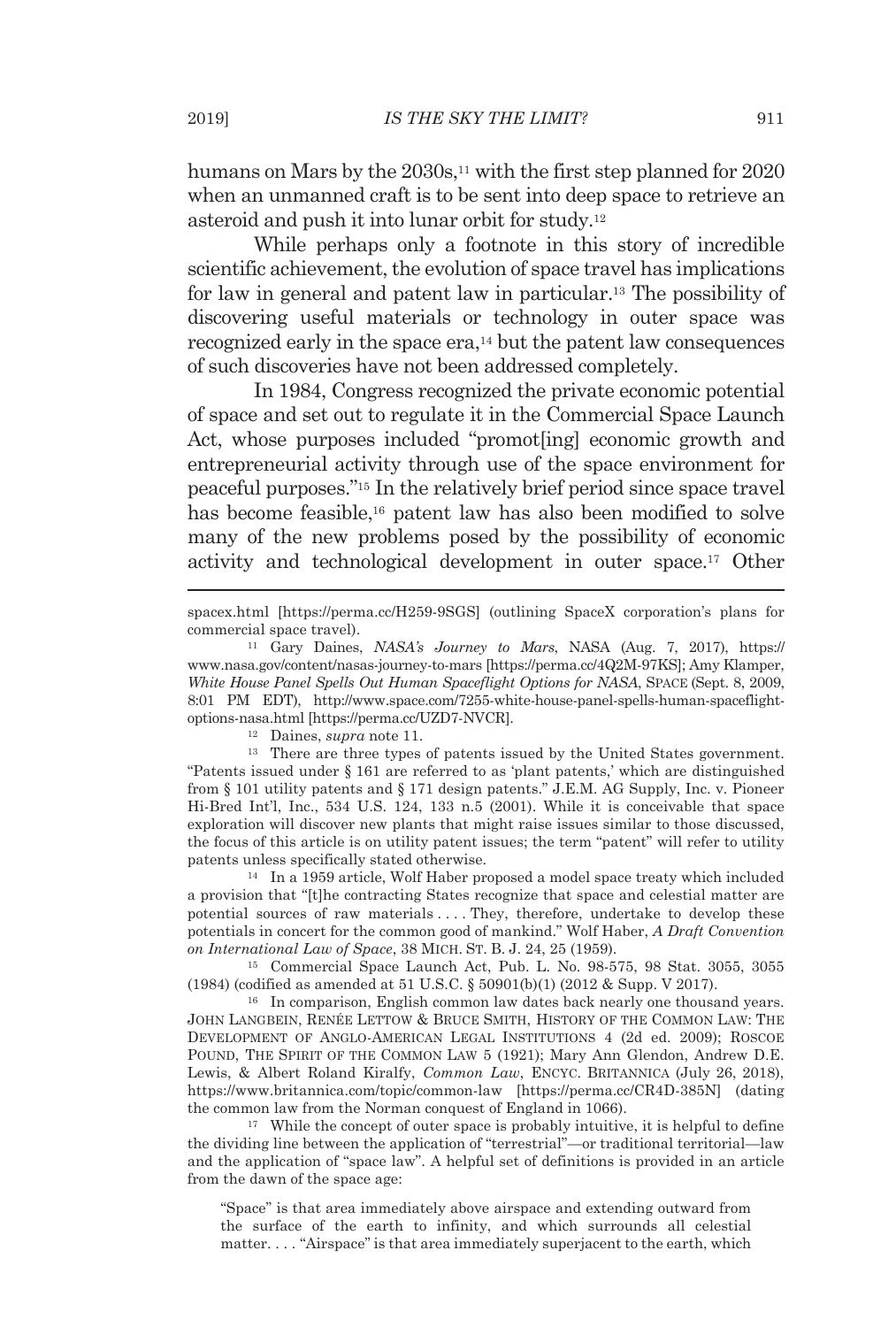problems remain to be resolved, new problems will arise, and even those problems that appear to have been solved have yet to face the test of practical application. This article focuses on one effect of the emergence of extraterrestrial activity from the exclusive and occasional realm of government activity to the possible realm of everyday private activity: the impact on the definition of prior art under patent law, which in turn has an impact on patentability of inventions (both those made in outer space and those made on Earth) and the extent to which the benefits of activities in space can be imported to earth. As currently written, the patent statute does not explicitly address the prior art status of inventions and discoveries made in outer space and whether future extraterrestrial discoveries might invalidate existing patents.

This article proceeds in the following Parts: Part I reviews the basics of patent law and patent theory in order to understand the problems that private entry into the field of space exploration and exploitation poses for the patent system. Part II identifies problems posed for traditional patent law by the possibility of extraterrestrial discoveries and summarizes those problems which Congress has addressed. Next, Part III identifies a category of issues—the status of extraterrestrial discoveries as prior art under patent law—that still requires attention, and presents two simple scenarios providing context for the policy considerations bearing on how patent law should treat extraterrestrial prior art. Part IV offers a precedential framework for addressing the problem. Finally, Part V suggests an approach to analyzing extraterrestrial prior art that, while contrary to a literal reading of current law, is consistent with the constitutional mandate to "promote progress"18 through the patent laws and is supported by early precedent.

#### I. A CRASH COURSE IN PATENT THEORY AND LAW

Monopolies are generally considered undesirable.<sup>19</sup> According to economic theory, monopolies raise consumer prices

is subject to the sovereignty, suzerainty and control of the State above which it lies. It extends from the surface of the earth to a height where the presence of air is so negligible as to provide less than Y per cent of aerodynamic lift, at a forward speed of B miles per hour.

Haber, *supra* 14, at 24.<br><sup>18</sup> Article I Section 8 of the Constitution grants Congress the power "[t]o promote the Progress of Science and useful Arts, by securing for limited Times to Authors and Inventors the exclusive Right to their respective Writings and Discoveries." U.S. CONST. art. I, § 8, cl. 8. 19 *See* Diamond v. Chakrabarty, 447 U.S. 303, 319 (1980) (Brennan, J.,

dissenting); *see also* Graham v. John Deere Co., 383 U.S. 1, 7–10 (1966).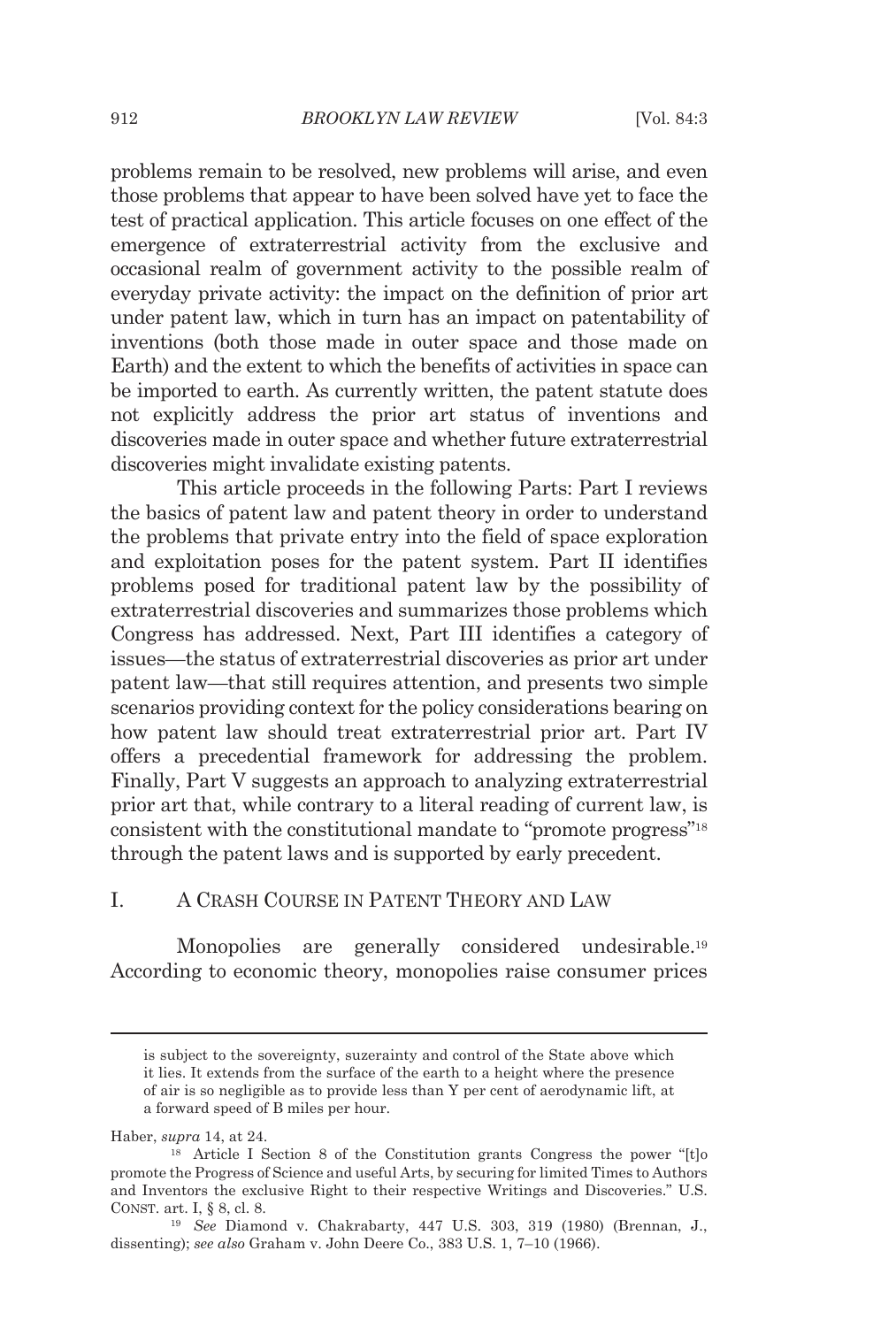and stifle innovation.20 Yet, the Constitution provides authority to grant limited term exclusivity<sup>21</sup> and, since the first Congress, patents (which are in effect government-sanctioned monopolies<sup>22</sup>) have been part of U.S. law.<sup>23</sup> In the words of Thomas Jefferson, patents provide an incentive for "things which are worth to the public the embarrassment" of a monopoly.<sup>24</sup>

Patents are thought to be "worth the embarrassment" of a monopoly because innovators often have the option of profiting from their innovations without providing the public benefit of disclosure.25 Patents provide an incentive to disclose how to make and use inventions. In exchange for public disclosure (which destroys trade

a monopoly . . . . The term monopoly connotes the giving of an exclusive privilege for . . . a thing which the public freely enjoyed prior to the grant . . . . An inventor deprives the public of nothing which it enjoyed before his discovery." United States v. Dubilier Condenser Corp., 289 U.S. 178, 186 (1933). In the broader sense of the term, patents may be viewed as monopolies: they constrain others from competing with the owner of the patent within the scope of its claims. *See* 35 U.S.C. § 271 (2012). 23 The tradition of U.S. patents reaches back to pre-Revolution England as well

as to Colonial America. *See* Goldstein v. California, 412 U.S. 546, 557 n.13 (1973); Pennock v. Dialogue, 27 U.S. (2 Pet.) 1, 17 (1829); Edward C. Walterscheid, *To Promote the Progress of Science and Useful Arts: The Background and Origin of the Intellectual Property Clause of the United States Constitution*, 2 J. INTELL. PROP. L. 1, 12 (1994). South Carolina had a general patent statute. An Act for the Encouragement of Arts and Sciences, 1784 S.C. Pub. Laws 333-34. Ga. An Act for the Encouragement of Literature and Genius (1786) and N.H. Act for the Encouragement of Literature and Genius (1783) had intellectual property statutes broad enough to cover both copyrights and patents. Under the Articles of Confederation, the power to grant patents was not among the rights granted to the central government and was therefore reserved to the states. ARTICLES OF CONFEDERATION, art. II; Max Stul Oppenheimer, *Harmonization Through Condemnation: Is* New London *the Key to World Patent Harmony*, 40 VAND. J. TRANSNAT'L L. 445, 475 n.160 (2007) [hereinafter Oppenheinmer, *Harmonization*]. The power was granted to the national government under the Constitution through what has variously been called the Intellectual Property Clause, the Copyright Clause, and the Patent Clause. U.S. CONST. art. I, § 8, cl. 8; Max Stul Oppenheimer, *Defending Breakthrough Innovation: The History and Future of State Patent Law*, 20 UCLA J. L. & TECH. 1, 3–7 (2016).<br><sup>24</sup> Letter from Thomas Jefferson to Isaac McPherson (Aug. 13, 1813) https://

founders.archives.gov/documents/Jefferson/03-06-02-0322 [https://perma.cc/XG3E-Z6BV]. 25 They can do so by relying on trade secret protection. UNIF. TRADE SECRETS

ACT § 1(4) (UNIF. LAW COMM'N 1985). The trade secret option has been made more attractive by the Leahy-Smith America Invents Act, Pub. L. No. 112–29, § 5(a) , 125 Stat. 284, 297 (2011) (codified as amended at 35 U.S.C. § 273 (2012)) which made it a defense to patent infringement if the alleged infringer could show use of the patented invention even in secret—more than a year before the patent application was filed. Thus, the Act eliminated one disadvantage of maintaining an innovation as a trade secret: the risk that someone else might independently invent the same technology, patent it, and use the patent to prevent the innovator from using it.

<sup>20</sup> United States v. Aluminum Co. of Am., 148 F.2d 416, 427 (2d Cir. 1945) ("Many people believe that possession of unchallenged economic power deadens initiative, discourages thrift and depresses energy; that immunity from competition is a narcotic, and rivalry is a stimulant, to industrial progress; that the spur of constant stress is necessary to counteract an inevitable disposition to let well enough alone."); *see* United States v. Corn Prods. Refining Co., 234 F. 964, 1014 (S.D.N.Y. 1916) (recognizing monopoly "power to exclude others from entering [an] industry").<br><sup>21</sup> U.S. CONST. art. I, § 8, cl 8.<br><sup>22</sup> The Supreme Court has observed that "a patent is not, accurately speaking,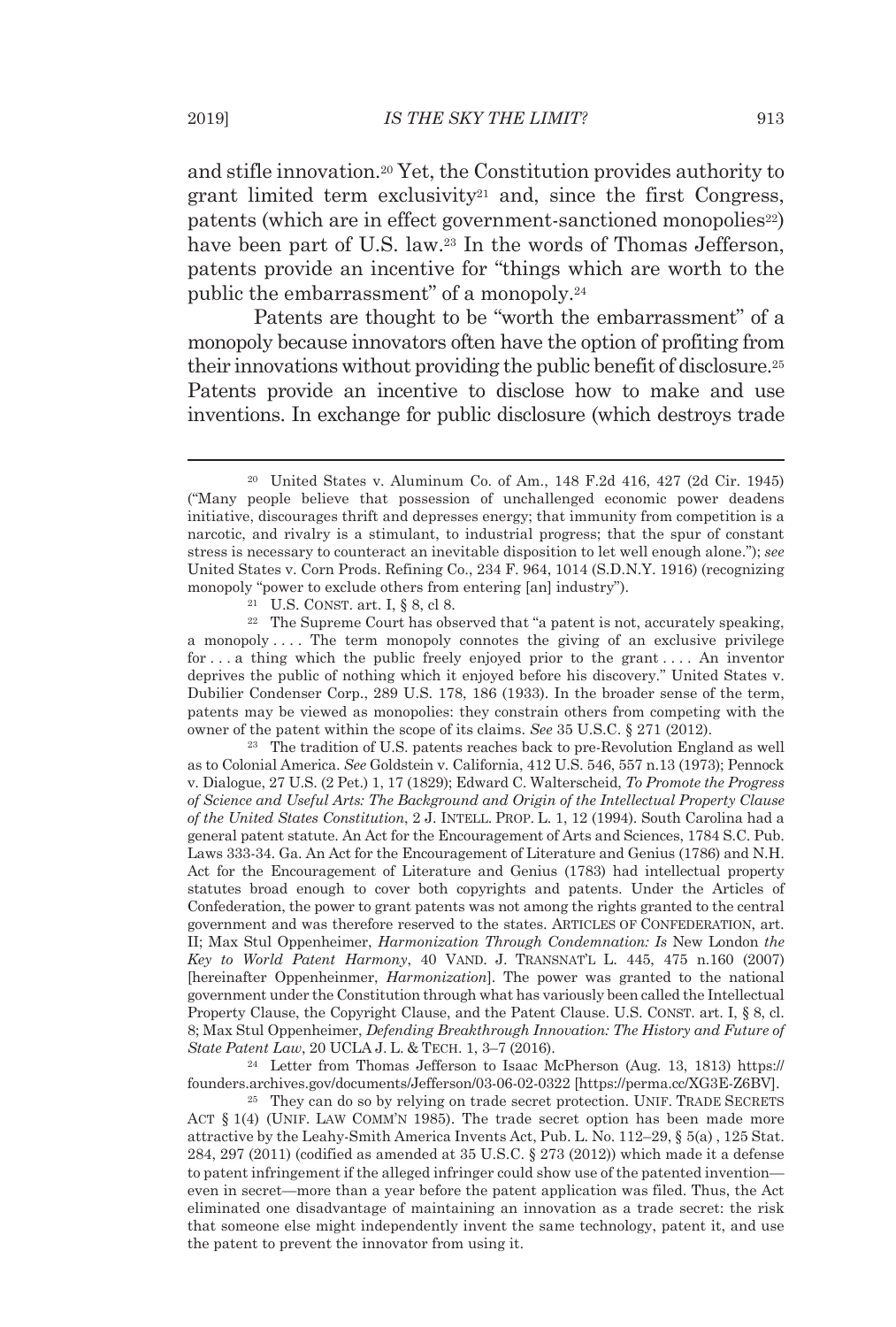secrecy),<sup>26</sup> patents provide broader<sup>27</sup>—but limited-term<sup>28</sup> protection for inventions.29 This public disclosure is thought to be of greater benefit to society than trade secret use, because it allows others to learn from the invention and build on it.30

While it is an article of constitutional faith $31$  that patents provide the public benefits of increased inventive activity and disclosure of inventions, there are those who have presented convincing arguments to the contrary. For example, in the eighteenth century, Thomas Jefferson observed that "generally speaking, other nations have thought that these monopolies produce more embarrassment than advantage to society, and it may be observed that the nations which refuse monopolies of invention, are as fruitful as England in new and useful devices."32 Two hundred years later, Josh Lerner produced the data to support Jefferson's intuition. Examining 177 changes in patent policy from 1852 to 1998 in sixty of the largest economies, he concluded that

reasonable steps to prevent disclosure and lack of public knowledge. *See* UNIF. TRADE SECRETS ACT § 1(4) (NAT'L CONF. COMM'RS 1985). Patents typically last for twenty years from the date an application is filed. 35 U.S.C. § 154(a)(2) (2012).<br><sup>29</sup> A report on the effects of patents commissioned by the Federal Trade

Commission succinctly summarized the pros and cons of the system:

Awarding patent rights . . . is not costless. An innovator whose patent confers market power can raise prices or depress output (and . . . broad initial patent rights can sometimes interfere with follow-on innovation). These effects may be the price of progress, if the promise of a patent grant is necessary to elicit an invention, its disclosure, or investment in it. If invention, disclosure, or investment would have occurred even without the promise of a patent award, however, these costs hurt consumers unjustifiedly.

FED. TRADE COMM'N, TO PROMOTE INNOVATION: THE PROPER BALANCE OF COMPETITION AND PATENT LAW AND POLICY 1–2 (2003) (footnotes omitted). The report further noted "competition to win a patent right may drive a race to innovate. Indeed, firms competing to innovate may approach research problems differently, increasing the chances of successful innovation." *Id.* at 2.<br><sup>30</sup> Motion Picture Patents Co. v. Universal Film Mfg. Co., 243 U.S. 502, 511

<sup>26</sup> One requirement for maintaining a trade secret is that the information not be publicly known. UNIF. TRADE SECRETS ACT § 1(4) (UNIF. LAW. COMM'N 1985). Patents are published, at the latest, when issued.<br><sup>27</sup> Trade secrets only grant the right to prevent "misappropriation," which is

defined as the "disclosure or use of a trade secret" acquired by "improper means." *Id.*  $§$  1(2)(ii)(A). Thus, independent invention is a defense to trade secret infringement, and most states recognize reverse engineering of a publicly sold product as beyond the protection of trade secret law. *See*, *e.g.*, Kewanee Oil Co. v. Bicron Corp., 416 U.S. 470, 476 (1974). Patents grant the exclusive right to manufacture, use, sale or importation, even against reverse engineering and even against those who independently develop the same technology. 35 U.S.C. § 271 (2012).<br><sup>28</sup> Trade secrets last as long as the definitional requirements are met:

<sup>(1917) (&</sup>quot;[T]he primary purpose of our patent laws is not the creation of private fortunes for the owners of patents, but is 'to promote the progress of science and useful arts . . . .'" (quoting U.S. CONST. art. I, § 8)); *see also* KSR Int'l Co. v. Teleflex Inc., 550 U.S. 398, 427 (2007); Graham v. John Deere Co., 383 U.S. 1, 5–6 (1966). 31 U.S. CONST. art. I, § 8, cl. 8. 32 Letter from Thomas Jefferson to Isaac McPherson, *supra* note 24.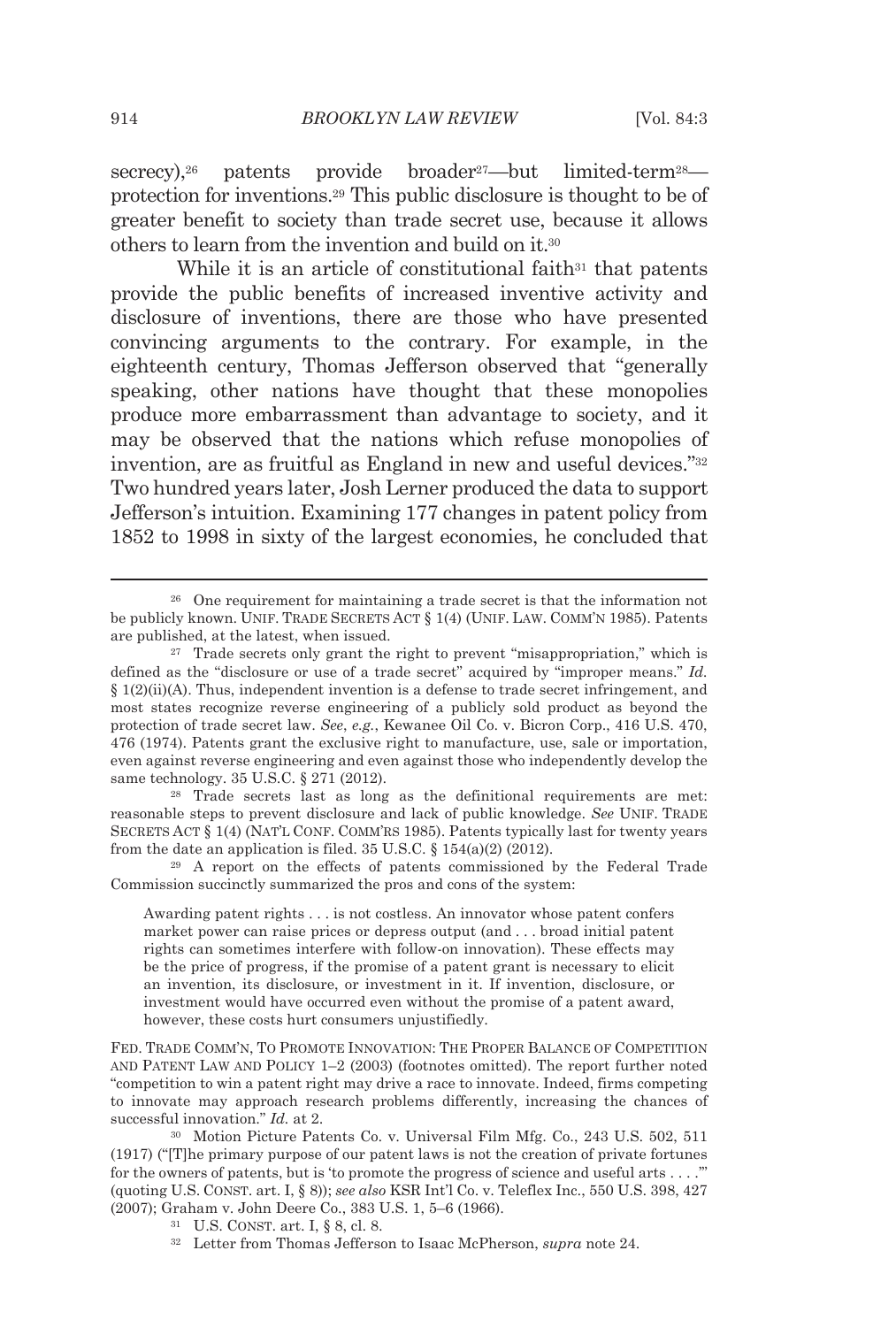"[a]djusting for the change in overall patenting, the impact of patent protection-enhancing shifts on applications by residents was actually negative."<sup>33</sup>

Evidence to the contrary notwithstanding, Congress believes (as the Constitution commands) that "[i]f the United States is to maintain its competitive edge in the global economy, it needs a system that will support and reward all innovators with high quality patents."34 Recognizing Jefferson's concerns, the patent statute35 is at least designed to attempt to limit patent grants to inventions "worth the . . . embarrassment."36

Arguably the most important step in assuring that the public gets appropriate value for the patent monopoly is the requirement that an applicant prepare and file a written application, describing how to make and use the invention.<sup>37</sup> This assures that the fundamental bargain—a limited term monopoly in exchange for disclosure—is met. Most applications are published approximately eighteen months after filing,<sup>38</sup> and all patents are published.<sup>39</sup>

The invention must fall within at least one of four statutory categories: (1) machine; (2) manufacture; (3) composition of matter;

referred to as "patent prosecution," is initiated by submitting the written application to the U.S. Patent and Trademark Office (USPTO). *See Patent Prosecution Overview*, JUSTIA, https://www.justia.com/intellectual-property/patents/patent-prosecution/ [https://perma.cc/ 9BDF-HVEJ]. The operation of the USPTO is outlined in a comprehensive guidance document for patent examiners, known as the Manual of Patent Examining Procedures (MPEP). *See generally* MPEP (9th ed., Rev. 8, Jan. 2018). Trade secrets, on the other hand, require no filing.

38 35 U.S.C. § 122(b) (2012); 17 C.F.R. § 1.211 (2018); MPEP § 1309 (9th ed. Rev. 8 Jan. 2018). 39 35 U.S.C. §§ 111, 154. The requirements of 35 U.S.C. § 112(a)—that "[t]he

specification shall contain a written description of the invention, and of the manner and process of making and using it, in such full, clear, concise, and exact terms as to enable any person skilled in the art to which it pertains . . . to make and use the same"—assure that the public receives adequate disclosure in exchange for the patent monopoly.

<sup>33</sup> Josh Lerner, *Patent Protection and Innovation over 150 Years* 12, 27 (Nat'l Bureau of Econ. Res., Working Paper No. 8977, 2002), https://www.nber.org/papers/ w8977.pdf [https://perma.cc/5DB7-HDB].<br><sup>34</sup> H.R. REP. NO. 112-98, at 40 (2011).<br><sup>35</sup> The constitutional authority to provide limited-term incentives for

innovation is exercised in Title 35 of the U. S. Code, regulations governing patents are contained in Title 37 of the Code of Federal Regulations, and specific internal rules governing the handling of patent applications are contained in the Manual of Patent Examining Procedure (MPEP). It should be noted that, while many of the rules for each are similar, there are actually three types of patents issued by the United States: utility patents, design patents, and plant patents. The type which most people mean when referring to a "patent" is the utility patent, and that is the meaning of the term "patent" as used in this article.<br><sup>36</sup> Letter from Thomas Jefferson to Isaac McPherson, *supra* note 24.<br><sup>37</sup> 35 U.S.C. § 111; 35 U.S.C. § 112 (a) (2012). The process of obtaining a patent,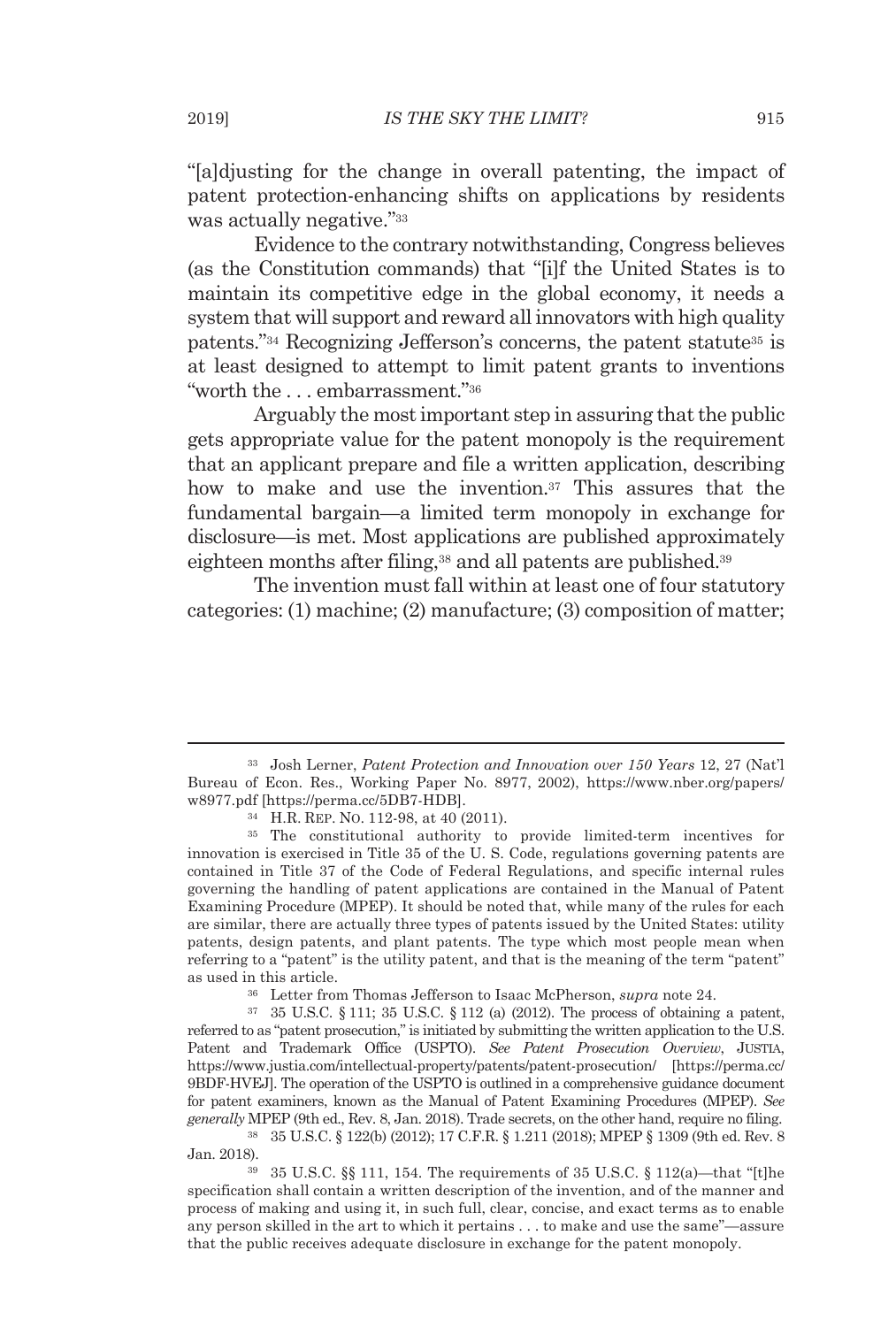or  $(4)$  process.<sup>40</sup> The invention must also be useful,<sup>41</sup> meaning, under United States Patent and Trademark Office (USPTO) guidelines, that the claimed invention has a "specific, substantial and credible" use.42 The threshold for utility is not high,43 but the invention must be able to work. At a minimum, it must not violate the known laws of physics.44

The statute also requires that the invention be "novel."45 If the public already has access<sup>46</sup> to the invention, there is no need to grant a monopoly with a patent in order to get disclosure.<sup>47</sup> Thus, beginning with the first patent statute,<sup>48</sup> patents have been available to novel inventions only, a requirement reflected in Sections 101 and 102 of the current statute.49 Since patents are

42 U.S. DEP'T OF COMMERCE, PATENT AND TRADEMARK OFFICE, MANUAL OF PATENT EXAMINING PROCEDURES § 2107 (9th ed. 2015).<br><sup>43</sup> Fuller v. Berger, 120 F. 274, 275 (7th Cir. 1903) (An invention is useful

unless "it is incapable of serving any beneficial end"). *See generally* Brenner v. Manson, 383 U.S. 519, 532–36 (1966) (explaining the threshold for utility for patents). 44 Raytheon Co. v. Roper Corp., 724 F.2d 951, 956–57 (Fed. Cir. 1983) (A claim

that requires "accomplishing an unattainable result" is invalid.).  $^{45}$  35 U.S.C. §§ 101, 102 (2012).

46 In the patent context, "access" does not necessarily mean that the public *realizes* what it has access to, under a doctrine known as "inherency." This poses a particularly difficult issue for the treatment of extraterrestrial prior art. *See* discussion *infra* Part III. 47 *See* Miller v. Eagle Mfg. Co., 151 U.S. 186, 196–97 (1894*)* (if two identical

inventions are claimed, it is proper to reject the second as not "novel"). 48 The Patent Act of 1790, ch. 7, 1 Stat. 109, 110.

49 35 U.S.C. § 101 provides:

Inventions patentable—Whoever invents or discovers any new and useful process, machine, manufacture, or composition of matter, or any new and useful improvement thereof, may obtain a patent therefor, subject to the conditions and requirements of this title.

35 U.S.C. § 102 provides (with exceptions related to publications by, or derived from, the patent applicant):

<sup>40 &</sup>quot;Whoever invents or discovers any new and useful process, machine, manufacture, or composition of matter, or any new and useful improvement thereof, may obtain a patent . . . ." 35 U.S.C. § 101 (2012); *see also* Kewanee Oil Co. v. Bicron Corp., 416 U.S. 470, 483 (1974) ("[N]o patent is available for a discovery, however useful, novel, and nonobvious, unless it falls within one of the express categories of patentable subject matter of 35 U.S.C. § 101 . . . ."). Certain types of inventions that fall within the literal terms of the statute are not patentable because of judicially announced exceptions: "Phenomena of nature, though just discovered, mental processes, and abstract intellectual concepts are not patentable as they are the basic tools of scientific and technological work." Gottschalk v. Benson, 409 U.S. 63, 67 (1972). "[P]henomena of nature. . . . are part of the storehouse of knowledge . . . . free to all men and reserved exclusively to none." Funk Bros. Seed Co. v. Kalo Inoculant Co., 333 U.S. 127, 130 (1948). Whether a given claim covers statutory subject matter is a question of law and reviewed without deference. AT&T Corp. v. Excel Commc'ns, Inc., 172 F.3d 1352, 1355 (Fed. Cir. 1999). Nevertheless, "[t]he boundary between patentable and unpatentable subject matter is not always a bright line." *In re* Alappat, 33 F.3d 1526, 1569 (Fed. Cir. 1994) (Newman, P., concurring). The Supreme Court itself noted that the "line between a patentable 'process' and an unpatentable 'principle' is not always clear." Parker v. Flook 437 U.S. 584, 589 (1978). 41 35 U.S.C. § 101 (2012).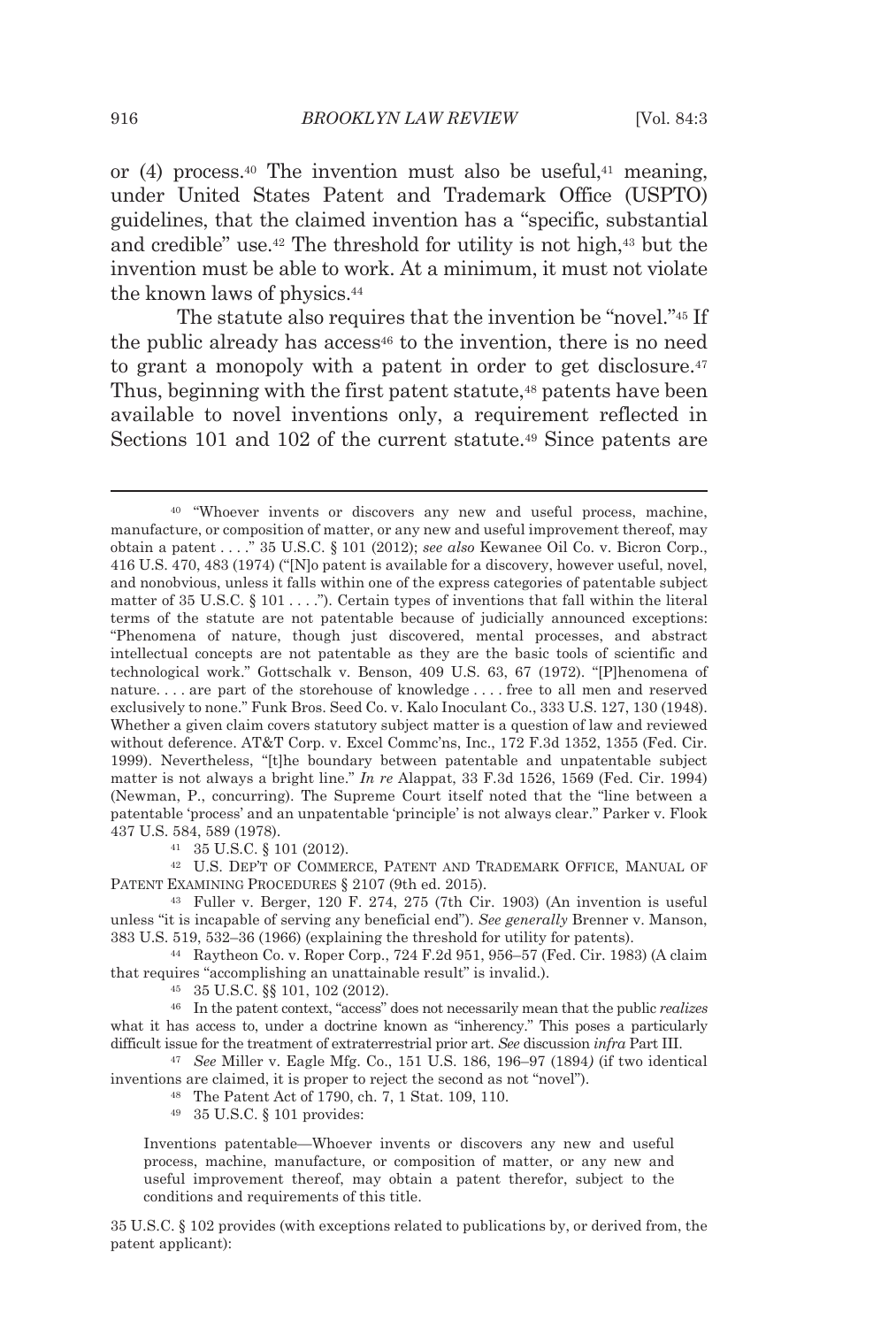intended to provide an incentive to add to the public domain, a patent cannot be granted for something that is already in the public domain.50 The definition of public domain has been modified from time to time, but fundamentally consists of information51 available to the public prior to the applicant's date of invention52 and information available to the public more than a year prior to the applicant's priority date. This information is collectively known as "prior art."53

The statute also prevents granting patent monopolies on trivial advances, i.e., those that would have been considered "obvious" by someone of ordinary skill in the field<sup>54</sup> who, under the rules of the patent statute, is presumed to have complete

 (a) NOVELTY; PRIOR ART.—A person shall be entitled to a patent unless—

 (1) the claimed invention was patented, described in a printed publication, or in public use, on sale, or otherwise available to the public before the effective filing date of the claimed invention; or

(2) the claimed invention was described in a patent . . . .

"Public use" has been defined as use by a person other than the inventor who is under no restriction by the inventor. There is an exception for experimental use of an invention by or under control of the inventor in order to perfect the invention. Elizabeth v. Pavement Co., 97 U.S. 128, 135 (1877) ("[S]uch use is not a public use . . . so long as the inventor is engaged, in good faith, in testing its operation."); *see also*, *e.g.*, Allied Colloids, Inc. v. Am. Cyanamid Co., 64 F.3d 1570, 1576–77 (Fed. Cir. 1995) (discussing the requirements of experimental use). 50 Bonito Boats, Inc. v. Thunder Craft Boats, Inc., 489 U.S. 141, 146–50 (1989)

(stating that Congress cannot remove information from the public domain because removal would thwart the constitutional mandate to promote the progress of science and the useful arts.) A claimed invention which is rejected for lack of novelty is referred to as "anticipated" by the reference which shows that it is not novel. "[A] prior patent or other publication to be an anticipation must bear within its four corners adequate directions for the practice of the [invention]." Dewey & Almy Chem. Co. v. Mimex Co., 124 F.2d 986, 989 (2d Cir. 1942); *see also* Lincoln Stores, Inc. v. Nashua Mfg. Co., 157 F.2d 154, 159–60 (1st Cir. 1946); Gordon Form Lathe Co. v. Walcott Mach. Co., 32 F.2d 55, 58 (6th Cir. 1929). 51 Under prior law, there were two categories of information which formed the

public domain. Printed publications and patents anywhere in the world qualified, but other acts qualified only if they occurred in the United States. 35 U.S.C. § 102(e) (2006). The distinction was eliminated under current law. Leahy-Smith America Invents Act, Pub. L. No. 112-29, 125 Stat. 284, 285–86 (codified as amended at 35 U.S.C. § 102(d) (2012)). 52 35 U.S.C. § 102(a) (2012). Under the pre-AIA statute, inventive activity

abroad could not be used to establish a date of invention unless the activity took place in a North America Free Trade Agreement (NAFTA) or World Trade Organization (WTO) country. 35 U.S.C. § 104 (2006). Activities by individuals domiciled in the United States, a NAFTA country, or a WTO country but serving outside those countries on behalf of one of those countries could also qualify as covered inventive activity that could establish a date of invention. *Id.*  $\S$  104(2)(A)–(C).<br><sup>53</sup> 35 U.S.C.  $\S$  102(b) (2012). The applicant may be able to claim a priority date,

which is usually the date of the first application filed by the applicant which describes the claimed invention, provided certain technical requirements are met.  $54 \quad 35 \text{ U.S.C.} \$  103 (2012).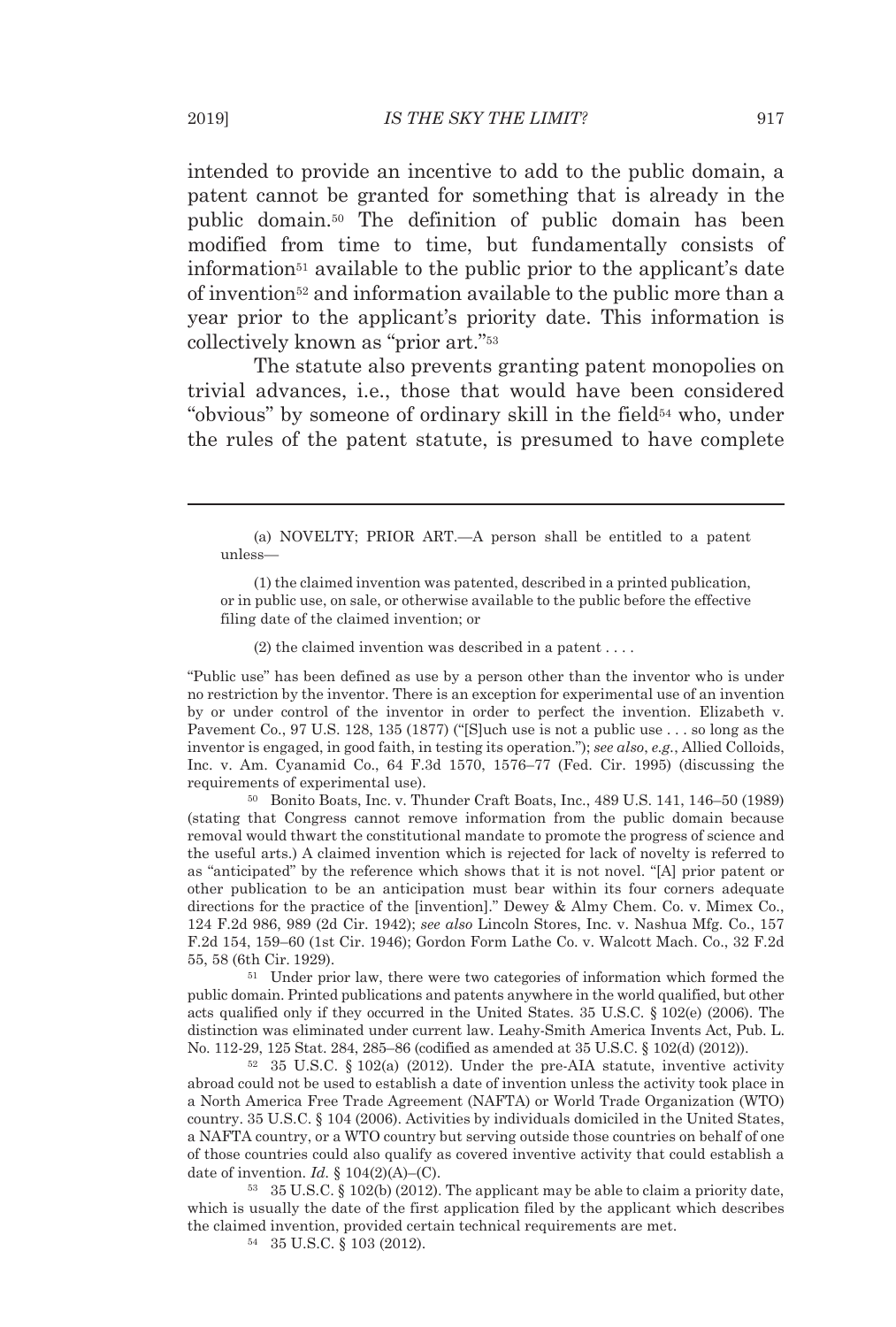knowledge of the prior art.55 While recognized by judicial interpretation more than a century ago,<sup>56</sup> the concept of "obviousness" did not enter the patent statute until 1952.57 Under the standard, things which would be obvious to others of ordinary skill in the relevant field are not patentable. As explained by the Supreme Court in *Graham v. John Deere*:

Under §103, the scope and content of the prior art are to be determined; differences between the prior art and the claims at issue are to be ascertained; and the level of ordinary skill in the pertinent art resolved. Against this background, the obviousness or nonobviousness of the subject matter is determined.58

The Supreme Court expanded its explanation of the obviousness requirement in *KSR International Co. v. Teleflex, Inc.*: "[g]ranting patent protection to advances that would occur in the ordinary course without real innovation retards progress and may, in the case of patents combining previously known elements, deprive prior inventions of their value or utility."59 Finally, the application must contain claims that define the invention and are sufficiently specific to apprise the public of the scope of the claimed patent rights.60

After the patent application is filed, the application is examined by a patent examiner, who determines which, if any, of the claims satisfy all of the statutory requirements for patentability. Those which do are allowed, and form part of the issued patent.61 Following the grant of a patent, the specification and drawings are published, thereby destroying any trade secrets which might have existed in the application.<sup>62</sup> In return, the patent owner is granted the right to stop others from making, using,

<sup>55</sup> *See In re* Winslow, 365 F.2d 1017, 1020 (C.C.P.A. 1966). 56 *See* Hotchkiss v. Greenwood, 52 U.S. 248, 265–67 (1851). 57 Bryson Act, ch. 950, 66 Stat. 792, 798 (1952) (codified as amended at 35 U.S.C. § 103 (2012)). 58 Graham v. John Deere Co., 383 U.S. 1, 17 (1966). 59 KSR Int'l. Co. v. Teleflex Inc., 550 U.S. 398, 419 (2007).

<sup>60 35</sup> U.S.C. § 112 (2012) ("The specification shall conclude with one or more claims particularly pointing out and distinctly claiming the subject matter which the applicant regards as his invention."). 61 A patent application includes a description of the invention and how it

relates to the state of the art, and a separate portion that defines what the applicant claims. MPEP  $\S 608.01(c)$ -(d) (9th ed. Rev. 8, Jan. 2018). Both portions together are referred to as the patent "specification." MPEP  $\S$  608.01(a). The only portion that may be infringed, however, is the claim section. *See* MPEP 2100-7 ("The claims define the property rights provided by a patent, and thus require careful scrutiny.").  $62 \quad 35 \text{ U.S.C.} \text{ } 154(a)(4)$ .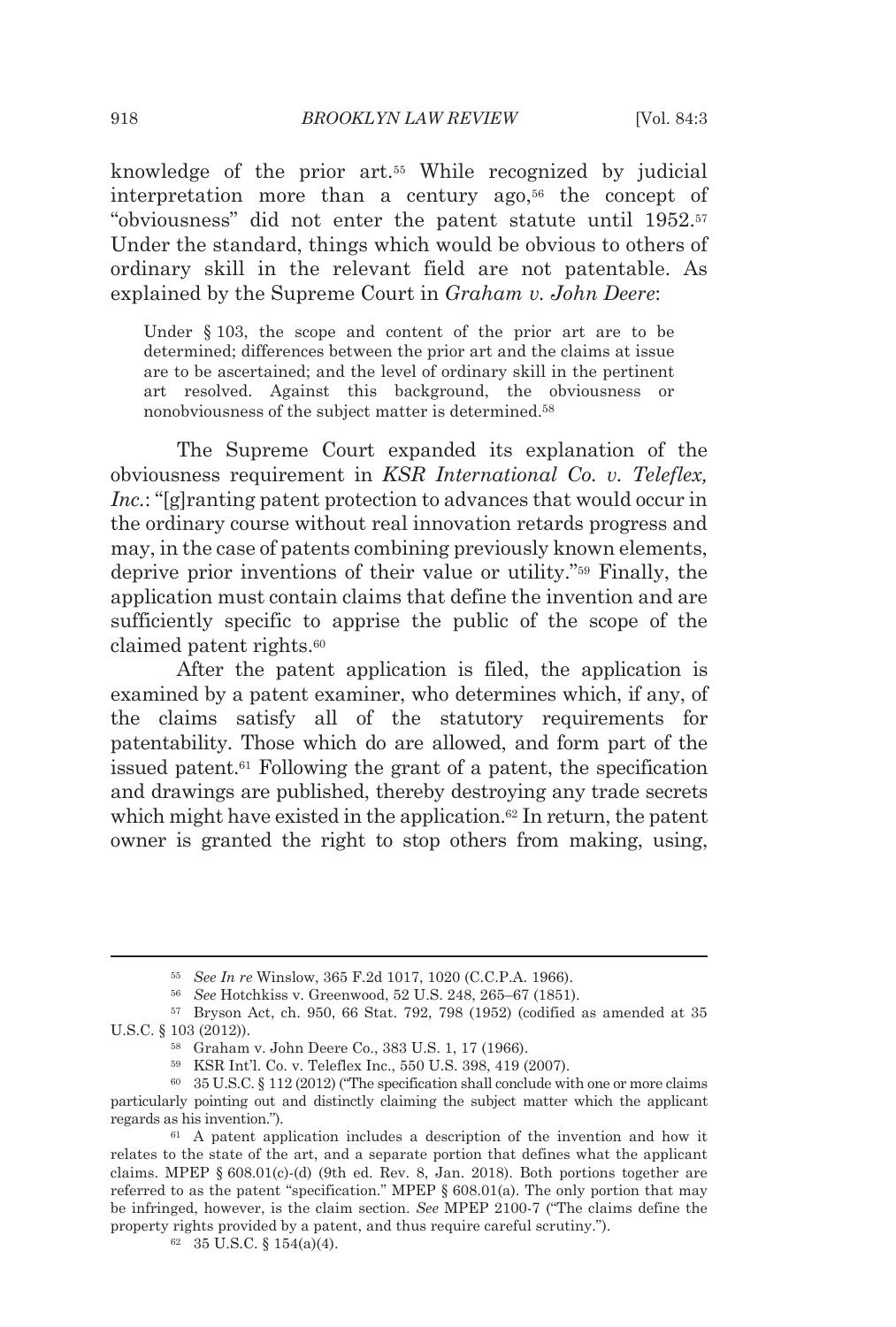importing, selling, or offering to sell<sup>63</sup> products incorporating the claimed invention<sup>64</sup> during the term of the patent.<sup>65</sup>

In litigation, issued patents (and each of their claims) are presumed valid,66 but a litigant claiming that a patent is invalid can rebut the presumption by showing that any of the conditions of patentability described above were not met.67 An alleged infringer may also defend by showing that there is not actually infringement, by showing that the allegedly infringing activity is not covered by the patent, by showing that the alleged infringer is licensed to use the patented technology, or by showing that the patent is unenforceable.68

Two additional points deserve mention: territoriality and exclusivity. Traditional patent law is, unsurprisingly, territorial in that it only governs activities within the United States.69 As extraterrestrial activities became more common, the United States and several other countries reached treaty agreements governing the application of domestic patent law to activities in space.70 Additionally, with regard to exclusivity, patents are, as provided by the Constitution, "exclusive" rights.71 The term does not mean that the patent owner is the exclusive person with the affirmative right to practice the patented invention;72 it means that the patent owner may "exclude" others from practicing the patented invention. Issues concerning in which territory activity must take place to

the patent issues and ending 20 years from the date on which the application was first filed in the United States." *Id.* § 154(a)(2).<br>
<sup>66</sup> *Id.* § 282(a).<br>
<sup>67</sup> *Id.* § 282(b)(2)–(3).<br>
<sup>68</sup> *Id.* § 282(b)(1).<br>
<sup>69</sup> *See id.* § 271.<br>
<sup>70</sup> *See infra* Part II.

- 
- 
- 
- 
- 

71 "Congress shall have Power . . . To promote the Progress of Science and useful Arts, by securing for limited Times to Authors and Inventors the *exclusive* Right to their respective Writings and Discoveries." U.S. CONST. art. I, § 8, cl. 8 (emphasis added).<br><sup>72</sup> A moment's thought will illustrate why this is so. Suppose that one

individual invents and patents the wheel, and a second individual invents and patents an automobile that includes four wheels. If the second individual could, by virtue of the automobile patent, make and sell automobiles with four wheels without permission from the owner of the wheel patent, the patent on the wheel would be meaningless.

<sup>63</sup> *Id.* § 271. There are also specific provisions regulating some of the more obvious ways of avoiding a technical reading of the scope of patent protection: inducing infringement by knowingly supplying a material component especially adapted for use in infringing, *id.* § 271(c), or by supplying substantial portions of a patented invention so as to induce the combination into the patented invention, *id.* § 271(f), or carrying out a patented process outside the United States, then importing the product into the United States, *id.*  $\S 271(g)$ . There are also special provisions, not here relevant, relating to certain biological inventions and applications relating to FDA approval. *Id.* § 271(e). <sup>64</sup> The patent statute defines "claimed invention" as "the subject matter defined

by a claim in a patent or an application for a patent," *Id.* § 100(j), and "invention" as "invention or discovery." *Id.* § 100(a). It also defines "process" to include "a new use of a known process, machine, manufacture, composition of matter, or material." *Id.* § 100(b).<br><sup>65</sup> The term of a patent is ordinarily the period "beginning on the date on which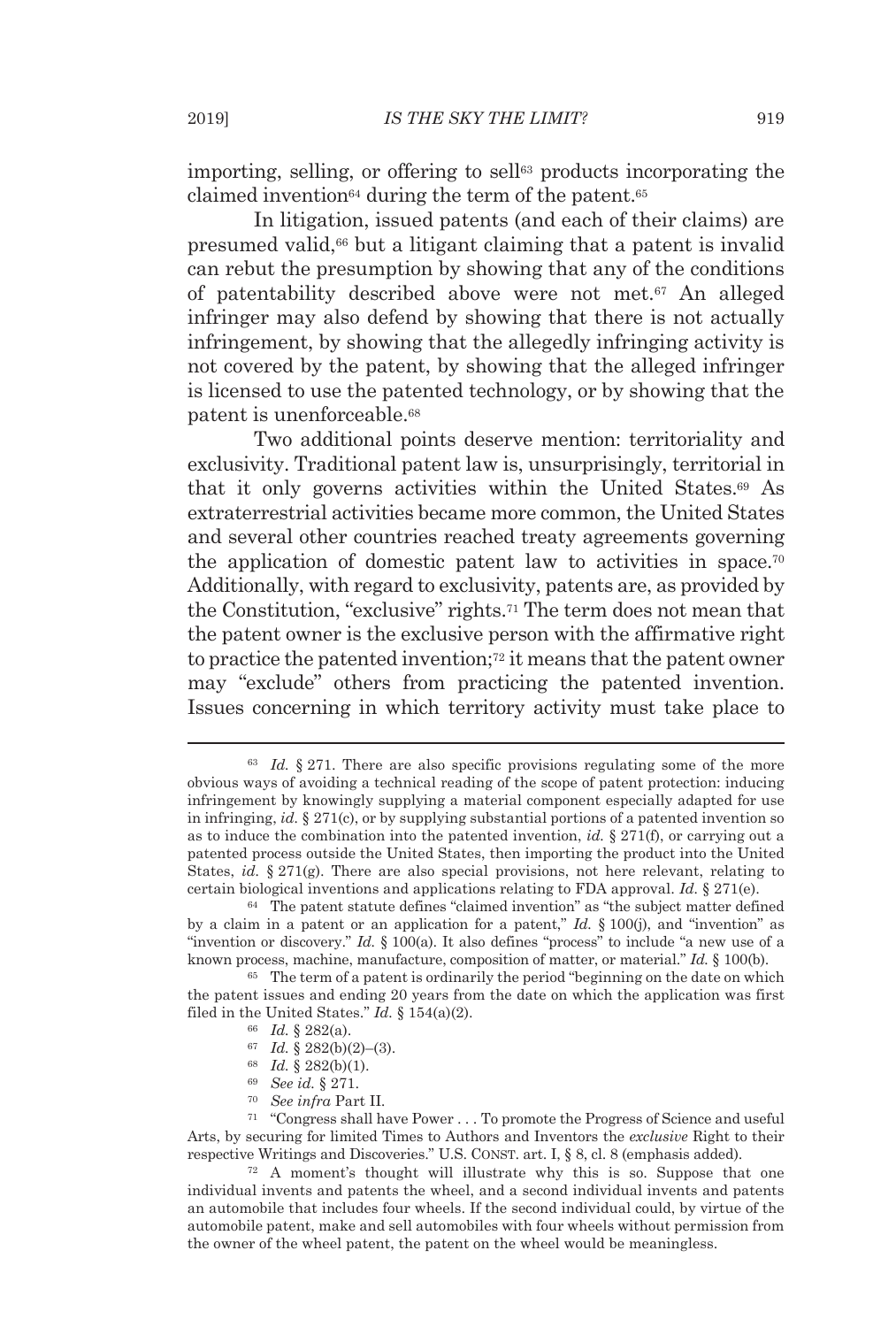constitute "practicing" (and whether that includes outer space) have largely been addressed, and are discussed in Part II. That leaves, however, issues concerning what constitutes an "invention" (and whether to consider activities in outer space in resolving them)—these are addressed in Part III.

#### II. SOLVED PROBLEMS IN EXTRATERRESTRIAL LAW

General legal implications of space flight and extraterrestrial exploration and exploitation have been wellstudied and the "big" questions of sovereignty and jurisdiction have been addressed.73 In addition, several patent issues have been identified and resolved, either by domestic statute or by treaty74: (1) which nation's patent law applies to activities in space; (2) which activities in space qualify as "domestic" for purposes of priority; and (3) what qualifies as infringing activity.

In 1990, Congress provided by statute that, in general, inventions made, used, or sold in outer space on a spacecraft under the jurisdiction of the United States are treated as if within the United States,75 and are also treated as if within the United States if covered by international agreement.<sup>76</sup> In effect, the statute equates space objects under U.S. jurisdiction with other territories and possessions under the jurisdiction of the United States. While broad for the time, this statute still leaves

<sup>73</sup> The Russian launch of Sputnik in 1957 triggered a spate of articles considering questions of ownership and sovereignty in outer space. *See*, *e.g.*, John C. Cooper, *The Russian Satellite—Legal and Political Problems*, 24 J. AIR L. & COMM. 379, 379–83 (1957); D. Broward Craig, *National Sovereignty at High Altitudes*, 24 J. AIR L. & COMM. 384, 384–90 (1957); Eugène Pépin, *Legal Problems Created by the Sputnik*, 4 MCGILL L. J. 66, 67–69 (1957). Most of these questions were subsequently resolved, at least by countries having the capability of space travel, by treaty. 74 *See infra* notes 75–80. There is one major space treaty that the United States has

not acceded to: The Agreement Governing the Activities of States on the Moon and Other Celestial Bodies, Dec. 5, 1979, 1363 U.N.T.S. 3, 22 (1979) [hereinafter Moon Treaty]. Article 11 of that agreement states that "[t]he moon and its natural resources are the common heritage of mankind," therefore "[t]he moon is not subject to national appropriation by any claim of sovereignty, by means of use or occupation, or by any other means" and "[n]either the surface nor the subsurface of the moon, . . . or natural resources *in place*, shall become property of any State, international intergovernmental *or non-governmental organization*, national organization or non-governmental entity *or of any natural person*." *Id.* at 25 (emphasis added); *see also Status of Treaties ch. XXIV Outer Space*, UNITED NATIONS TREATY COLLECTION (Apr. 4, 2019), https://treaties.un.org/Pages/ViewDetails.aspx?src=TREATY&mtdsg\_no=XXIV-2&chapter=24&clang=\_en [https://perma.cc/FW5F-LJUQ]. 75 Act of Nov. 15, 1990, Pub. L. No. 101-580, 104 Stat. 2864, 2863 (codified as

amended at 35 U.S.C. § 105 (2012)) ("Any invention made, used, or sold in outer space on a space object or component thereof under the jurisdiction or control of the United States shall be considered to be made, used or sold within the United States . . . ."). 76 *Id.* ("Any invention made, used, or sold in outer space on a space object or

component thereof that is carried on the registry of a foreign state . . . shall be considered to be made, used or sold within the United States . . . if specifically, so agreed in an international agreement between the United States and the state of registry.").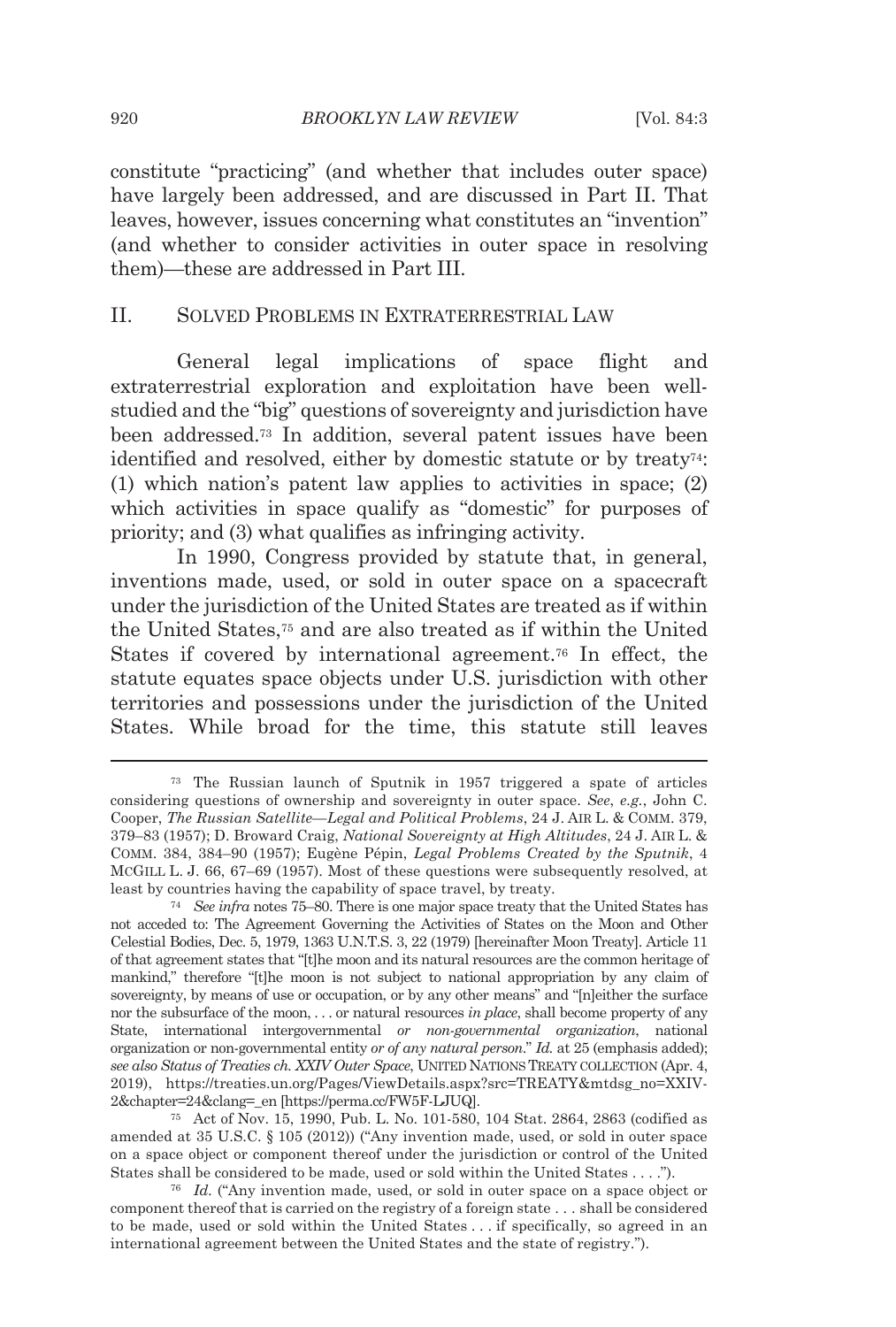unresolved the status of extraterrestrial inventions (and prior art) in general—only spacecraft under U.S. jurisdiction are covered.

Additionally, in 1994, the United States acceded to the 1994 Agreement on Trade-Related Aspects of Intellectual Property Rights, which provides that "patents shall be available and patent rights enjoyable without discrimination as to the place of invention."77 Then, in 1998, the United States acceded to the 1998 Agreement Concerning Cooperation on the International Space Station, which provides that "each Partner shall retain jurisdiction and control over the elements it registers . . . and over personnel in or on the Space Station who are its nationals" and recognizes the jurisdiction of the partner's courts and application of national laws regarding criminal matters, civil liability, and protection of intellectual property rights.<sup>78</sup> Finally, in 2011, the America Invents Act<sup>79</sup> eliminated nationality requirements for non-published prior art. In doing so, it may have raised more questions than it answered regarding extraterrestrial aspects of U.S. patent law.80

Thus, a framework for dealing with intellectual property in space has been established, at least as far as questions of jurisdiction and the scope of enforcement of domestic patent rights. Questions remain, however, and the most significant of them relate, not to enforcement of existing rights, but rather to acquisition of new rights.

## III. UNSOLVED PROBLEMS: TWO PARADIGMATIC POLICY PROBLEMS

One aspect of patent law that has remained unexplored is the impact of extraterrestrial occurrences<sup>81</sup> on patentability of earth-borne inventions. The impact might be felt in one of two ways, both resulting from the patent law requirement that, to be patentable, an invention must be new<sup>82</sup> and non-obvious.<sup>83</sup>

<sup>77</sup> TRIPS: Agreement on Trade-Related Aspects of Intellectual Property Rights art. 27, Apr. 15, 1994, Marrakesh Agreement Establishing the World Trade Organization, Annex 1C, 1869 U.N.T.S. 299, 33 I.L.M. 1197 [hereinafter TRIPS Agreement]. 78 Agreement Concerning Cooperation on the Civil International Space

Station, arts. 5, 16, 21–22, Jan. 29, 1998, T.I.A.S No. 12,927. 79 Leahy-Smith America Invents Act, Pub. L. No. 112-29, 125 Stat. 284 (2011)

<sup>(</sup>codified as amended at various sections of 35 U.S.C. (2012)) [hereinafter "AIA"]. 80 *See infra* Part III. 81 Occurrences, such as publications, public use, and public dissemination of

knowledge which may be used to evaluate the novelty of a claimed invention are referred to as "prior art." As discussed in Section IV.A.1 *infra*, there are certain categories of prior art which were not available to the public prior to the invention of, or application for a patent on, the claimed invention. This has consequences, discussed in Parts IV and V, *infra*. 82 35 U.S.C. §§ 101–102 (2012).

<sup>83</sup> *Id.* § 103.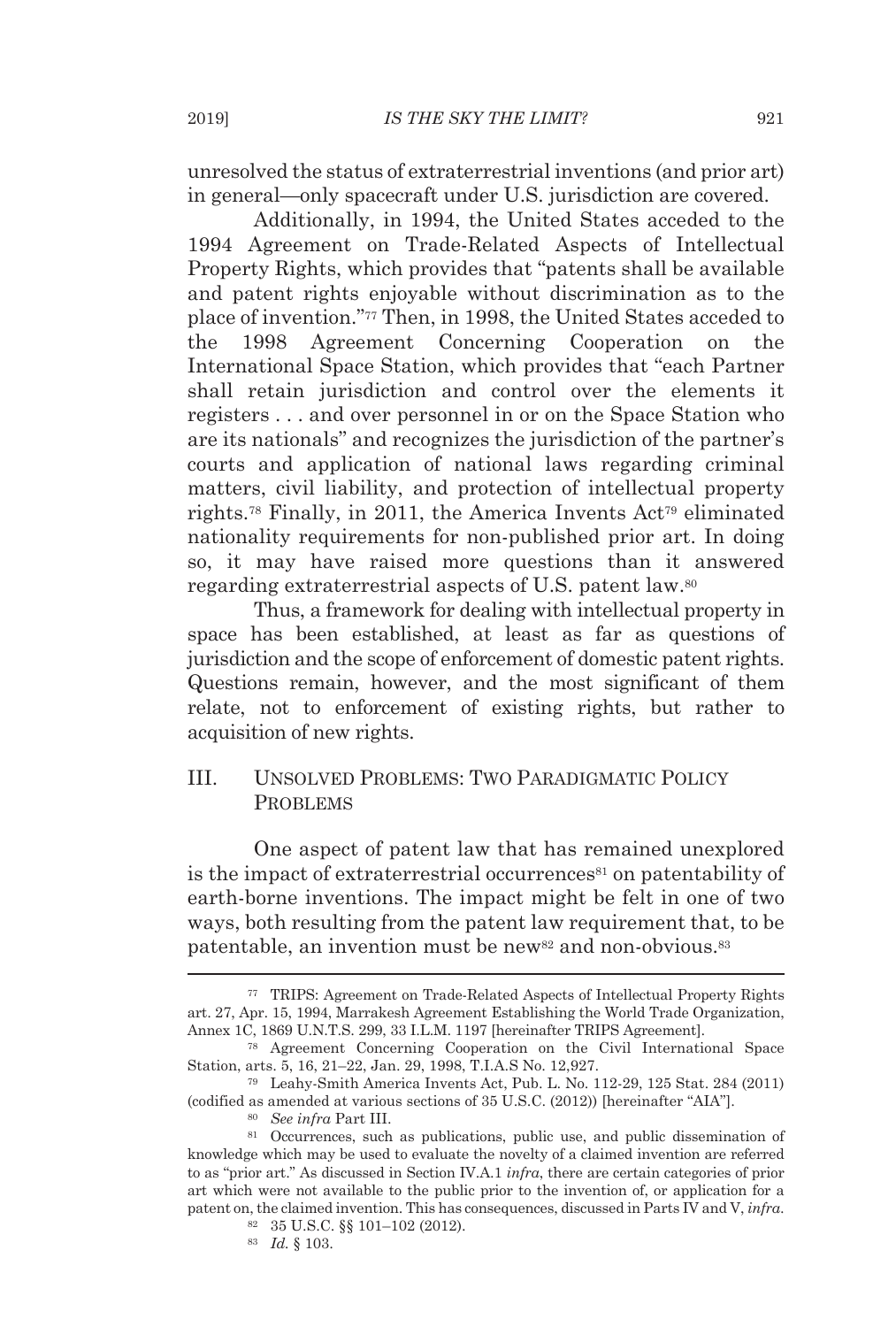In one scenario, a terrestrial inventor might make an invention, never before seen on Earth, that is subsequently discovered on another planet. Conventional patent law denies patents to anything "naturally" occurring or previously known by others. Should the terrestrial inventor be denied a patent? On the one hand, the subsequent discovery takes nothing away from the effort, ingenuity, and benefits to progress afforded by the earth-borne invention. On the other hand, the invention is not technically new—it already existed.

In a second scenario, a terrestrial inventor might make an invention, never before seen on Earth, but previously invented and known by an alien civilization and (accepting the possibility of future alien contact) subsequently introduced to Earth by that alien civilization. On the one hand, the subsequent introduction takes nothing away from the effort, ingenuity, and benefits to progress afforded by the earth-borne invention. On the other hand, the terrestrial inventor is not technically the "first inventor" under the America Invents Act (AIA).84

A simple example will illustrate the policy problem that space exploration and exploitation poses for patent law. Assume that there is a compound that does not exist naturally on Earth, but does exist naturally somewhere in the universe.<sup>85</sup> Then imagine that a U.S. inventor, after years of research and millions of dollars in cost, develops this same compound on Earth, unaware that it already exists in space. The compound is useful and non-obvious, and the inventor obtains a U.S. patent. This patent gives the inventor the right to stop others from making, using, or selling the compound in the United States and to stop others from importing the compound into the United States. Subsequently, a space exploration company (after years of research and millions of dollars in cost) discovers the same

<sup>84</sup> *See* Leahy-Smith America Invents Act, Pub. L. No. 112-29, sec. 3, 125 Stat. 285–93 (2011). For a discussion of the concepts and implications of "inventorship" under "first inventor" and "first filer" systems, see Oppenheimer, *Harmonization*, *supra* note 23, at 448–54 (2007).<br><sup>85</sup> This is a reasonable assumption given the vastly different natural conditions

in space, for example near-vacuum and near absolute zero temperatures in space, thermonuclear temperatures on stars and almost infinite gravity in black holes. If, however, the assumption is incorrect, then the problem disappears and the solution is simple: if there is no prior art in space, then the current statute's "worldwide" coverage is in effect "universal" coverage and no changes are required. *See* MIRIA M. FINCKENOR & KIM K. DE GROH, NAT'L AUERONAUTICS & SPACE ADMIN., A RESEARCHER'S GUIDE TO: INTERNATIONAL SPACE STATION: SPACE ENVIRONMENTAL EFFECTS 10–16 (2015), https://www.nasa.gov/sites/default/files/files/NP-2015-03-015-JSC\_Space\_Environment-ISS-Mini-Book-2015-508.pdf [https://perma.cc/VK93-2Y56]; *Space Environments and Effects Program*, NASA https://see.msfc.nasa.gov [https://perma.cc/QRP8-QYBB].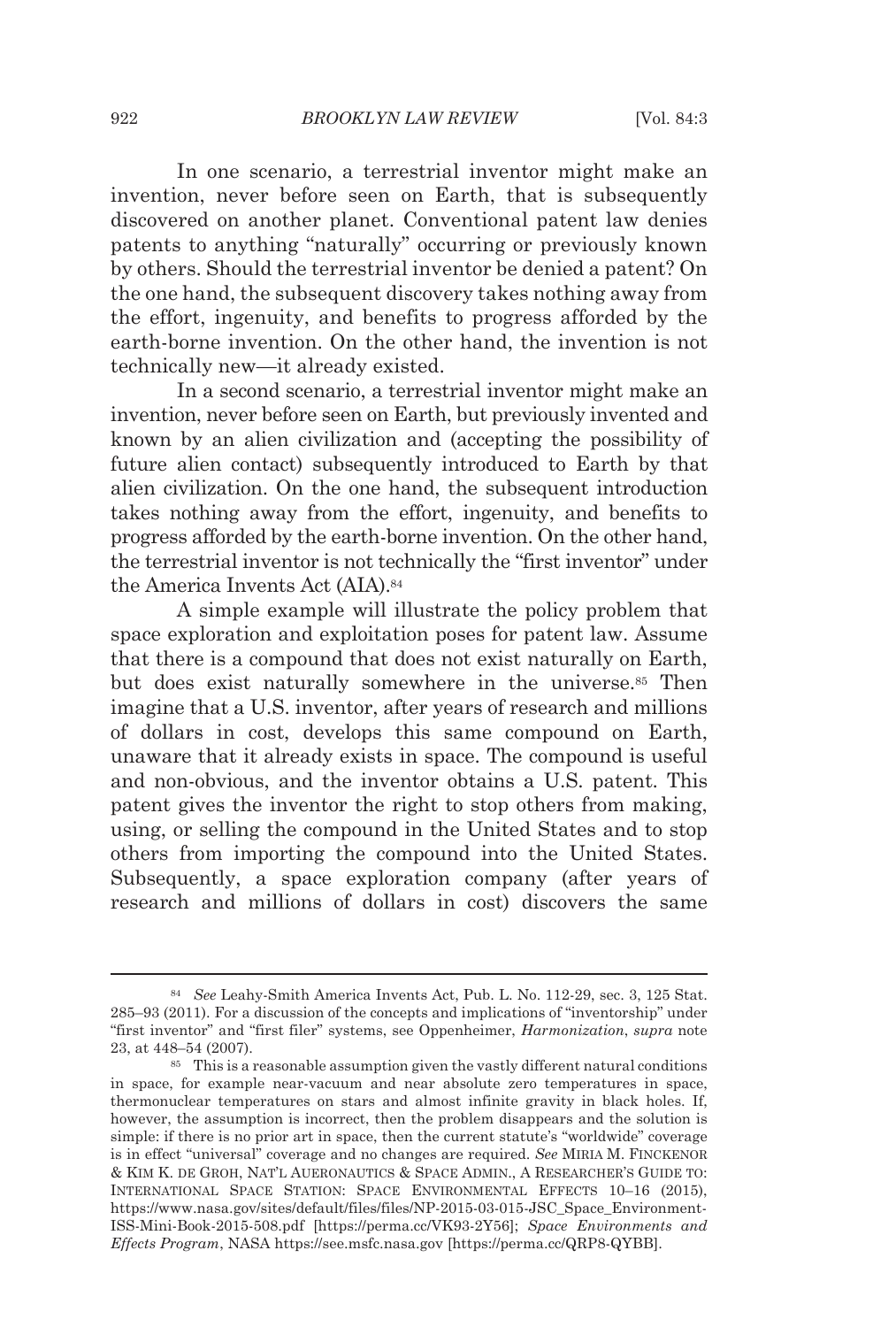compound on an asteroid and begins mining it.86 So far, there is no problem under patent law. The inventor can prevent others from making the compound in the United States, but the exploration company is not making the compound (and certainly not in the United States). The inventor can stop others from using the compound, but only in the United States. The inventor can stop others from selling the compound in the United States—but so far, no sale has yet taken place (and certainly not in the U.S.). The inventor can stop others from importing the compound into the United States, but so far, the compound is still on the asteroid.

A conflict will arise, though, if the exploration company tries to import the compound into the United States since importation is one of the exclusive rights of the patent owner.<sup>87</sup> How, then, should ownership of the invention be determined? The options are to: (1) award ownership to the terrestrial inventor, who has provided the valuable technology to the public before it was discovered elsewhere; (2) award ownership to the extraterrestrial discoverer as an incentive to make the huge expenditures and take the huge risks involved in space exploration; or (3) award it to neither and have the result dictated by the literal language of the current statute and judicial interpretation.

A second set of issues arises by virtue of improved remote sensing technology.<sup>88</sup> It is now possible to detect and, to some extent, characterize objects at distances so great that current technology holds no prospect of actually reaching those objects.89 For example, spectral analysis of the light from distant stars can

<sup>86</sup> Although extremely scarce and parceled out for research by the microgram, samples have already been brought back by space missions—samples which may carry material that, while naturally occurring in space, only exists on Earth if artificially created. Meteorites pose the same issues but are random visitors and are therefore unlikely to present the type of economic incentive that would bring these issues to the fore. *See* Rob Davies, *Asteroid Mining Could Be Space's New Frontier: The Problem Is Doing It Legally*, GUARDIAN (Feb. 6, 2016 11:00 AM EST), https://www.theguardian.com/business/2016/feb/06/asteroidmining-space-minerals-legal-issues [https://perma.cc/D7NK-3AQH]. *See generally Why Asteroids*, PLANETARY RESOURCES, https://www.planetaryresources.com/why-asteroids/ [https://perma.cc/RJJ9-557P] (discussing a private company's focus on developing deep space exploration capabilities by mining water from asteroids); DEEP SPACE INDUSTRIES, http://deep spaceindustries.com [https://perma.cc/99CF-E6WW] (discussing a private company's "ambitious venture to mine the resources of asteroids"). 87 35 U.S.C. § 271 (2012). It would also be an infringement of the inventor's patent

to sell the compound in the U.S., but that would require prior importation from the asteroid. 88 *See* John F. Mustard & Jessica M. Sunshine, *Spectral Analysis for Earth* 

*Science: Investigations Using Remote Sensing Data*, *in* REMOTE SENSING FOR THE EARTH SCIENCES: MANUAL OF REMOTE SENSING 251, 251 (Andrew N. Rencz ed., 6th ed., 1999), http://www.geo.brown.edu/research/Milliken/GEOL1710\_files/Mustard\_Manual OfRemoteSensing\_Ch5.pdf [https://perma.cc/4M8L-AEBP]; *Remote Sensors*, NASA: EARTHDATA (Apr. 16, 2018, 8:34AM EDT) https://earthdata.nasa.gov/userresources/remote-sensors [https://perma.cc/7PRL-KX6V]. 89 *See Remote Sensors*, *supra* note 88.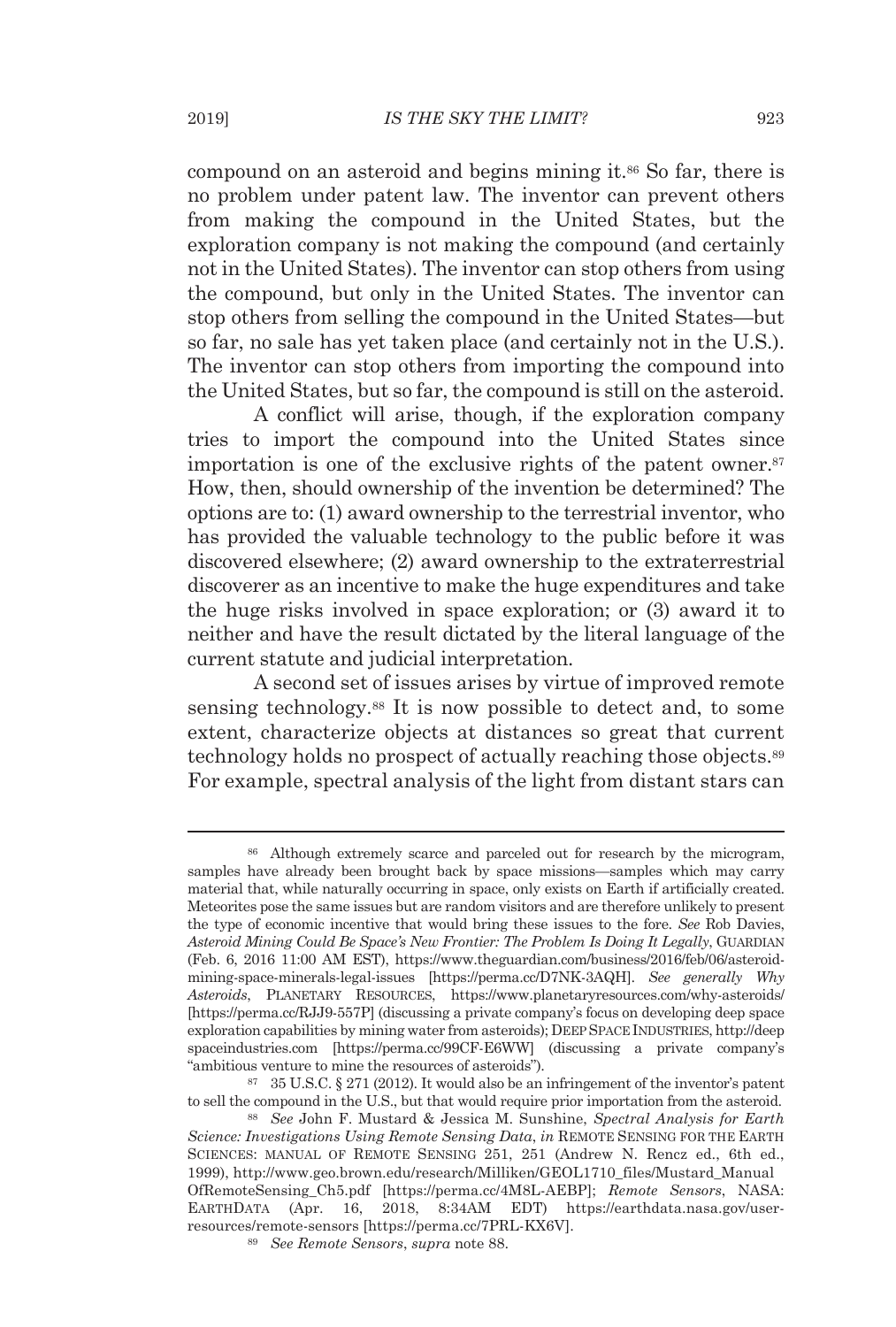identify elements which are present on those stars.90 If the spectral analysis of a star reveals that there are spectral lines not previously observed (and therefore indicating the presence of a previously unknown element), should this constitute prior art which would deny a patent to an earthbound inventor who subsequently synthesizes that element on Earth?

Once again, one option is to award a patent to the terrestrial inventor, who has provided the public with actual access to an element which, while theoretically identified in outer space, was in no way accessible to the public prior to the terrestrial inventor's efforts. The other option is to hold the newly identified element unpatentable91—the result dictated by the literal language of the current statute and judicial interpretation.

Ordinarily, analysis of a development not anticipated by the Founders would begin with the language of the Constitution as adopted, any prior versions of the language, and the insight that contemporary discussion might offer. In the case of patent rights, the analysis is brief: "No delegate to the Constitutional Convention has left any record concerning the interpretation or meaning placed on the intellectual property clause by the delegates themselves."92

# *A. Issues Under 35 U.S.C. § 101: Is Nature Universal?*

If an earthbound inventor creates something that does not exist naturally on Earth, it is potentially patentable.93 If it does exist naturally on Earth but that fact is unknown when the USPTO reviews the patent application, a patent will be granted. But if it is subsequently discovered in nature, the hypothetical patent will be held invalid.94 Should the same result apply if the

<sup>90</sup> *See id.*

<sup>&</sup>lt;sup>91</sup> The person who deduced the existence of the element by observing the spectral lines would not be able to get a patent because the observation and deduction do not teach how to make and use the invention. 35 U.S.C. § 112 (2012); *see also infra* Section II.D. The person who synthesized the element on earth would not be able to get a patent because the element was already known under a literal reading of 35 U.S.C. § 102 (2012). *See* discussion *supra* notes 45–53 and accompanying text. 92 Edward C. Walterscheid, *Inherent or Created Rights: Early Views on the* 

*Intellectual Property Clause*, 19 HAMLINE L. REV. 81, 92 (1995). For a summary of available research and thinking on the genesis of the IP clause, see Max Stul Oppenheimer, *The Time and Place for "Technology-Shifting" Rights*, 14 MARQ. INTELL. PROP. L. REV. 269, 273–81 (2010). 93 Invention itself, of course, is not enough for patentability: the other

requirements, discussed in Part I, *supra*, must be met.<br><sup>94</sup> Patents are presumed valid. 35 U.S.C. § 282(a) (2012). That presumption may,

however, be overcome by showing that the decision to issue the patent was flawed, for example, because there was prior art that the USPTO had not considered before issuing the patent. Canron, Inc. v. Plasser Am. Corp., 609 F.2d 1075, 1075 (4th Cir. 1979) (per curiam).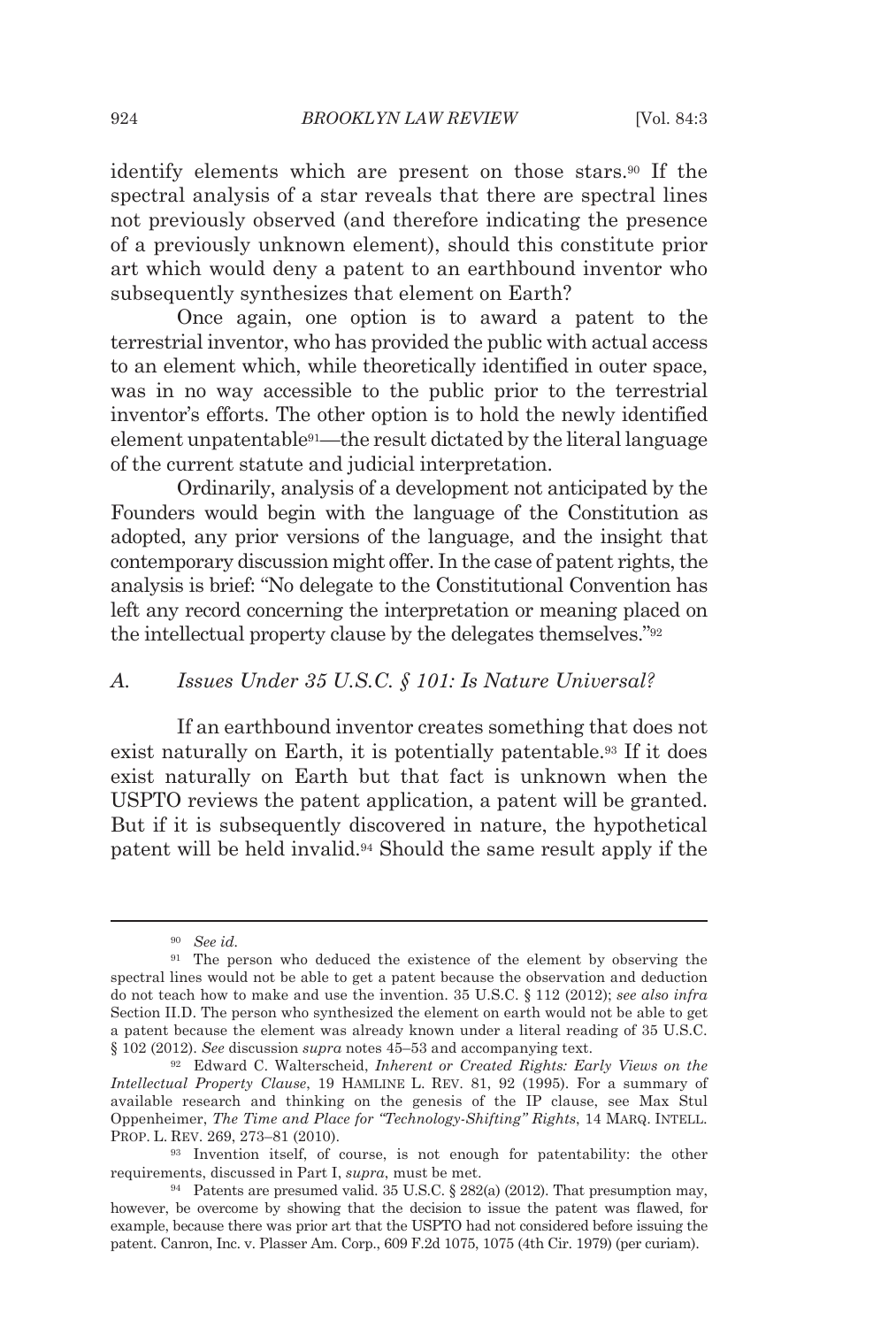invention does not, in fact, exist naturally on Earth but does exist elsewhere in the universe?

The answer turns on interpretation of Section 101. That section of the patent statute has been described as a gatekeeper,<sup>95</sup> defining the only categories of invention which are eligible for patent consideration: "new and useful process[es], machine[s], manufacture[s], or compositions of matter, or any new and useful improvement thereof."96 The Supreme Court, however, has engrafted three exceptions to the categories enumerated as patentable: "laws of nature, physical phenomena, and abstract ideas."97 The Court further explained that "[t]he concepts covered by these exceptions are 'part of the storehouse of knowledge of all men . . . free to all men and reserved exclusively to none.'"98

A literal reading of Supreme Court precedent might lead to the conclusion that the hypothetical patent should be invalidated. The cases place no geographic limits on the location in which the laws of nature apply, or the physical phenomena exist. To date, however, the Court has only had to deal with earthly inventions, laws of nature, and physical phenomena. Should the Court's language extend to either: (1) inventions made in space; (2) laws of nature which do not apply on Earth but do apply in space;<sup>99</sup> or (3)

97 Bilski v. Kappos, 561 U.S. 593, 601 (2010) (quoting Diamond v. Chakrabarty, 447 U.S. 303, 309 (1980)). 98 *Id.* at 602 (quoting Funk Bros. Seed Co. v. Kalo lnoculant Co., 333 U.S. 127,

130 (1948)).<br><sup>99</sup> It was once an article of scientific faith that the universe is governed by a

single set of laws of physics which apply everywhere. *See*, *e.g.*, Neil deGrasse Tyson, *On Earth as in the Heavens*, NAT. HIST. MAG., Nov. 2000, at 90–92 ("The universality of physical laws drives scientific discovery like nothing else."); Neil de Grasse Tyson, *Telling the Story*, NAT. HIST. MAG., Feb. 2000, at 48 ("All parts of the known universe reflect the same basic laws of nature we observe and test here on Earth."). Some now question that assumption. *See* Swinburne Univ. of Tech., *Laws of Physics Vary Throughout the Universe*, *New Study Suggests*, SCIENCE DAILY (Sept. 9, 2010) https://www.sciencedaily.com/releases/2010/09/100909004112.htm [https://perma.cc/SF 42-LFTP] (According to Dr. Michael Murphy from Swinburne University, "It's one of the biggest questions of modern science—are the laws of physics the same everywhere in the universe and throughout its entire history?" (internal quotation marks omitted)). Dr. Murphy is one of the authors of a 2011 article which reported detecting minute variations in what were thought to be cosmological constants, raising the possibility that the laws of physics are not constant throughout the universe. J. K. Webb et al., *Indications of a Spatial Variation of the Fine Structure Constant*, 107 PHYS. REV. LETT. 191101 (2011). If that is the case, then extraterrestrial discoveries would not necessarily constitute prior

<sup>95</sup> *See In re* Comiskey, 499 F.3d 1365, 1371 (Fed. Cir. 2007); State St. Bank & Trust Co. v. Signature Fin. Grp., 149 F.3d 1368, 1372 n.2 (Fed. Cir. 1998) (noting that § 101 is a threshold issue that must be addressed before other questions of patentability); *In re* Bergy, 596 F.2d 952, 960 (C.C.P.A. 1979) ("The first door which must be opened on the difficult path to patentability is  $\S 101$ ."). This view, however, finds no support in the patent statute and is contrary to the stated practice of the USPTO. Patent examiners are instructed that their review of a patent application is to be "complete as to all matters." 37 C.F.R. § 1.104(b) (2018); *see also* MPEP § 707.07(g) (9th ed. Rev. 8, Jan. 2018) ("[p]iecemeal examination should be avoided as much as possible."). <sup>96</sup> 35 U. S. C. § 101 (2012).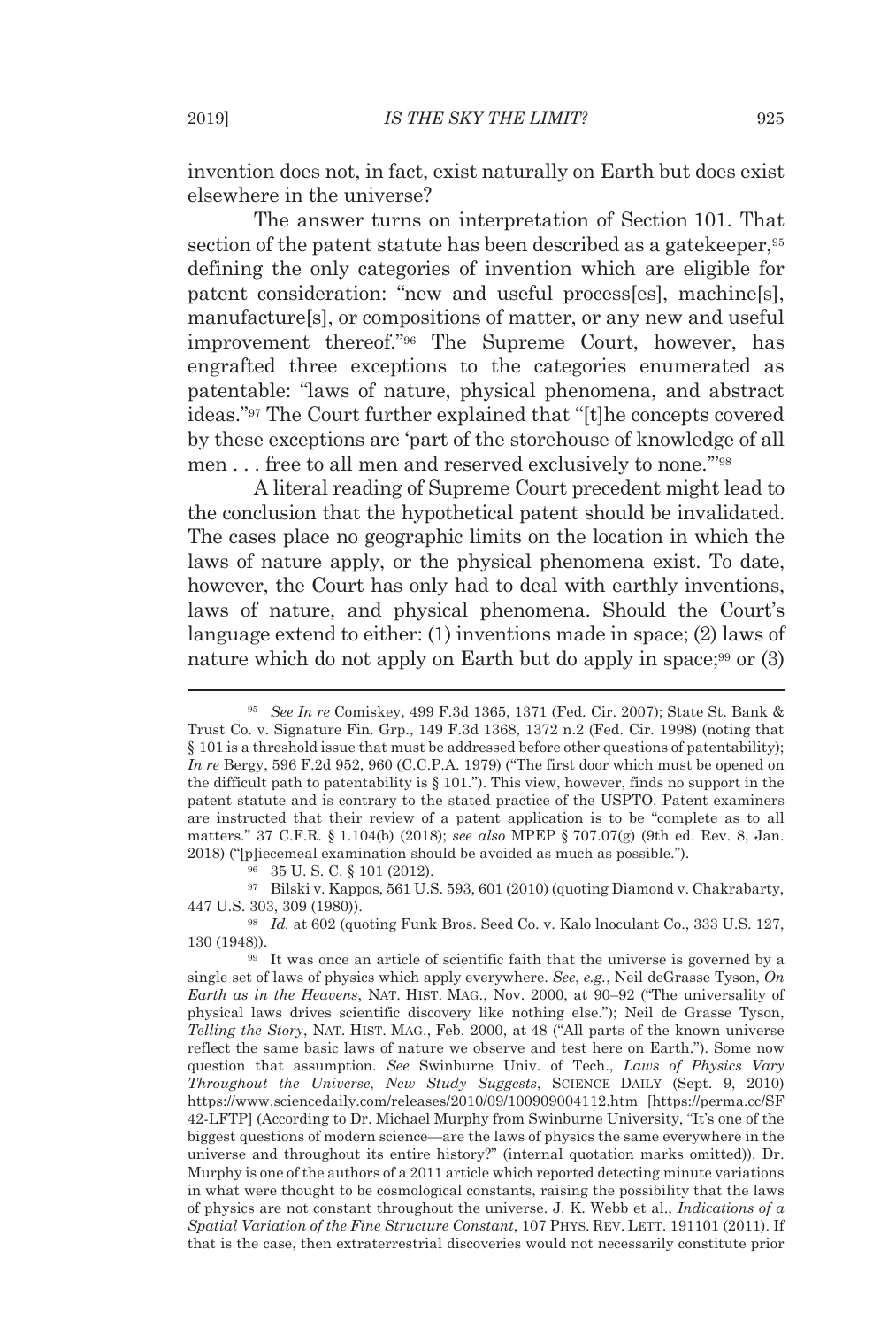physical phenomena (including "natural" compounds) which are natural in space, but not on Earth? Would the rationale that these are "part of the storehouse of knowledge of all men" apply even though very few have access to them?100 Any of these issues would be questions of first impression.

There is, however, a clue in the issuance of U.S. Patent 3,161,462.101 That patent, which claimed a new transuranium compound, "Element 96 and compositions thereof," was issued to Glen T. Seaborg, assignor to the U.S. Atomic Energy Commission in 1964.102 While Dr. Seaborg was the first person to isolate Element 96 (curium) on Earth, the element clearly exists in other parts of the universe<sup>103</sup> (and, in fact, exists on Earth in minute quantities).104 The fact that the patent office issued the patent suggests that isolation of a natural element, although technically a physical phenomenon (and therefore unpatentable under the literal reading of the Supreme Court's language), might still be patentable if the newly isolated element were not otherwise obtainable on Earth.105 The Seaborg patent was never challenged in court, so there is no definitive judicial guidance on the issue. In the absence of judicial guidance, the views (and actions in determining to issue the patent) of the USPTO would be illuminating. It is possible that the USPTO raised objections to the application since the application was pending before the USPTO for fifteen years.106 It

- 
- 

art, as they would exist under different conditions than those on Earth. However, even assuming that physical laws are, in fact, universal, there are still certainly manifestations of those laws which do not exist on Earth but do exist in space. An example would be a black hole.<br><sup>100</sup> Of course, if space travel becomes commonplace, the analysis would need to change.<br><sup>101</sup> U.S. Patent No. 3,161,462 (filed Feb. 7, 1949) (issued Dec. 15, 1964).<br><sup>102</sup> *Id.* 

<sup>103</sup> It was speculated that curium was produced in stars, and its natural existence in other parts of the universe was confirmed when it was detected in a meteorite. Francois L.H. Tissot, Nicholas Dauphas, & Lawrence Grossman, *Origin of Uranium Isotope Variations in Early Solar Nebula Condensates*, 2 SCI. ADVANCES \*1, \*2 (2016).<br><sup>104</sup> It is thought that "[m]inute amounts [of curium] may exist in natural

deposits of uranium." *Periodic Table: Curium*, ROYAL SOC'Y OF CHEMISTRY, http://www.rsc.org/periodic-table/element/96/curium [https://perma.cc/USX8-JJD4]. 105 The process of isolating curium for the first time on Earth was

extraordinary. It began by placing 100 mg. of plutonium, itself extraordinarily hard to come by at the time, in a cyclotron (a rare scientific tool at the time) and bombarding it with helium ions, dissolving it in sulfuric acid, evaporating the sulfuric acid solution, then dissolving what remained in dilute nitric acid. What had not dissolved in the dilute nitric acid was then dissolved by heating with a nitric acid/hydrofluoric acid mixture and oxidized. Finally, lanthanum fluoride was precipitated from the solution carrying with it insoluble curium trifluoride, from which curium was isolated. *See* '462 Patent.<br><sup>106</sup> Currently, the average time to disposition—the time from filing a patent

application until it is either issued or abandoned—is roughly two years. *See* U.S. PATENT & TRADEMARK OFFICE, PERFORMANCE & ACCOUNTABILITY REPORT 2 (2018).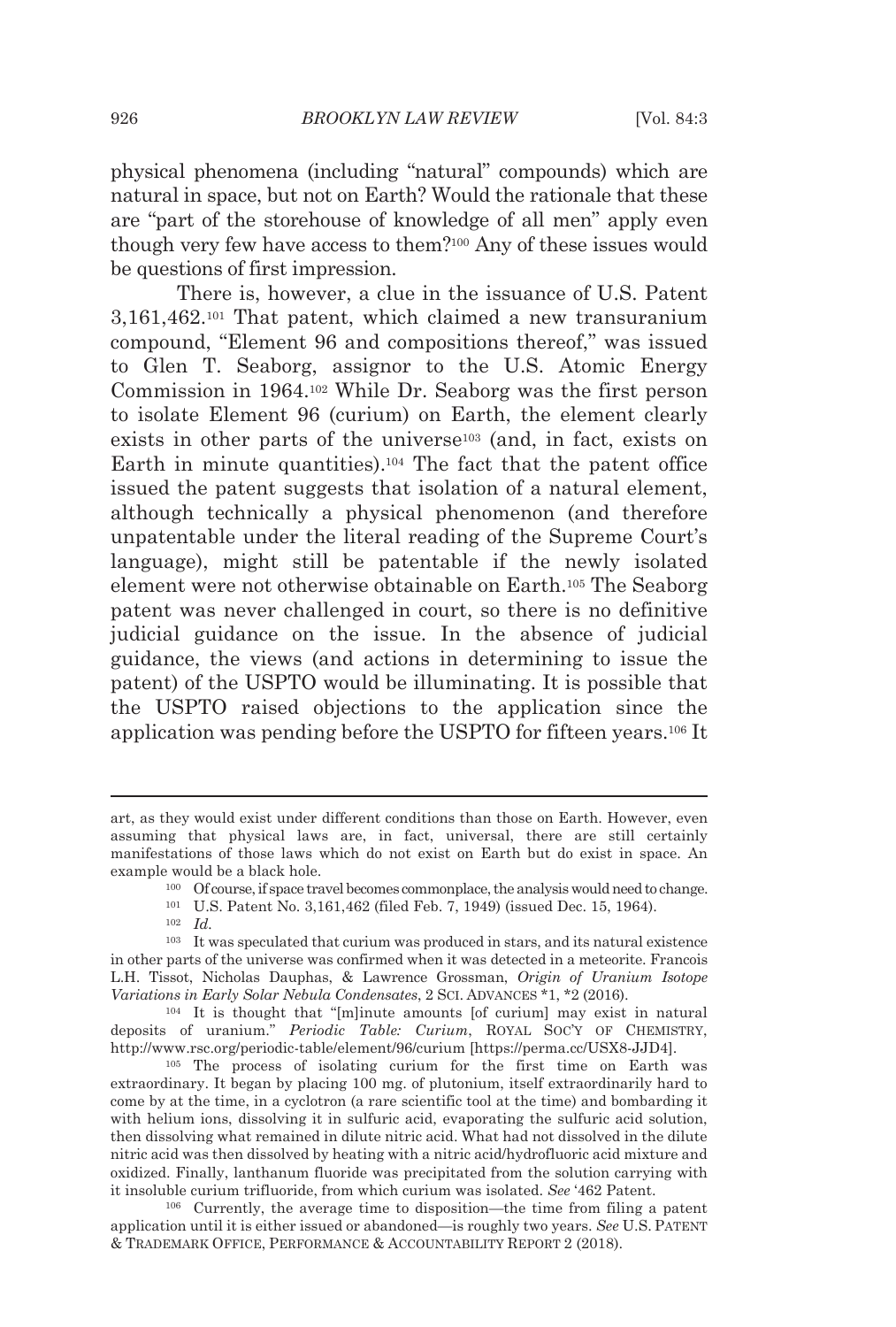was filed February 7, 1949 and issued December 15, 1964.107 Such USPTO objections would be reflected in the application file, which is a public document,<sup>108</sup> yet the file for this application is "missing."109 Therefore, all that can be said for certain is that the courts have not addressed the issue and, if the USPTO had concerns about patentability under such circumstances, those concerns were overcome and the patent was issued.110

## *B. Issues Under 35 U.S.C. § 102: Is Novelty Restricted to Earth?*

There has been an evolution in the view of what constitutes prior art, beginning with what might be termed "insular prior art" (limited to materials that are actually available to the public within the jurisdiction),111 evolving to what might be termed "feasibly available prior art" (consisting of materials that are actually available to the public within the jurisdiction plus materials that have a high probability of becoming available to that public),<sup>112</sup> and

the maximum amount of americium-241 that could have been produced in the reactor ... can be calculated to be  $6.15 \times 10^{9}$  gram. Thus, the reactor could have produced no more than one billionth of a gram of americium-241, and this one billionth of a gram would have been distributed throughout forty tons of intensely radioactive uranium reactor fuel. This amount of an unknown, unconcentrated isotope, if present, would have been undetectable.

*Id.* at 997. Because the decision rested on a failure of proof, it did not resolve the issue of patentability of a newly isolated element. It is possible, though, that this case, decided in March of 1964, may have persuaded the USPTO to abandon any challenge to the claims to Element 96 and issue the patent—after fifteen years of review—in December 1964. *See* '462 Patent. While the file itself is missing, the typical time taken to complete the mechanical step of issuing the patent once the decision has been made that the invention is patentable and the applicant has paid the issue fee is about two months, which suggests that the USPTO's decision that the invention was patentable must have occurred very shortly after the decision in *In re Seaborg*. 111 The Venetian and early British systems of patents of importation are

examples. *See infra* Section IV.A.4.<br><sup>112</sup> The U.S. system from 1836 to 2012 is an example. During that period, prior

art consisted of things known or used in the U.S. plus printed publications anywhere. *See* 35 U.S.C. § 102(a) (2006) (pre-AIA). An explanation of this distinction is provided in *In re Tenney*: A printed publication is more likely to become available to the public than is personal knowledge held abroad. Printing implies a number of copies, and books travel

<sup>107 &#</sup>x27;462 Patent. 108 37 C.F.R. § 1.11 (2018); *see also* MPEP § 103 (9th ed. Rev. 7., Jan. 2018). 109 Correspondence on file with the author. 110 In a similar case, dealing with claims to the invention of Element 95

<sup>(</sup>Americium), the USPTO had rejected claims to the element, because in its view the same element would have been produced—although not recognized—by earlier experiments using a Fermi reactor. *In re* Seaborg, 328 F.2d 996, 999 (C.C.P.A. 1964). In that case, the court reversed the rejection, concluding that there was "no positive evidence that americium was produced . . . by the operation of the [Fermi] reactor" in light of an affidavit that concluded that the earlier production of Americium by a Fermi reactor was purely theoretical, and that the theoretical calculations showed that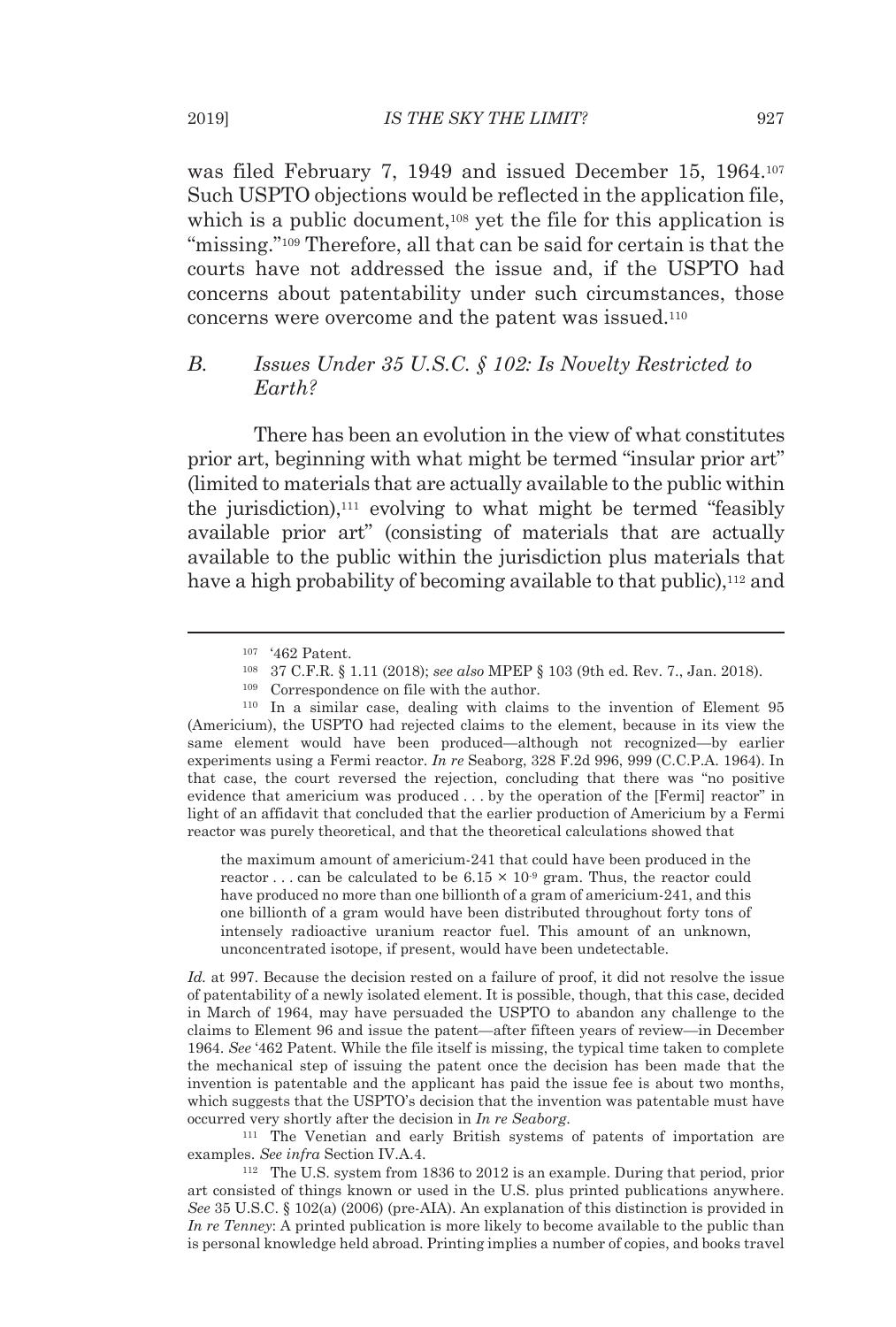culminating in what might be termed "unrestricted prior art" (consisting of materials known or used anywhere).113

When Congress overhauled the patent statute in 1952, the committee reports from both chambers stated that patentable subject matter was intended to "include anything under the sun that is made by man."114 The related questions of whether prior art as well encompassed everything under the sun and whether "under the sun" meant "on Earth" were not considered by the prespace age Congress. Therefore, the novelty requirement, set out in Section 102, was written in terms of activities in this country, and activities in this or a foreign country, without mention of activities beyond Earth.

The 1952 version of Section 102 set out the requirement (which remained in force until the America Invents Act115 was enacted in 2011) that, to be patentable, an invention must be novel<sup>116</sup>

Thus, under the 1952 patent statute, a patent application would be rejected as anticipated if the claimed invention had been disclosed in a prior publication anywhere, but in order to reject it based on unpublished knowledge, use or offer for sale, such activity would have had to have taken place within the United States.

#### 1. Impact of AIA amendments

The post-space age amendments to the patent statute enacted in the America Invents Act eliminated these geographic distinctions.117 The language chosen, however, was not written with the possibility of extraterritorial prior art in mind, and therefore raise (probably inadvertently) the first novelty issue posed by extraterrestrial activity.

As amended by the AIA, Section 102 now provides (with exceptions related to publications by, or derived from, the patent applicant):

across national boundaries more easily than people do. *See In re* Tenney, 254 F.2d 619, 625–26 (C.C.P.A. 1958). 113 The current, post-AIA U. S. system is an example. Prior art consists of things

published, known or used or "otherwise available to the public", without reference to geography. 35 U.S.C. § 102 (2012 & Supp. V 2018)).<br><sup>114</sup> S. REP. No. 82-1979, at 5 (1952); H.R. REP. No. 82-1923, at 6 (1952). The

language from the committee reports was quoted as support for the holding in *Diamond v. Chakrabarty* that genetically engineered organisms were, although alive, patentable. Diamond v. Chakrabarty, 447 U.S. 303, 309 (1980). 115 Leahy-Smith America Invents Act, Pub. L. No. 112–29, 125 Stat. 284 (2011). 116 35 U.S.C. § 102 (2006 & Supp. V 2012)) (pre-AIA). If a prior art reference

discloses what is claimed in a patent claim, the reference makes the claim unpatentable because the claim does not cover a novel invention and is said to "anticipate" the claim. *See supra* note 49–53 and accompanying text.<br><sup>117</sup> Leahy-Smith America Invents Act, Pub. L. No. 112–29, 125 Stat. 284, 285 (2011).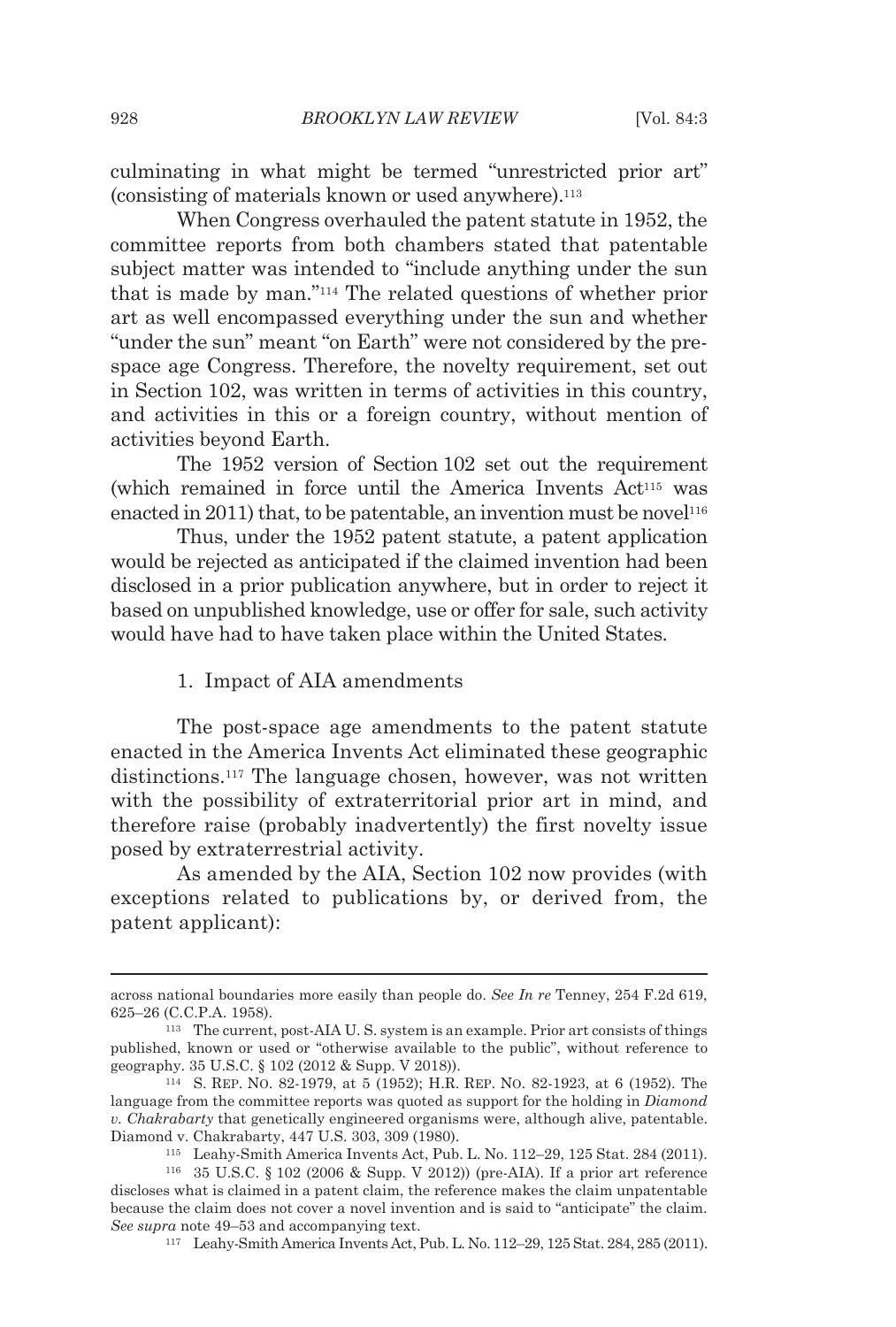(a) NOVELTY; PRIOR ART.—A person shall be entitled to a patent unless—

(1) the claimed invention was patented, described in a printed publication, or in public use, on sale, or otherwise available to the public before the effective filing date of the claimed invention.118

Eliminating the "in this country" language from the statute has the consequence of broadening the scope of prior art considered in evaluating the novelty, and therefore patentability, of a claimed invention. The question that remains is whether the language change was intended to remove all spatial limitations on the location of prior art (and therefore include extraterrestrial prior art) or simply to remove the distinction between domestic and foreign (earthly) prior art.119 It is certainly possible that, by removing not only the language "in this country" but also the language "in this or a foreign country" the intent was to remove location as a factor in enumerating prior art—i.e., anything in the universe could qualify. If this was the intent, the new language introduces a new ambiguity: the meaning of "public." It is hard to support the argument that the twelve people who have walked on the moon<sup>120</sup> constitute "the public."121 Thus, if a lunar astronaut had observed something on the moon and had written a publication describing it or filed a patent application based on it, it would clearly constitute prior art under Section  $102(a)$ ;<sup>122</sup> the observation itself would not (unless "public" is read to cover such a small and constrained group) constitute prior art.123

confidentiality is not prior art. MPEP 2128.01(III). However, published information is clearly covered by Section 102(a).<br><sup>123</sup> This interpretation would also help explain the decision to issue the Seaborg

patent: even accepting that curium existed naturally in "minute quantities" or was unintentionally created in earlier nuclear experiments, the number of people who would have had access to it was small and selected (and under obligations of confidentiality). *See In re* Seaborg, 328 F.2d 996, 999 (C.C.P.A. 1964)*.*

<sup>&</sup>lt;sup>118</sup> 35 U.S.C. § 102(a)(1) (2012). The statute also permits certain patent applications to be considered prior art that can invalidate claims even though the applications were not available to the public at the time the claims were filed. 35 U.S.C.

 $\S$  102(a)(2) (2012). This provision was not changed by the AIA amendments.<br><sup>119</sup> The question is not addressed in the legislative history.<br><sup>120</sup> For a list of people who have walked on the moon, see Atkinson, *supra* not classified information as prior art. While it is not considered a publication until it is declassified, once declassified it may be used as evidence of prior knowledge as of the date of its (classified) dissemination. MPEP 707.05(f) (8th ed. Rev. 9., Aug. 2012). There is still an issue whether the classified dissemination was sufficiently broad to constitute "public" knowledge, but the fact that it was not available to the "general public" does not disqualify it. Of course, it cannot be prior art at all until it is declassified, because until then neither the USPTO nor a potential infringement defendant would have access to it.<br><sup>122</sup> Information which is disseminated to a small group under an obligation of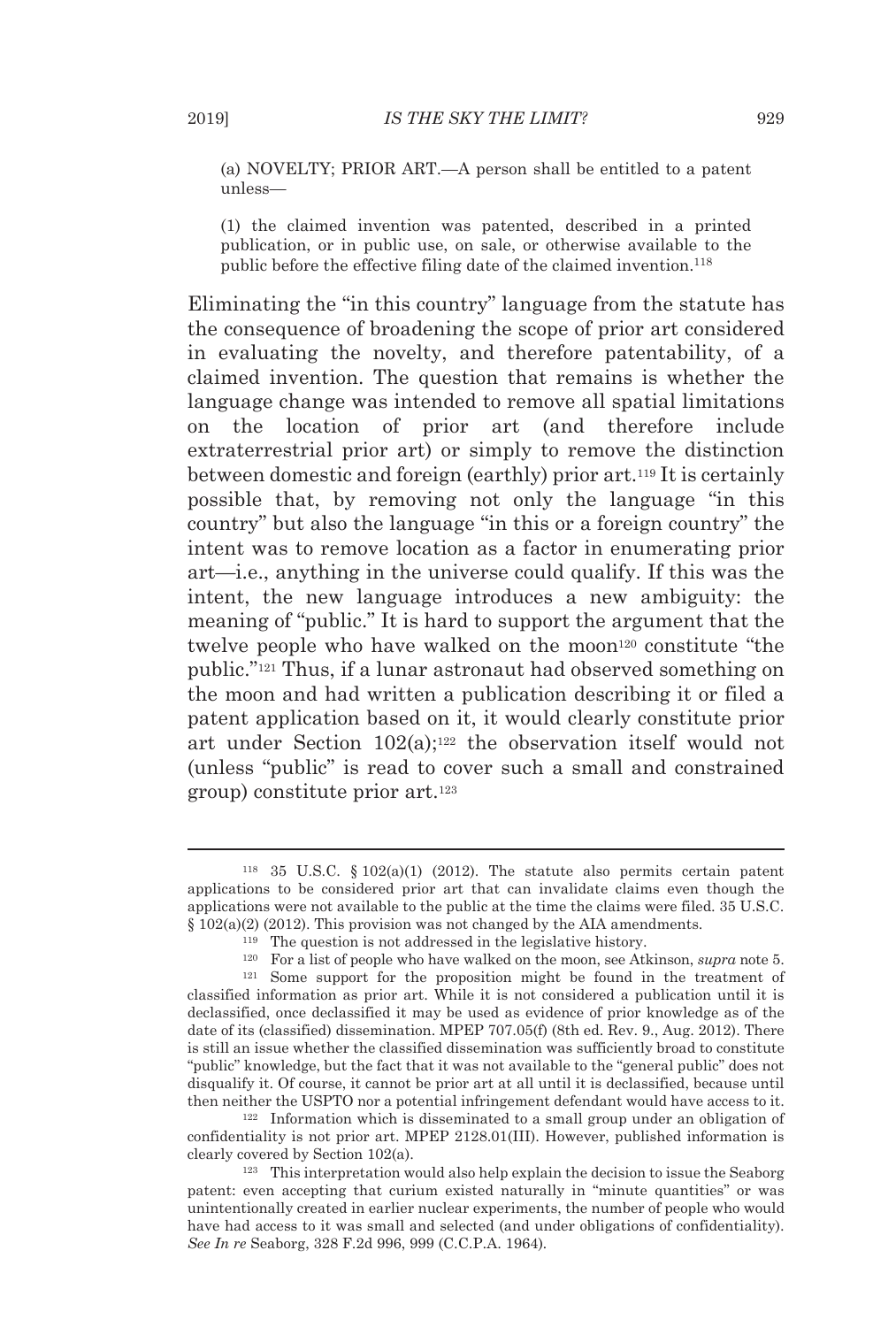#### 2. Application of the "Inherency" Doctrine

A second novelty-related problem implicates the doctrine of "inherency." The inherency doctrine is described by the USPTO as follows:

The express, implicit, and inherent disclosures of a prior art reference may be relied upon in the rejection of claims . . . . The discovery of a previously unappreciated property of a prior art composition, or of a scientific explanation for the prior art's functioning, does not render the old composition patentably new to the discoverer . . . . [and] just as the discovery of properties of a known material does not make it novel, the identification and characterization of a prior art material also does not make it novel.124

The policy behind the inherency doctrine is that, if the public already has access to the technology, there is no need to purchase it with a patent monopoly—even if the public does not know that it has access to the technology. The policy is constitutionally required: Congress cannot remove information from the public domain because removal would thwart the constitutional mandate to promote the progress of science and the useful arts.125

The United States Court of Appeals for the Federal Circuit in *EMI v. Cypress Semiconductor* offers this illustration of the policy:

A hypothetical example clarifies this principle. Humans lit fires for thousands of years before realizing that oxygen is necessary to create and maintain a flame. The first person to discover the necessity of oxygen certainly could not have obtained a valid patent claim for "a method of making a fire by lighting a flame in the presence of oxygen." Even if prior art on lighting fires did not disclose the importance of oxygen and one of ordinary skill in the art did not know about the importance of oxygen, understanding this law of nature would not give the discoverer a right to exclude others from practicing the prior art of making fires.126

Thus, a prior art reference may anticipate a claim even if it does not explicitly disclose every feature of the claimed invention if each "missing [feature] is necessarily present, or inherent, in the single anticipating reference."127 In that case, the public had access to the

<sup>124</sup> MPEP § 2112 (9th ed. Rev. 7, Jan. 2018) (internal citations and quotation marks omitted). A single prior art reference that discloses, either expressly or inherently, each limitation of a claim invalidates that claim by anticipation. Minn. Mining & Mfg.

Co. v. Johnson & Johnson Orthopaedics, Inc., 976 F.2d 1559, 1565 (Fed. Cir. 1992).<br><sup>125</sup> See Bonito Boats, Inc. v. Thunder Craft Boats, 489 U.S. 141, 146, 150 (1989).<br><sup>126</sup> See EMI Grp. N. Am., Inc. v. Cypress Semiconducto 1351 (Fed. Cir. 2001). 127 *See* Schering Corp. v. Geneva Pharm., Inc., 339 F.3d 1373, 1377 (Fed. Cir.

<sup>2003);</sup> *see also* Dan L. Burk & Mark A. Lemley, *Inherency*, 47 WM. & MARY L. REV. 371, 379 (2005) (Where courts "actually find inherent anticipation . . . . the determining factor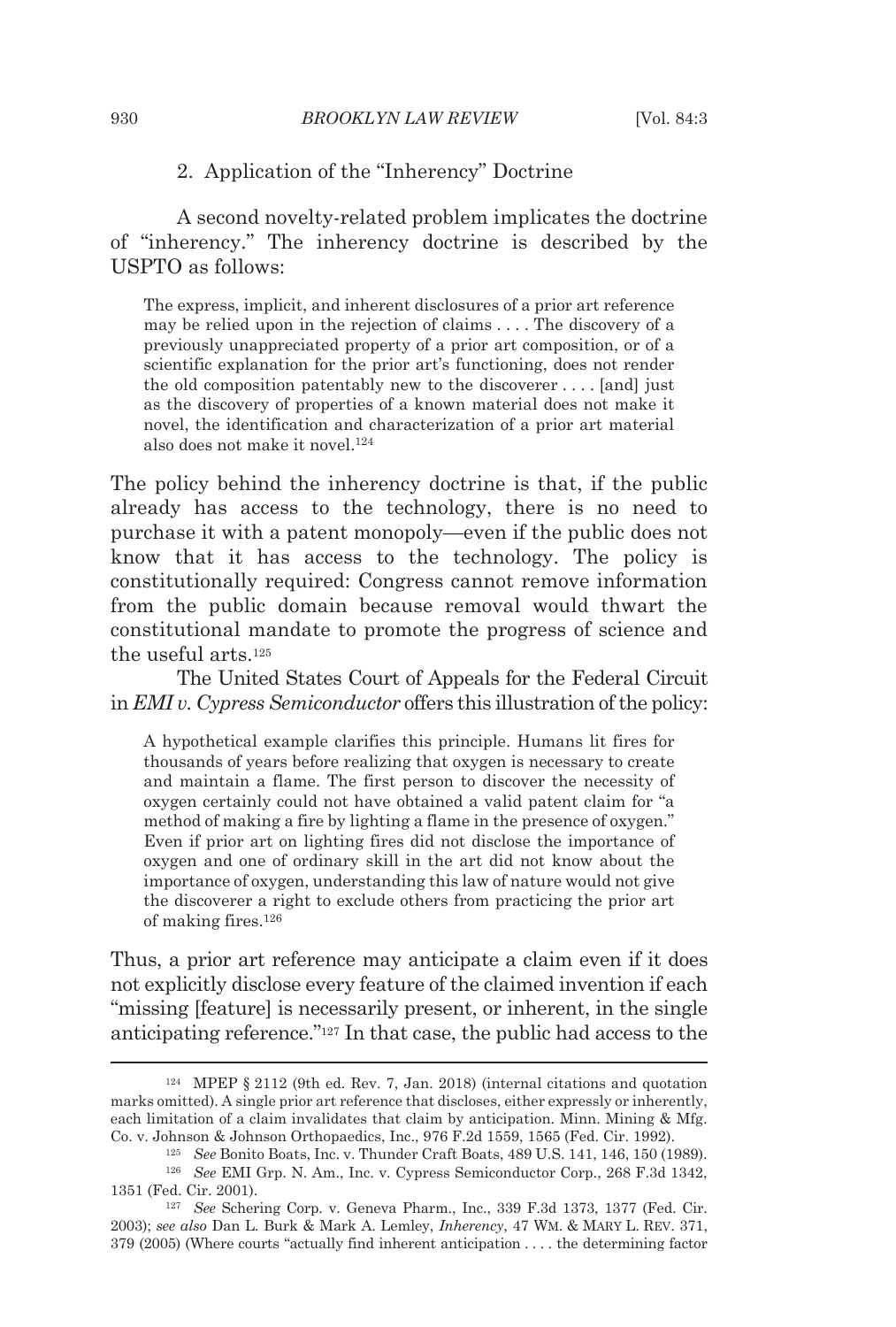inherent feature—even if the public was not specifically aware that the feature was present. Similarly, "[n]ewly discovered results of known processes" are "not patentable"—those results are inherent in the known processes.128

In other words, contrary to the intuitive meaning of "prior" art, there are certain "later" activities that are still considered "prior" art.129 An example is presented in the *Myriad* case.130 In that case, the patent applicant had discovered a gene sequence that had significant therapeutic value. Prior to the discovery by the applicant (and recognition of the significance of the gene sequence), no human knew of its existence or function. Prior to the discovery by the applicant, however, the gene sequence (obviously) existed. The Court held the discovery unpatentable as a mere discovery of a natural substance.131 Thus, it was the applicant's own discovery that defeated the patent—but for that discovery, no one would have known that the gene sequence existed (and therefore constituted prior art, which denied the applicant's right to the patent).

In another example, *In re Cruciferous Sprout Litigation*, researchers at Johns Hopkins had determined that, at an early stage of development, broccoli sprouts were high in a compound that had cancer-fighting properties, and claimed "a method of preparing food products rich in glucosinolates . . . [by] harvesting sprouts prior to the 2-leaf stage, to form a food product comprising

appears to be that the public has already benefitted from the presence of the claimed invention in the prior art, even though it may not have been aware of the invention itself."). 128 *See* Bristol-Myers Squibb Co. v. Ben Venue Labs., Inc., 246 F.3d 1368, 1376

<sup>(</sup>Fed. Cir. 2001).<br><sup>129</sup> Patents are presumed valid. 35 U.S.C. § 282(a) (2012). That presumption

may, however, be overcome by showing that the patent should not have been issued, for example because there was prior art that the USPTO had not considered during the prosecution of the patent, i.e., later discovered prior art. 35 U.S.C. § 282(b)(2) (2012). It is also possible for information that was unknown to the public at the time of the invention may still constitute "prior" art. For example, classified material is considered published when declassified, but may be considered "known" at an earlier date. *See supra*  note 121. Thus, there might be information to which the general public gained access only *after* the invention was made (or after a patent application is filed), but which might be treated as prior art because of developments subsequent to the invention (and possibly even subsequent to the filing of the patent application). Interestingly, this logic is not applied to the seemingly similar situation of magazine articles. As to those, the USPTO takes the position that the effective date of a magazine is the date it reaches an addressee, not the date it is mailed. MPEP § 2128.08 (9th ed., Rev. 8, Jan. 2018). This position is supported by caselaw. *See* Canron, Inc. v. Plasser Am. Corp., 609 F.2d 1075, 1075 (4th Cir. 1979) (per curiam); Bergstrom v. Sears, Roebuck & Co., 599 F.2d 62, 64– 65 (8th Cir. 1979) (per curiam). Neither the USPTO nor the cases have taken the second step of acknowledging that by the time a magazine is placed in the mail, its contents

must be "known by others" (the authors, editors, production staff, etc.).<br><sup>130</sup> *See* Ass'n for Molecular Pathology v. Myriad Genetics, Inc., 569 U.S. 576 (2013).<br><sup>131</sup> *Id.* at 591, 596.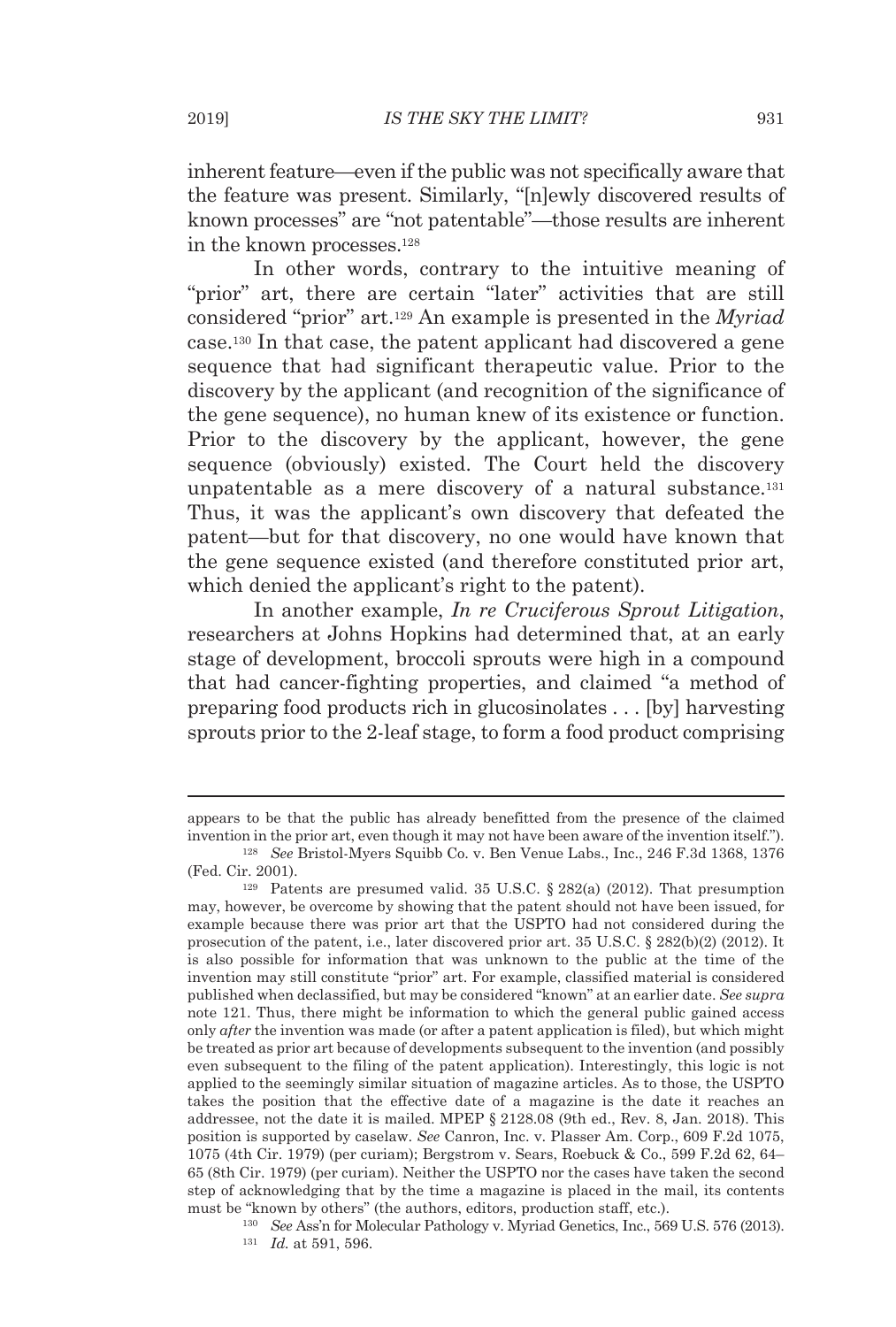a plurality of sprouts."132 No one else had recognized the high concentrations of glucosinolates in sprouts at this early stage, but the court held the claims invalid because the inventors merely discovered an inherent, although previously unappreciated, property of the sprouts.133

In the USPTO's view, "[t]here is no requirement that a person of ordinary skill in the art would have recognized the inherent disclosure *at the time of invention,* but only that the subject matter is in fact inherent in the prior art reference."<sup>134</sup>

#### *C. Issues Under 35 U.S.C. § 103: What Is the Person of Ordinary Skill Presumed to Know?*

In addition to requiring novelty, the patent statute requires that, in order to be patentable, the claimed invention must not be obvious to people of ordinary skill in the relevant art.135

The underlying reason for denying patents based on obviousness is to limit the grant of patent monopolies to situations in which the public receives in exchange technology which it would not otherwise receive,<sup>136</sup> and inventions which are

*Implications*, 20 BERKELEY TECH. L.J. 95 (2005).<br><sup>135</sup> 35 U.S.C. § 103 (2012).<br><sup>136</sup> The obviousness standard was codified as 35 U.S.C. § 103 in 1952, but the principle that inventions which were technically new, but encompassed only minor variations on known technology was recognized judicially as an extension of the

<sup>132</sup> *See In re* Cruciferous Sprout Litig., 301 F.3d 1343, 1345, 1352 (Fed. Cir. 2002). 133 *Id.* at 1350–52. 134 MPEP § 2112 (9th ed., Rev. 8, Jan. 2018) (citing Schering Corp. v. Geneva

Pharm. Inc., 339 F.3d 1373, 1377 (Fed. Cir. 2003); *see also* Schering Corp. v. Geneva Pharm. Inc., 339 F.3d 1373 (Fed. Cir. 2003). Schering Corp. owned a patent (4,282,233) covering loratadine, the active component of Claritin, a blockbuster antihistamine marketed by Schering, and a method of using the compound to treat allergies. *Id.* at 1374–75. When the patent was about to expire, Schering applied for a patent covering descarboethoxyloratadine (DCL), the compound created in a user's body when loratadine is metabolized. *Id.* at 1375. The court held that, although DCL was unknown until disclosed in the new patent, the method of treatment disclosed in the original patent *necessarily* produced DCL when a patient took Claritin and therefore the 4,282,233 patents anticipated the later application. *Id.* at 1380–81. The court rejected the contention that inherent anticipation requires that a person of ordinary skill in the art would have recognized the existence of the inherent property. *Id.* at 1377. There is at least one case holding, to the contrary, that not only must the missing element be inherently present, but in addition it must have been recognizable by a person of ordinary skill. *See* Continental Can Co. USA v. Monsanto Co., 948 F.2d 1264, 1268 (Fed. Cir. 1991). These positions seem inconsistent. The Federal Circuit has stated, however, "[o]ur cases have consistently held that a reference may anticipate even when the relevant properties of the thing disclosed were not appreciated at the time." Abbott Labs. v. Baxter Pharm. Prods. Inc., 471 F.3d 1363, 1367 (Fed. Cir. 2006). For detailed analysis and attempts to rationalize the positions, *see* Janice M. Mueller & Donald S. Chisum, *Enabling Patent Law's Inherent Anticipation Doctrine*, 45 HOUS. L. REV. 1101, 1102–03, 1106–07, 1116–17, 1150 (2008). *See generally* Cynthia Chen, Note, Schering Corp. v. Geneva Pharmaceuticals, Inc.: *Clarification of the Inherent Anticipation Doctrine and Its*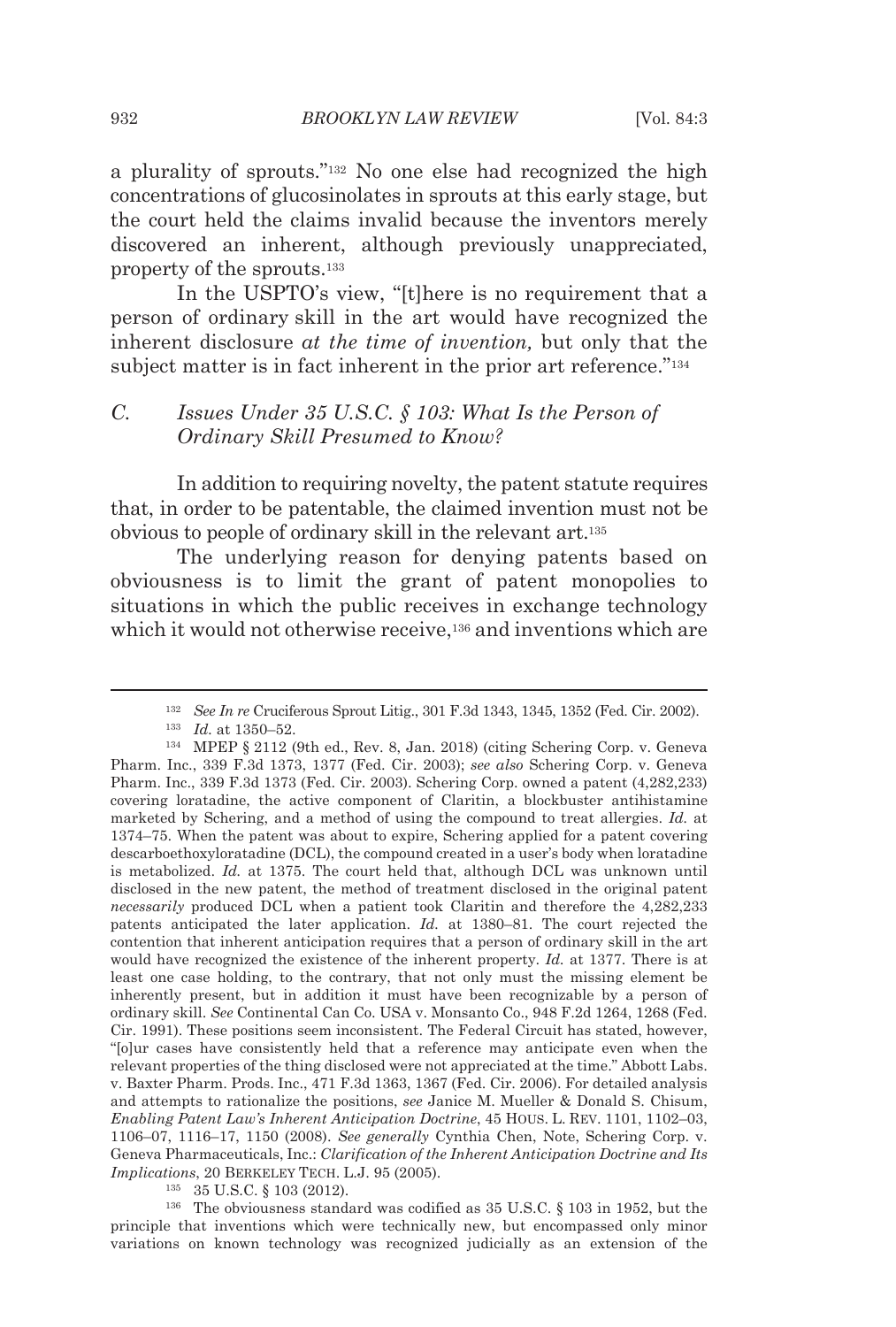obvious variations of what already is available would, in the ordinary course, become available as well. This goal justifies the judicially created fiction that the hypothetical person of ordinary skill knows everything that is available to the public. In *In re Winslow*, the Court of Customs and Patent Appeals (predecessor of the Federal Circuit) held that the obviousness of a claimed invention was to be determined with reference to a hypothetical person of ordinary skill in the field who was presumed to have complete knowledge of all relevant prior art.137

The goal of denying patents for ideas that would likely become available to the public without intervening invention justifies the fiction that the hypothetical person of ordinary skill knows everything that is available to the public. The question remains: how far should the fiction extend? The notion of ignoring the cost of assembling the knowledge appears implicit in the *Winslow* rationale, so that the knowledge available to the hypothetical person of ordinary skill should include knowledge brought back to Earth from space, even at great cost.

The harder question is whether the fiction should extend to every natural phenomenon, whether previously observed or not, and whether existing on Earth or not, or should it only apply to natural phenomena that had been reported back to the hypothetical earthbound person of ordinary skill? This question implicates the inherency doctrine discussed above,138 but with a complication. The application of the doctrine of inherency in a determination of obviousness is more complicated than in a determination of novelty because "[t]hat which may be inherent is not necessarily known and that which is unknown cannot be obvious."139 Inherency can defeat novelty because what is claimed is not really new—it was just not recognized. Obviousness, however, requires a determination that someone of ordinary skill would likely have been able to achieve the claimed invention knowing all that was known. If an inherent property was not previously known, it would not have been available to the hypothetical person of ordinary skill to use in achieving the claimed invention.

An even harder extension of the *Winslow* fiction to justify would be knowledge of as-yet unappreciated properties of things that exist in the universe but not as yet on Earth. Such an extension would appear to require that the hypothetical person of

statutory novelty standard in 1850 in *Hotchkiss v. Greenwood*. Hotchkiss v. Greenwood, 52 U.S. (11 How.) 248, 265–67 (1850). 137 *In re* Winslow, 365 F.2d 1017, 1020 (C.C.P.A. 1965). 138 *See supra* Section III.B.2. 139 *See* Honeywell Int'l Inc. v. Mexichem Amanco Holding S.A. DE C.V., 865 F.3d

<sup>1348, 1354 (</sup>Fed. Cir. 2017) (quoting *In re* Rijckaert, 9 F.3d 1531, 1534 (Fed. Cir. 1993).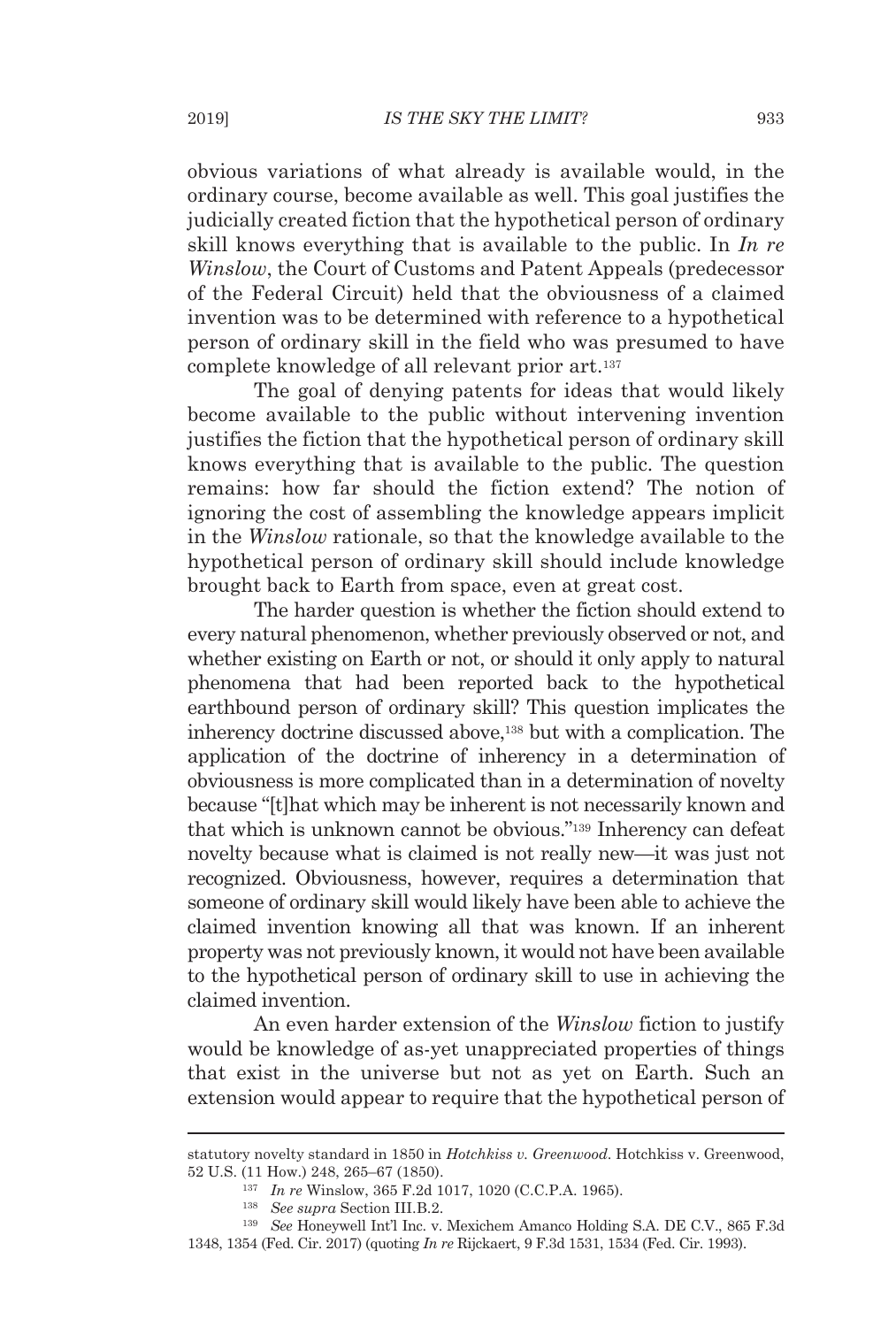ordinary skill, in addition to having complete knowledge of everything known about the field, including as-yet unappreciated properties of known materials, can also predict the future and foresee information that exists in the universe but has not yet been introduced to the earthbound "public."

#### *D. Issues Under 35 U.S.C. § 112: Enablement and Claiming*

Section 112 of the patent statute requires that an applicant for a patent describe how to make and use the claimed invention<sup>140</sup> (the "enablement" requirement) and provide claims which define the invention<sup>141</sup> (the "claiming" requirement).<sup>142</sup> Both requirements are typically met with earthbound applications in mind.143 The two requirements are related. The degree of enablement required (and the scope of available prior art) is defined by the scope of the claims. The applicant need only enable what is claimed, and only material which is relevant to the claims is relevant prior art.144 If the claims are not fully supported by the enabling description, they are referred to as overbroad and will not be allowed145; on the other hand, an applicant wants to claim as much as possible and does not want the claims to fail to include everything that has been enabled and is not precluded by prior art. Therefore, both requirements will require reevaluation as extraterrestrial activity becomes more common.

It would be unusual for a patent application to recite that the invention is to be made or used "under standard conditions on earth" in order to make the invention operative,146 because most inventions are intended to be made and used on Earth<sup>147</sup> and therefore those conditions are implicit. Conditions would not normally be recited unless non-standard conditions were required to describe how the invention would be made or used. In addition, it would be unusual to need to recite "standard" conditions in order to distinguish the claimed invention from

<sup>140 35</sup> U.S.C. § 112(a).<br>
141 *Id.* § 112(b).<br>
142 *Id.* § 112(a)–(b) (2012).<br>
143 There are exceptions, typically patents directed to inventions intended to be used in space. *See*, *e.g.*, U. S. Patent No. 4,815,279 (filed Apr. 13, 1987) (issued Mar. 28, 1989) (issued to Franklin R. Chang for "Hybrid plume plasma rocket"). Claim 1 is illustrative: "A space vehicle having a selectable vehicle velocity and a selectively adjustable thrust  $\dots$ ." *Id.* col. 6.

<sup>&</sup>lt;sup>144</sup> See supra Section III.B.2.<br><sup>145</sup> MPEP § 706.03(c) (9th ed., Rev. 8 Jan. 2018).<br><sup>146</sup> 35 U.S.C. § 112.<br><sup>147</sup> In addition, if the invention happened to work in some extraterrestrial environments, it would inherently satisfy the requirements of 35 U.S.C. § 112 (2012).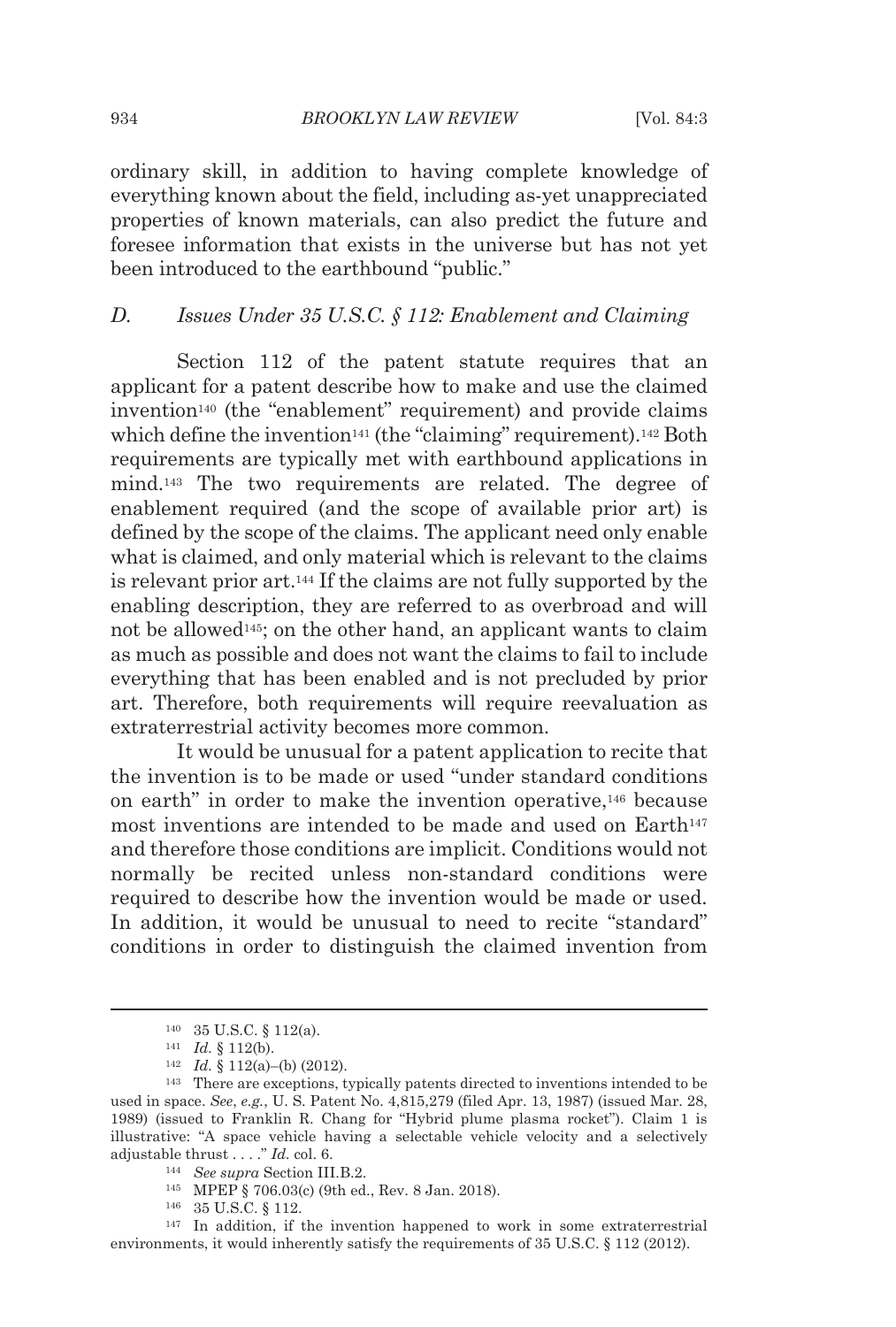prior art: most prior art is earthbound and therefore also operates under "standard" conditions.148

As extraterrestrial activity increases, however, the conditions under which an invention is intended to operate will become relevant. If an invention requires oxygen to operate, enablement for earthbound operations would not require explicitly stating so, while enablement for operation in space would require an explanation of how the required oxygen will be supplied.

Related to the question of whether it is necessary to be explicit regarding conditions which are implicit on Earth is the question of whether it is necessary to be explicit in defining the scope of the invention. As discussed above, claims in a patent application are rejected under Section 102 if they have already been disclosed in the prior art or under Section 103 if they have not been disclosed in the prior art, but would have been obvious given what is in the prior art.<sup>149</sup> If a claim is specifically limited to particular conditions, then it cannot be rejected unless the prior art discloses, or renders obvious, those conditions. Careful applicants may therefore begin drafting claims to inventions which are intended to operate on Earth to include explicit terms that limit the operation and definition of the invention to earthly conditions. In addition to satisfying enablement requirements, this will also have the effect of reducing the scope of extraterrestrial prior art that might otherwise be used to reject claims.

#### IV. DESIGNING A SOLUTION

A comprehensive approach to the application of patent law to extraterrestrial activity is currently missing two elements. It should include rules governing the protection of extraterrestrial innovation: and should address the questions of whether new compounds discovered in space and new technologies invented in space should be protectable under U.S. patent law and, if so whether they should be protectable even if they represent "principles of nature" in the location where discovered or invented, but not on Earth. It should also include rules governing the use of extraterrestrial discoveries to deny patents for innovations made on Earth: if an invention is made on Earth (meaning that human intervention was required in order to make it possible) but the same "invention" occurs

<sup>148</sup> If there were extraterrestrial prior art that needed to be distinguished, the applicant would have the option of limiting the claims either spatially (to Earth) or of specifying conditions that exist on Earth but not at the location where the extraterrestrial prior art was found. 149 *See supra* Section III.B–C.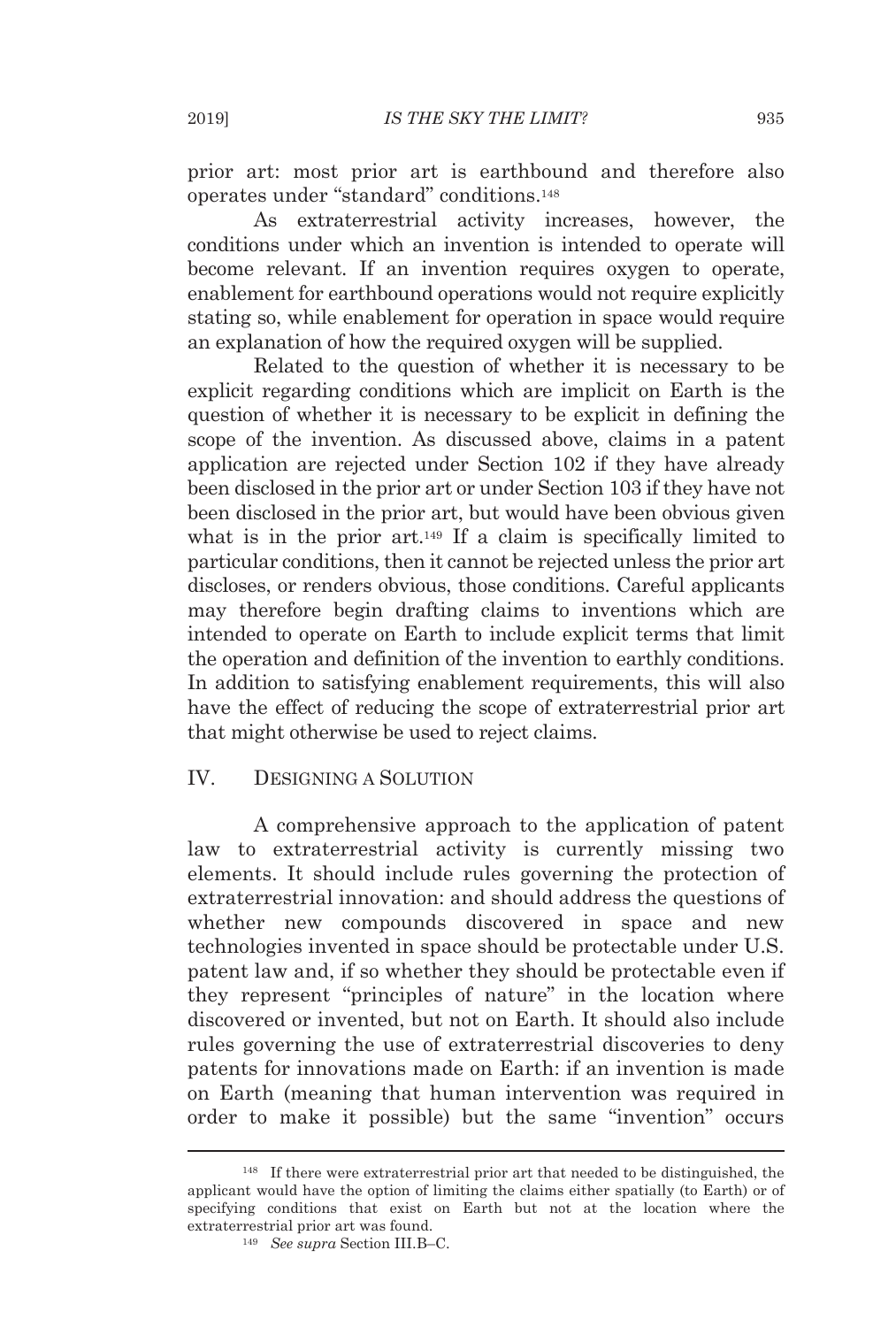naturally in some extraterrestrial environment, should that deny the earthbound inventor of a patent? If so, should it matter whether the extraterrestrial phenomenon was unknown at the time the earthbound inventions was made?

Any solution must either be consistent with the Constitution and treaties, or must be sufficiently compelling to justify changing them. The solution must, of course, also be consistent with federal law, but presumably the selected solution will either be lawful or sufficiently compelling to persuade Congress to adopt the necessary legislation, and "the powers of Congress to legislate upon the subject of patents is plenary by the terms of the Constitution, and as there are no restraints on its exercise, there can be no limitation of their right to modify them at their pleasure."150

There is, surprisingly, a question as to whether the Constitution is the supreme law of the land, or whether treaties are co-equal with the Constitution. The Constitution grants the president the power "by and with the Advice and Consent of the Senate, to make Treaties, provided two thirds of the Senators present concur"151 and also provides that "[t]his Constitution, and the Laws of the United States which shall be made in Pursuance thereof; and all Treaties made, or which shall be made, under the Authority of the United States, shall be the supreme Law of the Land."152

As Professor Tribe notes, a treaty "may effectively repeal preceding congressional legislation and preempt conflicting state law,"153 but this leaves open the question whether a treaty can override the Constitution. In 1870, the Supreme Court held that "a treaty cannot change the Constitution or be held valid if it be in violation of that instrument."154 In 1957, the Court held an executive agreement, which gave U.S. military courts exclusive jurisdiction over U.S. servicemen and their families stationed in Great Britain, unconstitutional.155

The uncertainty regarding the hierarchy of treaties and the Constitution arise because, as Nowak and Rotunda observe: "Justice Holmes suggested once . . . that treaties were equal to the Constitution, even if they were not made in pursuance of it. As a consequence, the theory developed that treaties were not

<sup>&</sup>lt;sup>150</sup> See McClurg v. Kingsland, 42 U.S. (1 How.) 202, 206 (1843).<br>
<sup>151</sup> U.S. CONST. art. II, § 2, cl. 2.<br>
<sup>152</sup> U.S. CONST. art. VI, cl. 2.<br>
<sup>152</sup> U.S. CONST. art. VI, cl. 2.<br>
<sup>152</sup> U.S. CONST. art. VI, cl. 2.<br>
<sup>152</sup> LAW

agreement violated the Fifth and Sixth Amendments).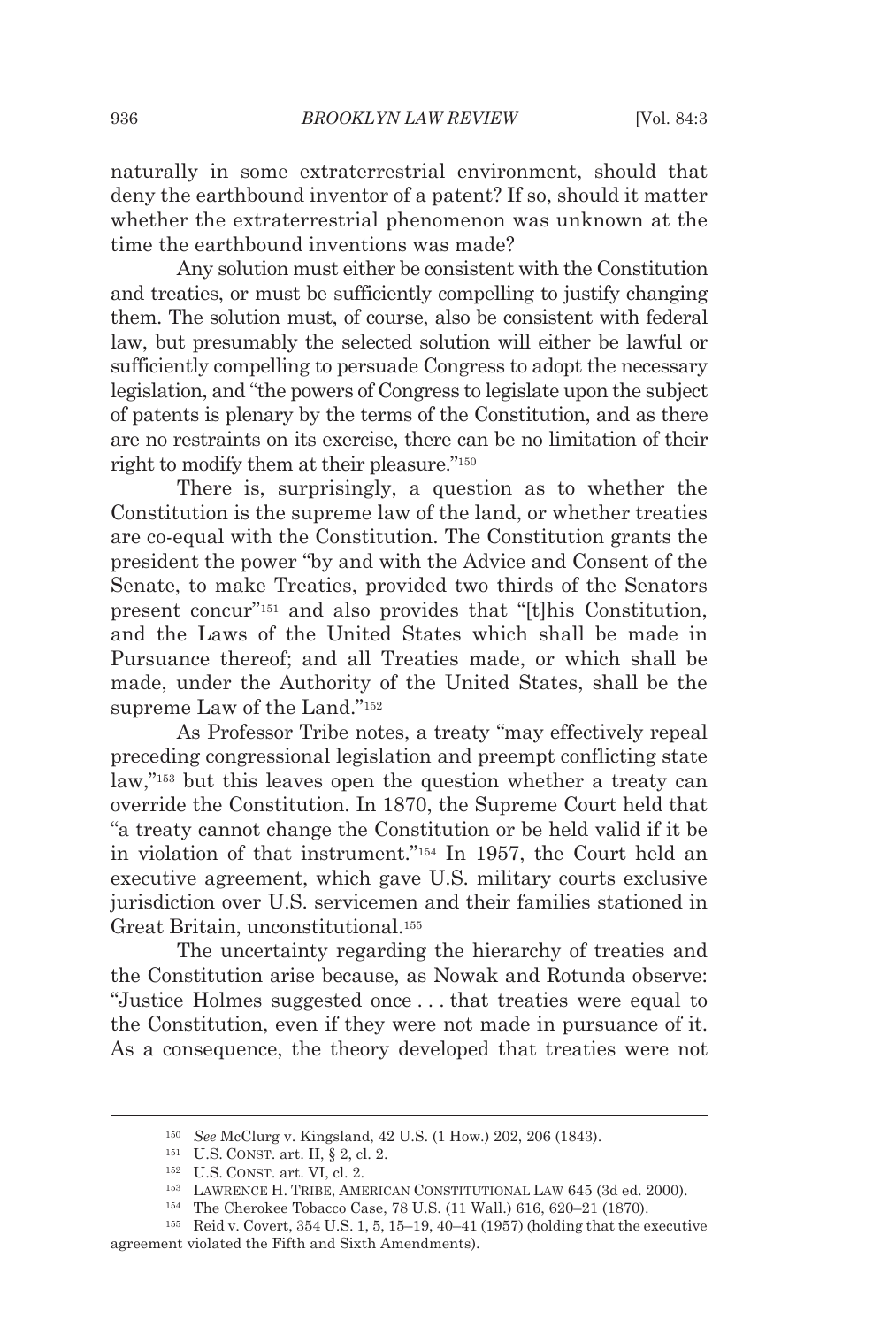subject to any constitutional limitations."156 Nowak and Rotunda go on, however, to conclude "[t]his view is incorrect. As Justice Field stated, in often quoted dictum in *De Geofroy v. Riggs,* the treaty power, like all other powers that the Constitution grants, is subject to constitutional limitations."157

The hierarchy of the Constitution, statutes, and treaties continues to provide fuel for debate,158 and three commentators have analyzed the possibility of using the Treaty Power to overcome perceived constitutional problems in the specific context of intellectual property rights.159 Since there appear to be no conflicts between the Constitution and current treaties, however, the analysis will proceed on the assumption that any solution should be consistent with those treaties.<sup>160</sup>

The United States is a signatory to three major treaties which could constrain extraterrestrial patent principles.161 The first, the 1994 Agreement on Trade-Related Aspects of Intellectual Property Rights (TRIPS Agreement),162 is not by its terms directed to activities in space. It does not appear that the negotiators were focused on questions of extraterrestrial activity, but rather were attempting to harmonize patent laws among nations. The treaty does, however, contain language which appears broad enough to cover activities in space: "patents shall be available and patent rights enjoyable without discrimination

<sup>156</sup> JOHN E. NOWAK & RONALD D. ROTUNDA, CONSTITUTIONAL LAW 242 (6th ed. 2000) (footnote omitted) (citing Missouri v. Holland,  $252$  U.S.  $416$ ,  $433$  (1920).<br><sup>157</sup> *Id.* (citing De Geofroy v. Riggs, 133 U.S.  $258$ ,  $266-67$  (1890).<br><sup>158</sup> *See, e.g.*, Audrey I. Benison, *International Criminal* 

*Substantive Limitation on the Treaty Power?*, 37 STAN. J. INT'L L. 75, 75 (2001); David M. Golove, *Treaty-Making and the Nation: The Historical Foundations of the Nationalist Conception of the Treaty Power*, 98 MICH. L. REV. 1075, 1077–79 (2000); Timothy R. Holbrook, *The Treaty Power and the Patent Clause: Are There Limits on the United States' Ability to Harmonize?*, 22 CARDOZO ARTS & ENT. L.J. 1, 2–4 (2004). 159 *See* Holbrook, *supra* note 158, at 4; Caroline T. Nguyen, Note, *Expansive* 

*Copyright Protection for All Time? Avoiding Article I Horizontal Limitations Through the Treaty Power*, 106 COLUM. L. REV. 1079, 1079–84 (2005); Oppenheimer, *Harmonization*, *supra* note 23, at 483–87.

<sup>160</sup> Of course, if a desired solution conflicted with a treaty, there would be the option to withdraw from the treaty. *See*, *e.g.*, Curtis A. Bradley & Mitu Gulati, *Withdrawing from International Custom*, 120 YALE L.J. 202, 204 (2010). *But see* Lea Brilmayer & Isaias Yemane Tesfalidet, *Treaty Denunciation and "Withdrawal" from Customary International Law: An Erroneous Analogy with Dangerous Consequences*, 120 YALE L.J. ONLINE 217 (2011), https://www.yalelawjournal.org/forum/treaty-denunciation-and-qwithdrawalqfrom-customary-international-law-an-erroneous-analogy-with-dangerous-consequences [https://perma.cc/5CRX-RGW5]. 161 *See* Agreement Concerning Cooperation on the Civil International Space

Station, *supra* note 78; TRIPS Agreement, *supra* note 77; Treaty on Principles Governing the Activities of States in the Exploration and Use of Outer Space, Including the Moon and Other Celestial Bodies, *opened for signature* Jan. 27, 1967, 18 U.S.T. 2410, 610 U.N.T.S. 205 (entered into force Oct. 10, 1967) [hereinafter Outer Space Treaty]. 162 TRIPS Agreement, *supra* note 77, 1869 U.N.T.S. at 299.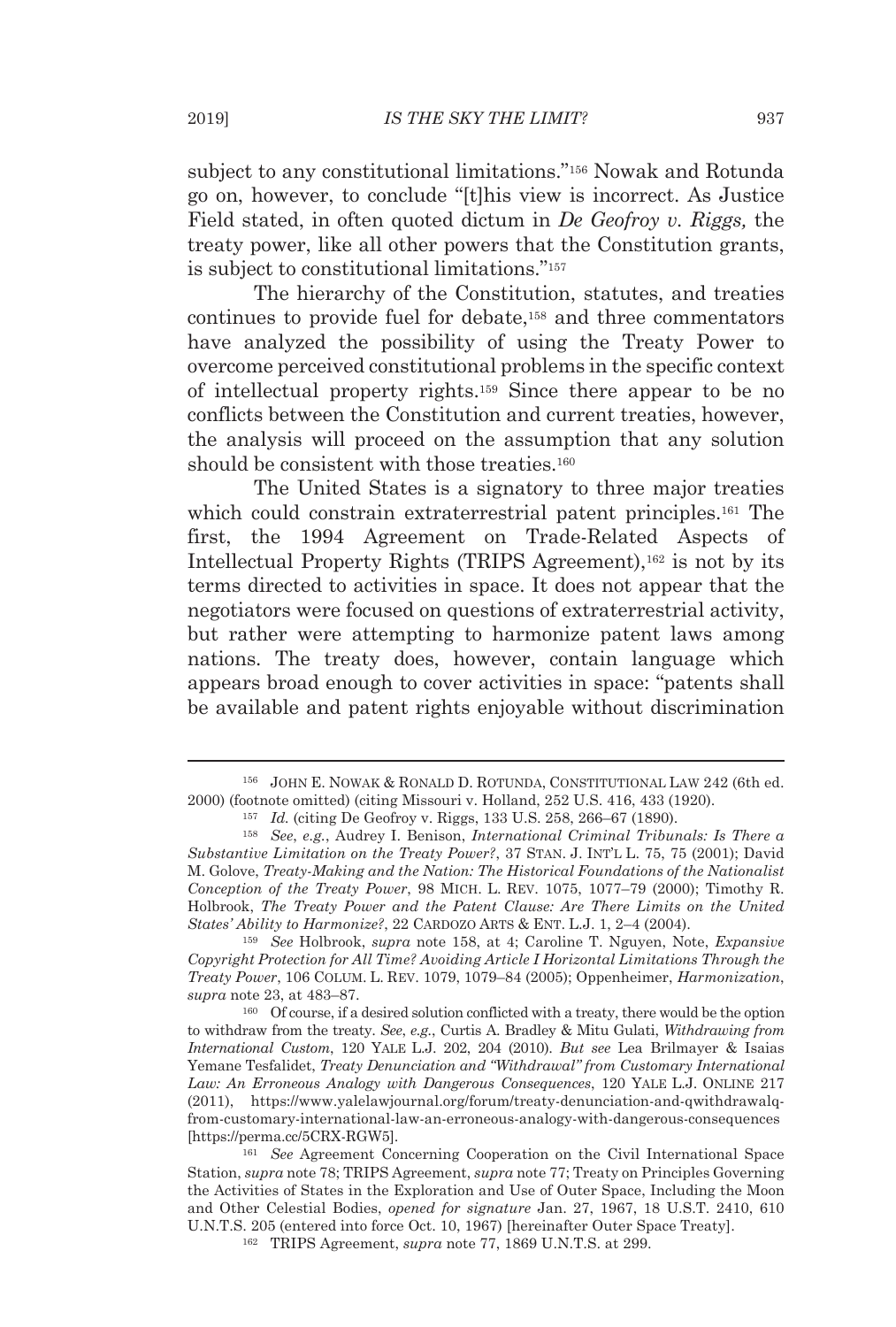as to the place of invention.  $\dots$  ."<sup>163</sup> Arguably, by using the phrase "place of invention" rather than, for example, "country of invention," the treaty applies to extraterrestrial activity.164 Assuming that the treaty does apply to extraterrestrial activity, it would require granting patents on inventions without discrimination simply because they were "invented" in space, but would place no other constraints on the proposed solutions.<sup>165</sup>

The second major treaty that the United States is a signatory to is the Treaty on Principles Governing the Activities of States in the Exploration and Use of Outer Space, Including the Moon and Other Celestial Bodies, which prohibited colonization of the moon and other celestial bodies "by claim of sovereignty, by means of use or occupation, or by any other means."166 Article VI requires signatories to assure that activities by their nationals, whether by governmental agencies or by non-governmental entities are carried out in conformity with the treaty.167 Article VIII provides that signatories retain jurisdiction over objects launched into space including objects constructed on a celestial body.168 Article VII makes each signatory "internationally liable for damage to another State Party to the Treaty or to its natural or juridical persons."169 Although there are no cases on patent infringement under this treaty,170 these provisions read together appear to authorize actions for infringement of patents in space on the same basis as if the infringing activity had occurred within the signatory's territory on Earth.

The third major treaty signed by the United States is the 1998 Agreement Concerning Cooperation on the International Space Station, which provides that "each Partner shall retain jurisdiction and control over the elements it registers . . . and over personnel in or on the Space Station who are its nationals" and recognizes the jurisdiction of the partner's courts and

- 
- 
- 
- 

<sup>163</sup> *Id.* at 311. 164 *Id.*

<sup>165</sup> If the TRIPS treaty is determined not to apply to space, then it imposes no constraints whatsoever on the solutions.<br><sup>166</sup> Outer Space Treaty, *supra* note 161, 18 U.S.T. 2413, 610 U.N.T.S. 208.<br><sup>167</sup> *Id.* at 18 U.S.T. 2415, 610 U.N.T.S. 209.<br><sup>168</sup> *Id.* at 18 U.S.T. 2416, 610 U.N.T.S. 209.<br><sup>169</sup>

dismissed for failure to state a cause of action. Nemitz v. United States, No. CV-N030599-HDM (RAM), 2004 WL 3167042, at \*1–2 (D. Nev. Apr. 26, 2004) (alleging trespass against the National Aeronautics and Space Administration for landing on an asteroid claimed by the plaintiff).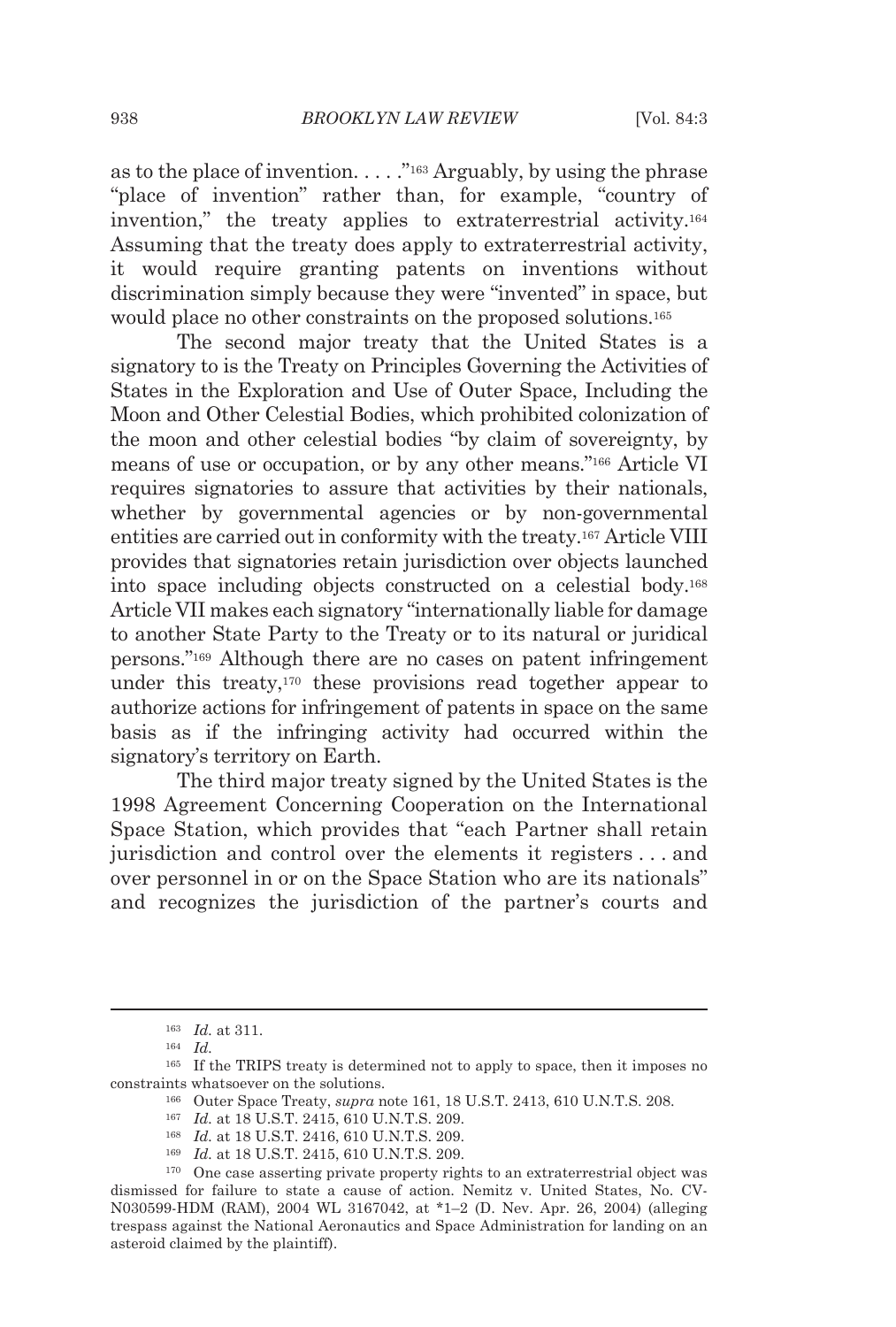application of national laws regarding criminal matters, civil liability, and protection of intellectual property rights.<sup>171</sup>

One additional treaty should be mentioned, although the United States has not acceded to it. The Agreement Governing the Activities of States on the Moon and Other Celestial Bodies states that "[t]he moon is not subject to national appropriation by any claim of sovereignty, by means of use or occupation, or by any other means" and "natural resources in place, shall [not] become property of any State . . . *non-governmental organization*, . . . *or of any natural person*."172 The specific language ("natural resources in place") would not appear to implicate patent rights. The more general language (appropriation . . . by any other means), however, is arguably broad enough to cover patent rights if a patent claim covered activity on the moon. As the United States is not currently a signatory, this treaty is not considered further in the analysis that follows.

Andrew Brehm analyzes the application of current treaties to property rights in space and concludes that such rights are not available to private parties.173 If that were generally true, it would severely constrain the development of intellectual property rights in space or arising from activities in space. His analysis focuses, however, on tangible property, and there are distinctions between tangible and intangible property which might allow a contrary conclusion with respect to intangible property rights, such as patents. Tangible property is exclusive in the sense that possession by one individual precludes simultaneous possession by anyone else; intangible property is non-exclusive—more than one person can hold the same trade secret, for example. As Thomas Jefferson observed, the "peculiar character [of an idea] . . . is that no one possesses the less, because every other possesses the whole of it. He who receives an idea from me, receives instructions himself without lessening mine; as he who lights his taper at mine receives light without darkening me."<sup>174</sup> In addition, tangible property is, by

previously argued, "this observation was clearly a lapse of economic judgment for the sake of rhetoric. The basis of trade secret law is that there is economic value in keeping

<sup>171</sup> Agreement Concerning Cooperation on the Civil International Space Station, *supra* note 78, at 5.<br><sup>172</sup> Moon Treaty, *supra* note 74, 1363 U.N.T.S. at 25 (emphasis added).<br><sup>173</sup> Andrew R. Brehm, Note, *Private Property in Outer Space: Establishing a* 

*Foundation for Future Exploration*, 33 WIS. INT'L L.J. 353, 359–62 (2015). Leslie Tennen likewise argues that national recognition of private property rights in space "would constitute a *de facto* exclusion of other states and their nationals, and thereby constitute a form of national appropriation" in violation of treaties, for example Article II of the Outer Space Treaty. Leslie I. Tennen, *Towards a New Regime for Exploitation of Outer Space Mineral Resources*, 88 NEB. L. REV. 794, 805 (2010). 174 Letter from Thomas Jefferson to Isaac McPherson, *supra* note 24. As I have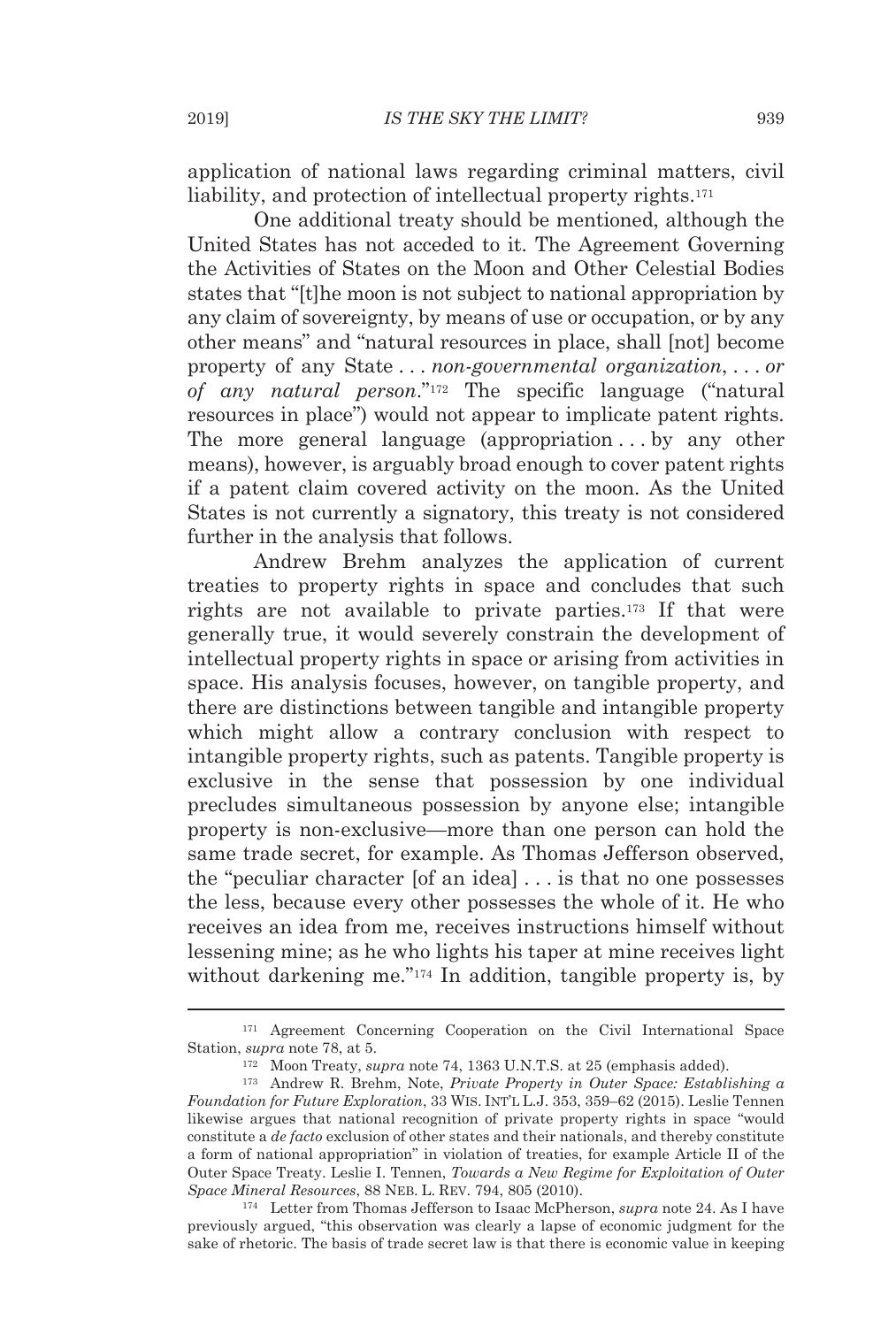definition, local—it exists at one particular place and, under traditional rules, is subject to the jurisdiction of that place while intangible property has no physical location and therefore may be subject to multiple, remote, jurisdictions.175

Moreover, unlike tangible property claims in outer space, intangible property rights embodied in intellectual property could have effect only within terrestrial territories (at least until a court system is established in outer space). Claims would only be binding on individuals subject to the jurisdiction of the nation which granted those rights. This sort of jurisdiction is classically within the power of nations176 and not inconsistent with treaty obligations not to "claim" space.177 Therefore, if the treaty concerns relate to the threat of occupation of space and national control of space,178 those concerns do not apply to intangible property and thus would not be pose the types of legal concerns identified by Brehm.

In addition to satisfying any constraints imposed by treaty obligations, any solution must, of course, also be consistent with the Constitution. The principal constitutional constraint on patent laws in general is found in Article I of the Constitution. Any patent enactment must "promote the progress of [s]cience and useful [a]rts."179 To date, no provision of the current patent statute has been found unconstitutional,180 so the extension of existing provisions to space should pose no special constitutional issues.

IV.A.4. Both can be viewed as rewarding the importation of technology from abroad by imposing restrictions on the importing country's citizens within the importing country's borders. 177 *See*, *e.g.*, Nemitz v. United States No. CV–N030599–HDM (RAM), 2004 WL

3167042, at \*1–2 (D. Nev. Apr. 26, 2004), (in which the plaintiff had claimed an asteroid on which a U. S. spacecraft had landed. The U.S. federal district court held that there was no cognizable cause of action against the United States—and, of course, there was no court on the asteroid in which the claim could be brought). 178 These do appear to be the principal concerns. For example, the Outer Space

Treaty states "Outer space, including the moon and other celestial bodies is not subject to national appropriation by claim of sovereignty, by means of use or occupation, or by any other means." Outer Space Treaty, *supra* note 161, 18 U.S.T. at 2413, 610 U.N.T.S. at 208. 179 U.S. CONST. art. I, § 8, cl. 8, *see also* KSR Int'l. Co. v. Teleflex Inc., 550 U.S.

competitors in the dark." Max Stul Oppenheimer, *In Vento Scribere: The Intersection of Cyberspace and Patent Law*, 51 FLA. L. REV. 229, 236 n.20 (1999). The point regarding the non-exclusivity of intangible property is, however, valid.<br><sup>175</sup> See, for example, 35 U.S.C. § 105(a) (2012), which extends U.S. patent rights

to cover manufacture, use or sale "in outer space on a space object or component thereof under the jurisdiction or control of the United States." 176 In a sense, this is comparable to the patents of importation discussed *infra* Section

<sup>398, 427 (2007).&</sup>lt;br><sup>180</sup> The most recent provision of the patent statute to survive constitutional

challenge is the process known as "*inter partes* review" (introduced in the AIA) whereby any member of the public may challenge an issued patent in an administrative proceeding within the USPTO. *See* 35 U.S.C. § 311 (2012); Oil States Energy Servs., LLC v. Greene's Energy Grp., 138 S. Ct. 1365, 1371, 1379 (2018). In addition, many commentators questioned whether changing the "first inventor" provisions of the patent statute to "first to file" provisions is constitutional. *See*, *e.g.*, Michael A. Glenn & Peter J. Nagle, *Article I and the First Inventor to File: Patent Reform or Doublespeak?*, 50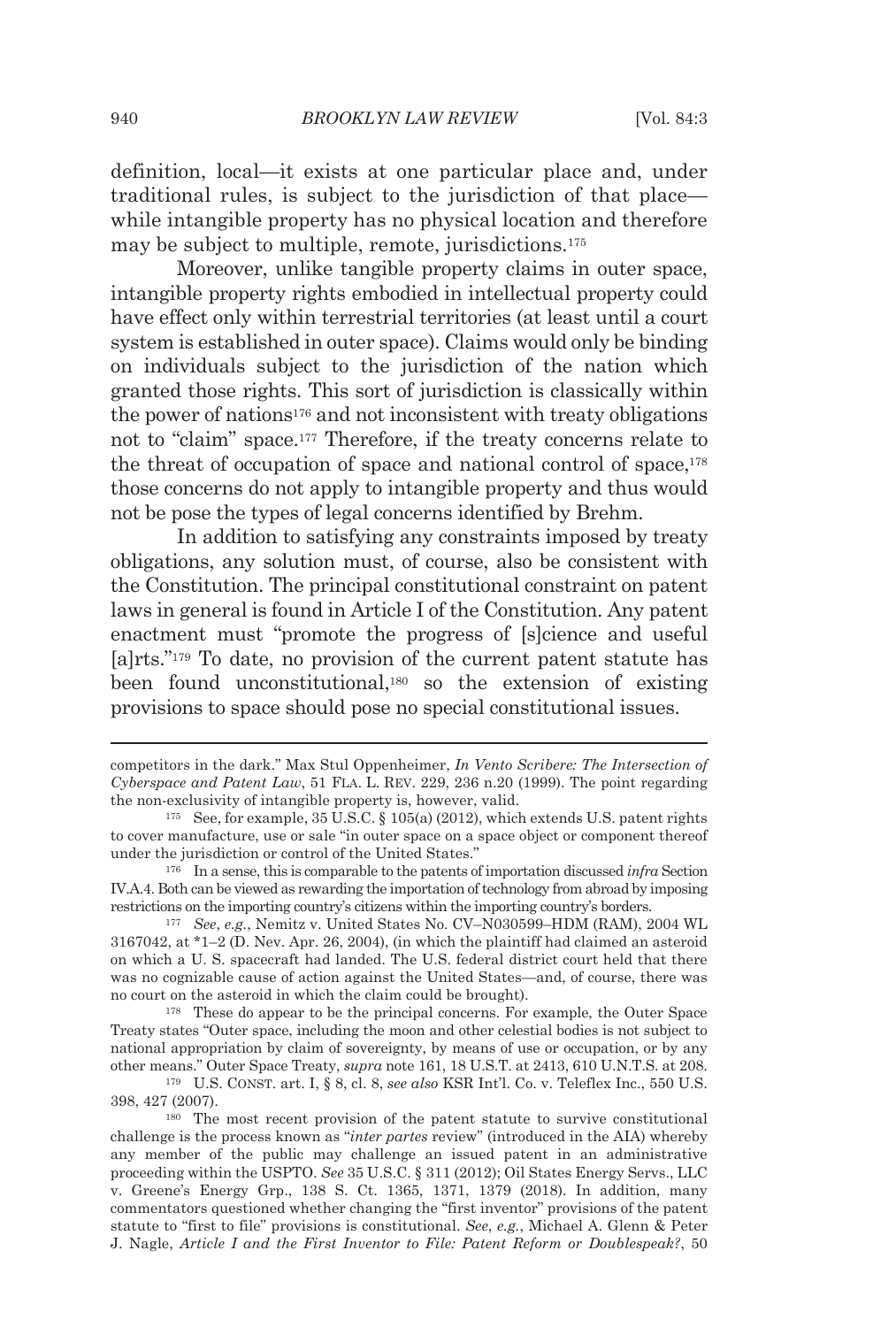One existing constitutional constraint with potential application to options for dealing with extraterrestrial patent rights is the principle that only one patent may be issued for any invention.181 If two applicants claimed the same invention under the pre-AIA statute, ownership was resolved through an interference proceeding.182 Under the AIA, the interference proceeding was considered unnecessary and was replaced by a derivation proceeding to determine if the first applicant had obtained knowledge of the invention from the "true" inventor.183 This "one invention/one patent" principle precludes solutions which allow two inventors.

#### *A. Available Models*

It is tempting to conclude that the impact of extraterrestrial activity on patent law is sui generis and that no precedent exists, leaving to Congress, writing on a blank slate, the task of figuring out which rules should apply. Surprisingly, however, these issues are not new. They were faced four hundred years ago and, in the interim, patent theory has developed different solutions to the tension between the desire to provide an incentive to innovate and the desire to limit monopolization of innovation. It turns out that, in addition to solutions that approach this as a wholly new problem, there have been earlier situations when new "worlds" opened up and they provide models that could be useful for determining the impact of the opening of this most recent "new world" on patent law.

IDEA: INTELL. PROP. L. REV. 441, 457–61 (2010); Holdbrook, *supra* note 158, at 6; Brad Pedersen & Vadim Braginsky, *The Rush to a First-to-File Patent System in the United States: Is a Globally Standardized Patent Reward System Really Beneficial to Patent Quality and Administrative Efficiency?*, 7 MINN. J.L. SCI. & TECH. 757, 762–63 (2006); Karen E. Simon, Comment, *The Patent Reform Act's Proposed First-to-File Standard: Needed Reform or Constitutional Blunder?*, 6 J. MARSHALL REV. INTELL. PROP. L. 129, 139–43 (2006). So far, no judicial challenge to the AIA's change to a first-to-file patent system has reached the appellate court level.<br><sup>181</sup> See Miller v. Eagle Mfg. Co., 151 U.S. 186, 198 (1894).<br><sup>182</sup> 35 U.S.C. § 135(a) (2006 & Supp. V 2012)) (pre-AIA statute). Under the

interference system, in the rare case when two applicants claimed the same invention and had the identical filing date and the identical date of invention, the internal USPTO appeals board held that neither was entitled to the patent. Lassman v. Brossi, Gerecke, & Kyburz, 159 U.S.P.Q. 182, 1967 WL 7458, at \*1–3 (B.P.A.I. 1967). 183 *See* Leahy-Smith America Invents Act, Pub. L. No. 112-29, 125 Stat. 289

 $(2011)$  (codified as amended at 35 U.S.C. § 135 (2012 & Supp. V 2018))). The revisions were designed to ensure that the first person to file a patent application is actually an inventor. S. REP. No. 111-18, at 6 (2009).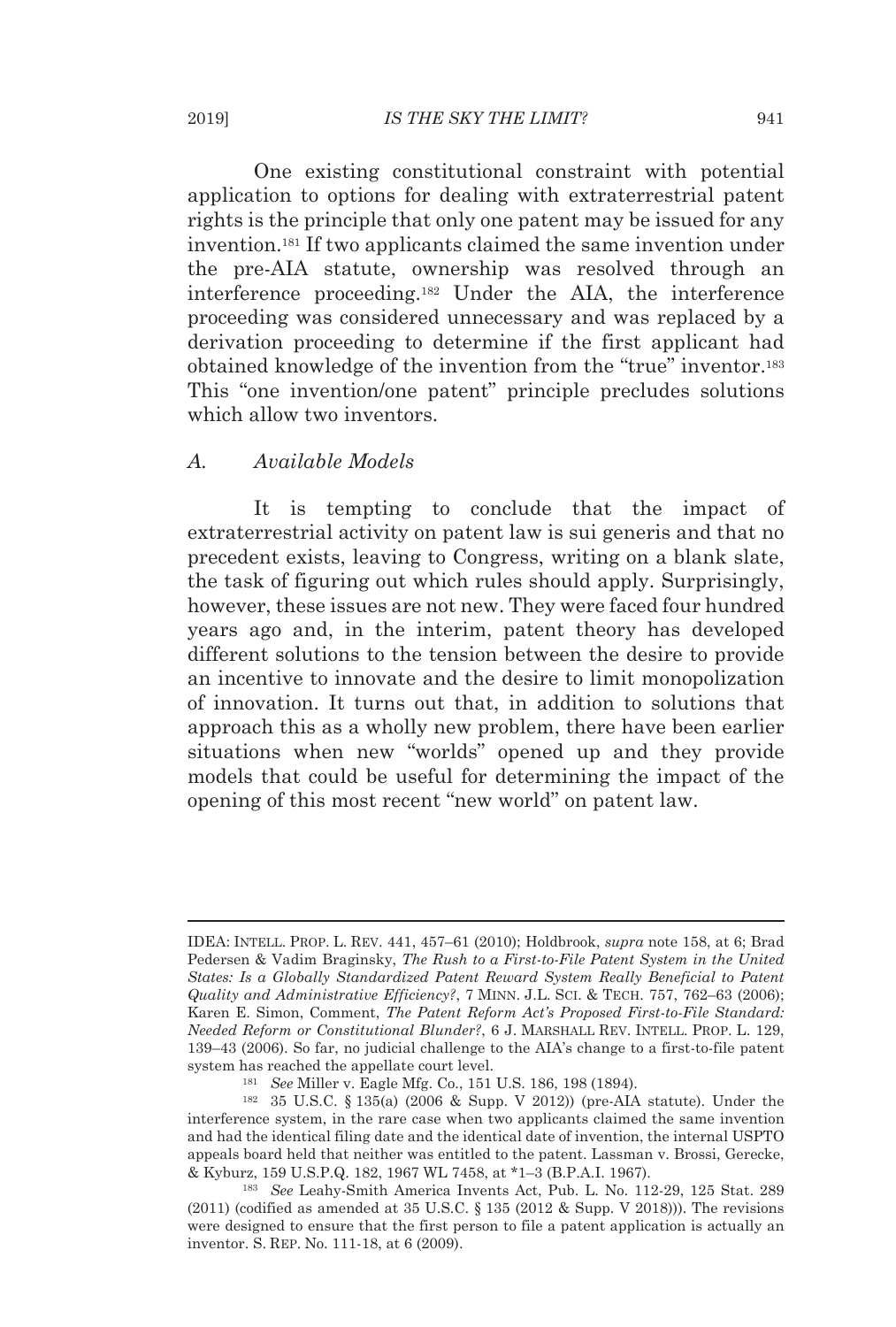#### 1. Status Quo

One possibility, of course, is to do nothing and await developments. Even given the pace of private activity directed to space exploration and exploitation, there is probably time to think and debate, or to simply wait until there is an undesirable result under current law and then attempt to fix it.184 This approach has the advantage of deferring action until there is more information about what problems might need to be addressed. One thing that is predictable about innovation, though, is that its timing is not predictable. Doing nothing until a specific problem arises has its own risks.

By definition, maintaining the status quo maintains the problems identified in Section III.A.: uncertainty regarding the application of the Supreme Court's doctrine of exclusion of natural phenomena from the definition of statutory subject matter under Section 101 (itself subject to considerable uncertainty) to extraterrestrial phenomena.185

Likewise, by definition, maintaining the status quo also maintains the problems regarding the definition of prior art under Section 102, identified in Section III.B., (i.e., whether technology only observed by a few in space should preclude patentability of technology developed on Earth, and whether properties that are only inherent in space should preclude patentability of technology developed on Earth that uses such properties). Literal application of the inherency doctrine would limit the impact of extraterrestrial inherent prior art on earthbound inventions. The doctrine requires that for a prior art reference to anticipate a claim when a feature is not explicitly disclosed, the missing feature must be "necessarily present, or inherent, in the single anticipating reference."186 Thus, if the missing feature only occurs in space, it is not "necessarily present" and should not anticipate a claim under the doctrine of inherency.

Likewise, by definition, maintaining the status quo maintains the problems regarding the application of the obviousness standard under Section 103, identified in Section III.C, *supra*. In addition to the problems of geographic scope and inherency, the question of whether to assume that an earthbound

<sup>184</sup> This approach may assume that there is more time before solutions are needed than is actually the case. *See supra* notes 7–12. 185 *See generally* Max Stul Oppenheimer, *Patents 101: Patentable Subject* 

*Matter and Separation of Powers*, 15 VAND. J. ENT. & TECH. L. 1, 44–47 (2012) [hereinafter Oppenheimer, *Patents 101*]. 186 Schering Corp. v. Geneva Pharm., Inc., 339 F.3d 1373, 1377 (Fed. Cir. 2003)

<sup>(</sup>citing Continental Can Co. v. Monsanto Co., 948 F.2d 1264, 1268 (Fed. Cir. 1991); *see* Burk & Lemley, *supra* note 127, at 379.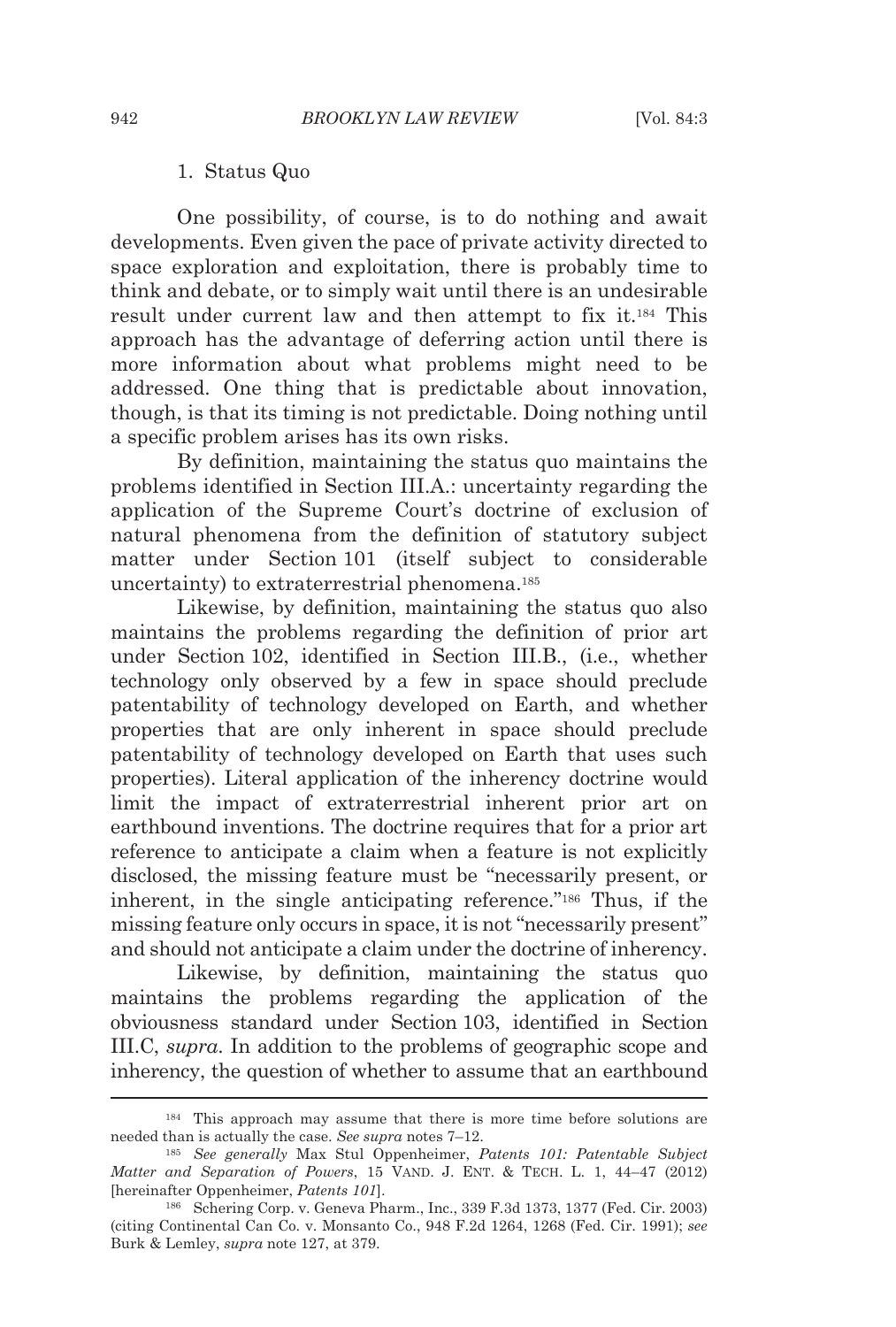person of ordinary skill has complete knowledge of information only available in space. At some point, space travel and communication may become so common as to make this a reasonable assumption, but at the moment (and for the foreseeable future) the assumption stretches legal fiction to an extreme that is difficult to justify. *Winslow* adopted the legal fiction that the person determining obviousness knew all that people in the field could know about the subject; it did not require that person to know things that were generally unknown or unavailable.187

> 2. Everyone Wins?: Why Granting Patents to Both Inventors Is Against Current Precedent

Rather than choose between an earthbound inventor and an extraterrestrial inventor, a tempting solution is to award patents to both. While intuitively "fair," awarding the patent to both would be contrary to current law188 and long-established precedent.189 The statute could be amended to eliminate the novelty impediment posed by Sections 101 and 102. However, the precedent set by *Miller v. Eagle*190 and the constitutional requirement that patents promote progress would certainly raise issues regarding the grant of more than one patent on the same innovation. In addition, there would be difficult administrative issues to solve: for example, each patentee would have the power to grant licenses, making it difficult to exercise the market control which is the hallmark of patent rights.

While the specific problem that Section 101 poses regarding novelty can be addressed by amending the statute, this solution does not address the issue of patentable subject matter under Section 101, which implicates not only the statute, but the exceptions announced by the Supreme Court as a matter of constitutional command*.*<sup>191</sup>

This solution would, however, eliminate the problems relating to Section 102 (and therefore, because the obviousness analysis under Section 103 is limited to materials available under Section 102) those relating to Section 103 as well.

<sup>&</sup>lt;sup>187</sup> In re Winslow, 365 F.2d 1017, 1020 (C.C.P.A. 1965).<br><sup>188</sup> See 35 U.S.C. §§ 101–102 (requiring that the invention be "new.").<br><sup>189</sup> See Miller v. Eagle Mfg. Co., 151 U.S. 186, 198 (1894).<br><sup>190</sup> Id

<sup>191</sup> *See* discussion *supra* Section III.A.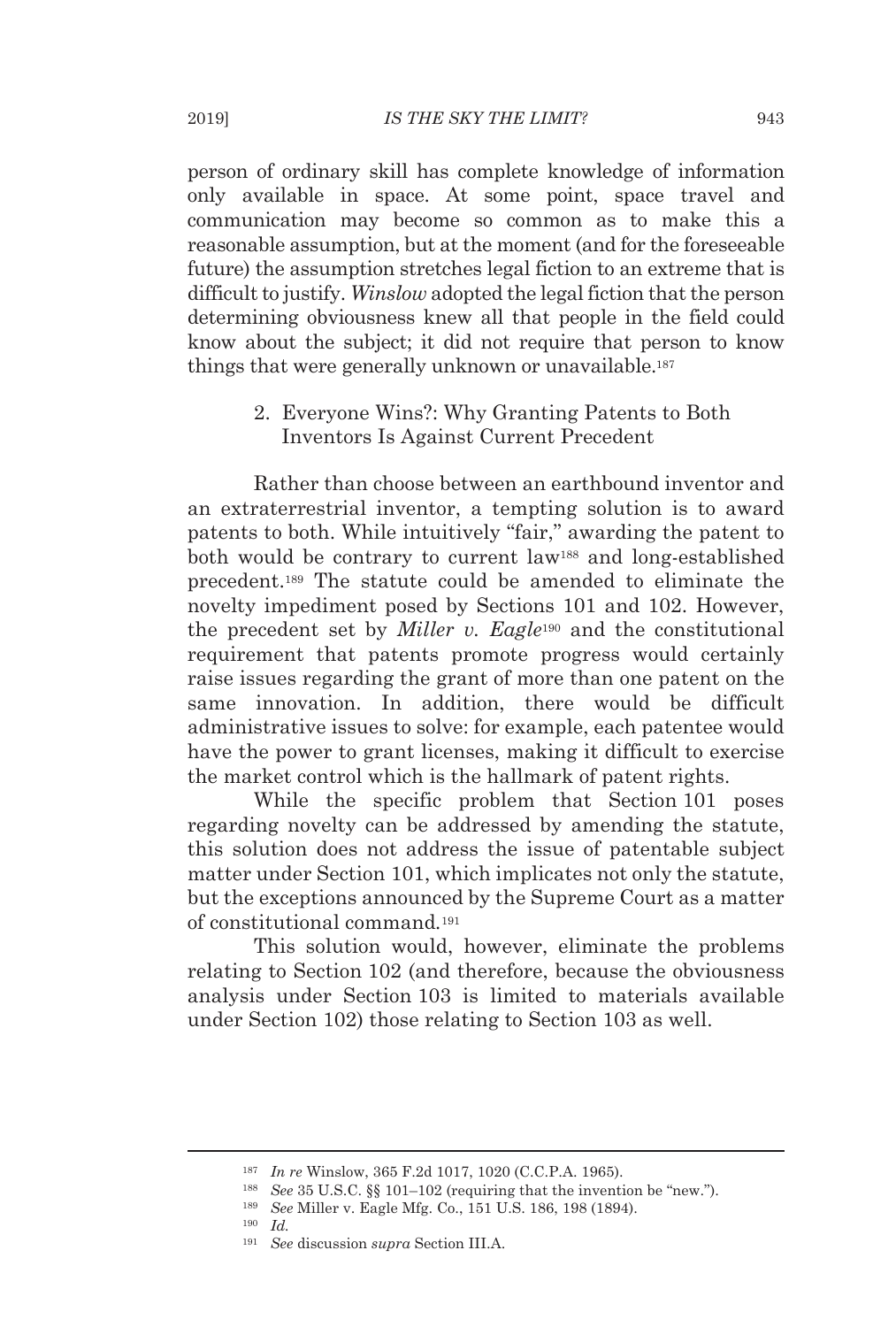#### 3. Universal Overhaul

An ambitious approach would be the creation of an "extraterrestrial patent," issued by an international organization, and governing manufacture, use, or sale in, and importation into, space.192 Putting aside the difficulty of negotiating such a treaty, it would have the advantages of eliminating potentially overlapping extraterrestrial jurisdictions with potentially inconsistent rules, and of providing a central repository of prior art so as to reduce the risk of inconsistent grants of patents.

It would, however, have the potential to impact constitutional rights of nationals when in space, a step that would be difficult to distinguish from the attempt to restrict Fifth and Sixth Amendment rights of U. S. military families living abroad found unconstitutional in *Reid v. Covert*.193 In addition, setting up a regime that provided different rights for earthbound and extraterrestrial innovations would be challenging under the TRIPS treaty, which requires that patent rights not vary based on location.194 Finally, this approach would pose administrative issues similar to those presented by the "everyone wins" approach.

While the specific problem that Section 101 poses regarding novelty could be addressed by a treaty and conforming amendments to the statute, the issue of patentable subject matter under Section 101 poses constitutional issues.195 The Supreme Court's patentable subject matter jurisprudence is based on the principles that "[p]henomena of nature . . . are not patentable, as they are the basic tools of scientific and technological work"196 and "[l]aws of nature [are] free to all men and reserved exclusively to none" because they are "part of the storehouse of knowledge of all."197 While, in the view of some,

<sup>192</sup> One model that might be considered is the creation of a European Patent Office (created by the Convention on the Grant of European Patents), that conducts centralized review of patent applications and allows patents that may be enforced in all of its member countries. *See generally EPO—Home*, EUROPEAN PATENT OFFICE *(*Apr. 4, 2019), https://www.epo.org/index.html [http://perma.cc/2YXU-FSB6], and for a list of member countries, see *Member States of the European Patent Organisation*, *European Patent Office* (Mar. 19, 2019), https://www.epo.org/about-us/foundation/memberstates.html [https://perma.cc/T3DH-46BM]. 193 Reid v. Covert, 354 U.S. 1, 5, 15–19, 40–41 (1957) (holding an executive

agreement giving military courts exclusive jurisdiction over servicemen and their families stationed abroad a violation of the Fifth and Sixth Amendments). 194 TRIPS Agreement, *supra* note 77, 1869 U.N.T.S. at 311. The TRIPS

Agreement could, of course, be amended to accommodate special rules for extraterrestrial innovation and enforcement of patent rights.<br>
<sup>195</sup> See discussion supra Section III.A.<br>
<sup>196</sup> See Gottschalk v. Benson, 409 U.S. 63, 67 (1972).<br>
<sup>197</sup> See Funk Bros. Seed Co. v. Kalo Inoculant Co., 333 U.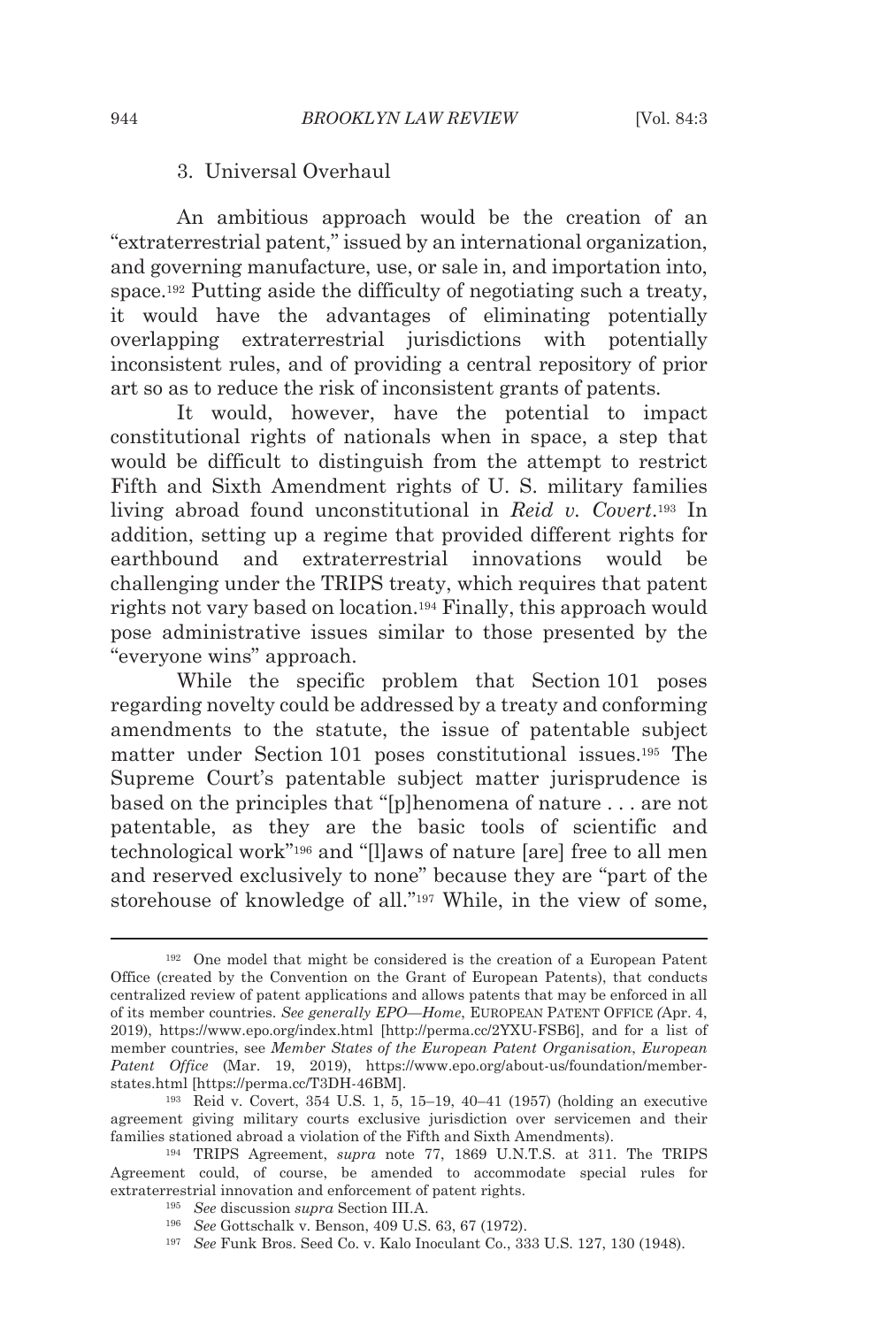Congress stretched the Constitution in adopting the first-to-file patent system under the AIA,198 the constitutional stretch required to permit patenting technology which is innovative on Earth but natural in space would require distinguishing (or limiting the broad language of) Supreme Court precedent.

Furthermore, a carefully drafted treaty and statutory changes to implement the treaty provisions could resolve the novelty issues under Section 102 (and therefore, because the obviousness analysis under Section 103 is limited to materials available under Section 102) those relating to Section 103 as well. Care would need to be taken, however, to avoid adopting provisions that would result in withdrawing anything from the public domain.

4. Forward to the Past

The United States, from its inception, only granted patents to the "first inventor."199 The first patent statute, enacted in 1790, provided for a petition for patent by "any person or persons . . . setting forth, that he, she, or they, hath or have invented or discovered any useful art, manufacture, engine, machine, or device, or any improvement therein not before known or used."200 The second patent statute, enacted in 1793, provided for patents to be issued on petition by

any person . . . being a citizen . . . of the United States, . . . . [who has] invented any new and useful art, machine, manufacture or composition of matter, or any new and useful improvement of any art, machine, manufacture or composition of matter, not known or used before the application.201

would have authorized patents of importation. *See infra* notes 218–220. 201 Act of Feb. 21, 1793, ch. 11, 1 Stat. 318, 318–19.

<sup>&</sup>lt;sup>198</sup> See *supra* Section IV.A.2.<br><sup>199</sup> It is arguable that the U. S. abandoned the "first inventor" principle in adopting the America Invents Act. *See*, *e.g.*, Oppenheimer, *Harmonization*, *supra* note 23, at 449–55. Even under the AIA, however, patents are only granted to "an" inventor and a showing that someone else invented the technology first will defeat an application. *See* Leahy-Smith America Invents Act, Pub. L. No. 112–29, 125 Stat. 284, 289 (2011) (codified as amended at  $35 \text{ U.S.C.}$  §  $135 \text{ } (2012 \text{ \&} \text{ Supp. V } 2018)$ ). The U.S. has never recognized "patents of importation." As early as 1804, courts considered and rejected the notion. *See* Reutgen v. Kanowrs, 20 F. Cas. 555, 556 (C.C.D. Pa. 1804) (No. 11,710) (charging a jury that "if the invention was brought over [from Europe], that is, if it appears that the plaintiff was not the original inventor, in reference to other parts of the world as well as America, he is not entitled to a patent."). Justice Story also rejected patents of importation in several cases. *See* Reed v. Cutter, 20 F. Cas. 435, 437–38 (C.C.D. Mass. 1841) (No. 11,645); Bedford v. Hunt, 3 F. Cas. 37, 37–38 (C.C.D. Mass. 1817) (No. 1,217); Woodcock v. Parker, 30 F. Cas. 491, 492 (C.C.D. Mass 1813) (No. 17,971) ("[A] subsequent inventor cannot, by obtaining a patent therefor, oust the first inventor of his right . . . . notwithstanding he may have been a subsequent inventor, without any knowledge of the prior existence of the machine . . . .").<br><sup>200</sup> Act of Apr. 10, 1790, ch. 7, 1 Stat. 109–10. An earlier version of the statute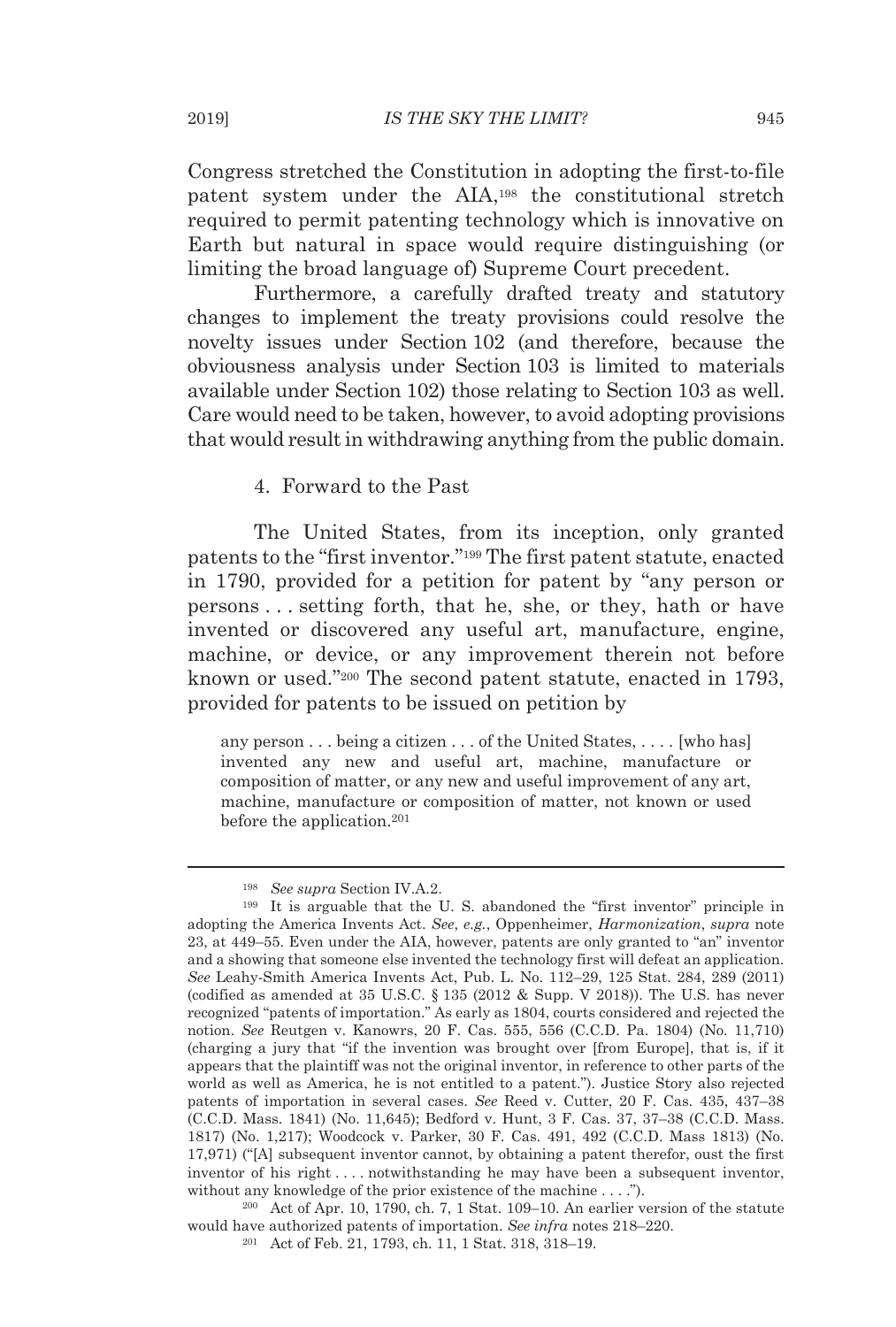Subsequent amendments to the patent statute retained the invention requirement.202 That is not, however, the only basis on which patentability might be determined. Putting aside the practice of granting royal monopolies to reward friends of (or contributors to) the monarch,203 there was a long history of granting patents not only to independent inventors but also to individuals who observed the technology abroad (and therefore were not independent inventors) but were the first to introduce it to the jurisdiction—"patents of importation."204 The U.S. patent system was, in fact, the outlier when adopted. While several early U.S. cases rejected patents of importation,205 most European systems of the day allowed for a broader conception of invention than embraced by the first U. S. patent statute. For sound policy reasons, discussed below, they included within their systems grants for introduction of new technologies from abroad as well as for independent invention.206

While there are earlier records of incentives offered for innovation,207 the first law providing a government-sanctioned monopoly in return for innovation is generally thought to be the Venetian Republic statute of March 19, 1474. The statute provided that:

every person who shall build any new and ingenious device in this City, *not previously made in our Commonwealth*, shall give notice . . . when it has been reduced to perfection so that it can be used and operated. It being forbidden to every other person in any of our territories and towns to make any further device conforming with and

<sup>&</sup>lt;sup>202</sup> 35 USC § 101 (2012).<br><sup>203</sup> A classic example is given in the English case of Darcy v. Allein, 77 Eng. Rep. 1260 (1602), in which a monopoly was granted over the manufacture of playing cards.<br><sup>204</sup> Sean Carnathan argues that even the U.S. statutory term "first and true

inventor" as used in contemporary England "included a person who introduced . . . an invention previously used in another country." Sean T. Carnathan, *Patent Priority*  Disputes—A Proposed Re-Definition of "First-to-Invent," 49 ALA. L. REV. 755, 773 (1998).<br><sup>205</sup> See cases cited *supra* note 199.<br><sup>206</sup> Although by then the U.S. had rejected patents of importation, there are

elements of the patent statutes which seem to have reflected similar policies. *In re* Tenney, 254 F.2d 619, 626 (C.C.P.A. 1958) (noting that § 102's distinction between domestic and foreign knowledge and use showed that it was "readily evident that what Congress was concerned with, both in 1836 and 1952, was the probability that the subject matter would be made known to the American public. Knowledge and use in the United States would probably (or so Congress must have reasoned) become generally known, while the same assumption could not be made with respect to such knowledge and use abroad.").<br><sup>207</sup> Sybaris apparently awarded exclusive rights for one year to creators of new

recipes. M. Frumkin, *The Origin of Patents*, 27 J. PAT. OFF. SOC'Y 143, 143 (1945). There are records of a patent awarded by the Republic of Florence as early as 1421 (issued to Filippo Brunelleschi—the architect of the cathedral of Florence—for a barge with hoisting gear). *See id.* at 144; *see also* CHRISTINE MACLEOD, INVENTING THE INDUSTRIAL REVOLUTION: THE ENGLISH PATENT SYSTEM, 1660–1800, at 11 (2002).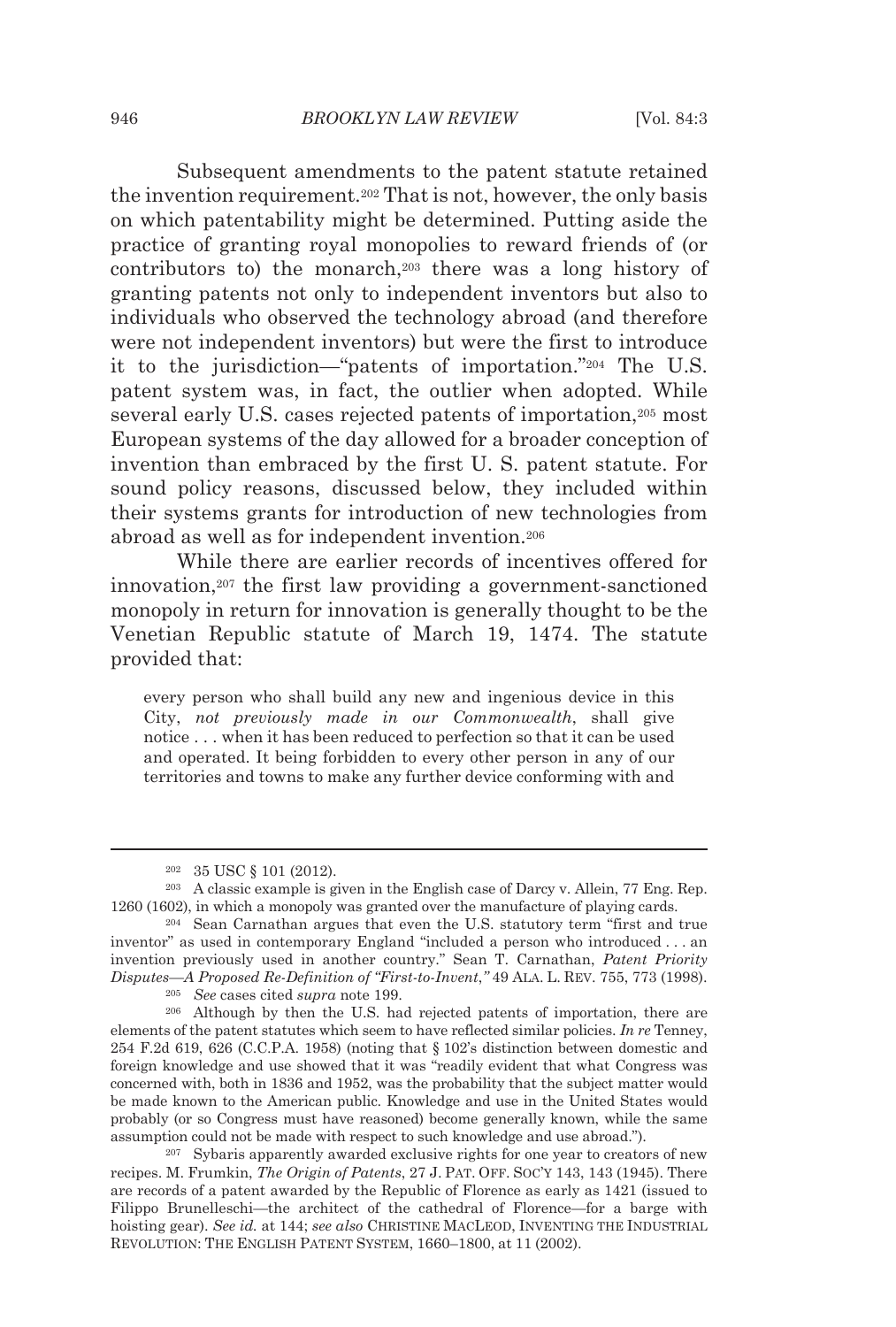similar to said one, without the consent and license of the author, for the term of [ten] years.208

The statute did not require "invention" in the modern sense, but only that the claimant "build" a new device; it was intended to motivate not only invention, but introduction of inventions from abroad.209

English practice before the Statute of Monopolies<sup>210</sup> likewise offered a limited term monopoly for inventors and for those who were the first to introduce a foreign invention into the country.211 Writing in the 19th century, E. Wyndham Hulme attempted to catalog the grants of monopolies in the U.K. prior to the Statute of Monopolies.212 Among the grants he identifies, the May 26, 1562 grant to Cobham for a dredging machine is based, not on any evidence that Cobham had invented the machine, but rather that "[t]he patentee represent[ed] that 'by diligent travel' he had discovered a machine to scour the entrances to harbours."213 The patentee was therefore not an inventor in the modern statutory sense of the word, but rather was rewarded for having observed someone else's invention

www.legislation.gov.uk/aep/Ja1/21/3. 211 "[I]f a man hath *brought in a new invention and a new trade within the* 

*kingdom* . . . *or* if a man hath made a new discovery of any thing . . . the King . . . may grant by charter unto him, that he only shall use such . . . for a certain time." The Clothworkers of Ipswich Case [1615] 78 Eng. Rep. 147, 148 (KB) (emphasis added). As Lord Coke explained the rationale and its limits: "[A]t first the people of the kingdom are ignorant and have not the knowledge or skill to use it: but when that patent is expired, the King cannot make a new grant thereof: for when the trade is become common . . . there is no reason that such should be forbidden to use it." *Id.* Thus, it was held that the Crown might lawfully grant exclusive privileges in a new invention, a new discovery, *or a new trade within the realm*, for a limited time. *See id.* Modeled on the United Kingdom Patent Law of 1852, Jamaica likewise permitted patents of importation. *See* Pfizer, Ltd. v. Medimpex Jam., Ltd. [2014] UKPC 20. Section 3 of the statute provides that "[w]henever any person . . . alleg[es] that he hath invented or discovered some new and useful art, machine, manufacture, or composition of matter, *not heretofore known or used within this Island* . . . it shall be lawful for the Governor-General, in the name of and on behalf of Her Majesty, to direct Letters Patent, under the Broad Seal of this Island, to be issued." *Id.* (emphasis added) (quoting Jamaica's Patent Act of 1857) Portugal also adopted, by decree in 1892, a law authorizing the grant of patent monopolies "for the manufacture of any new industrial products . . . . [with] 'new industry' . . . defined as one not actually in process of working in the country at the date of application." E. Wyndham Hulme, *History of the Patent System Under the Prerogative and at Common Law*, 12 L. Q. REV. 141, 154 (1896). 212 *See* Hulme, *supra* note 211, at 141–54. 213 *Id.* at 145.

<sup>208</sup> Giulio Mandich, *Venetian Patents (1450–1550)*, 30 J. PAT. OFF. SOC'Y 166, 177 (1948) (emphasis added).<br><sup>209</sup> "Now, if provision were made for the works and devices discovered by such

persons, so that others who may see them could not build them and take the inventor's honor away, more men would then apply their genius, would discover, and would build devices of great utility and benefit to our commonwealth." *Id.* at 176. Note that the monopoly was available not only to the actual inventor, but also to the first to bring the invention to the territory. 210 Statute of Monopolies of 1623, 21 Jac., c. 3, § 6 (Eng.) http://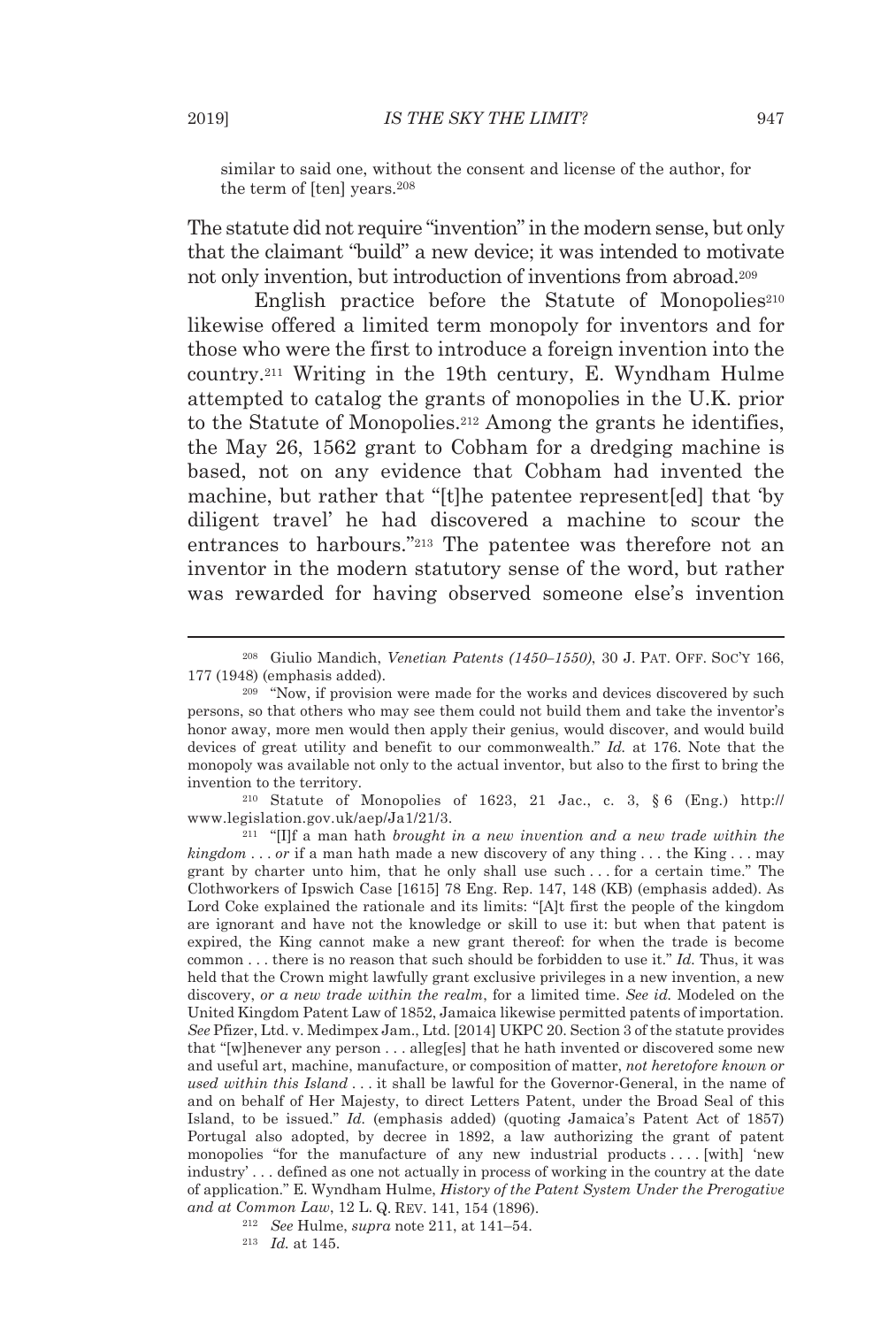abroad and having been the first to bring it into the country. Hulme also reports on a 1571 grant to Richard Dyer "for the manufacture of earthen fire-pots, an art which he had learned in exile [in Portugal]."214 Again, the patentee did not invent the technology, he learned it from others (and was therefore not an inventor in the modern statutory sense)—but he introduced it into the country. Hulme argues that, even under the Statute of Monopolies, which "confined the legitimate exercise of the prerogative to the true and first inventor," the term "inventor" as understood at the time was not confined to the mental act of invention but was broad enough to cover the first importer of technology215 and explains:

[T]he Crown and Courts alike recognized two classes of individuals . . . as the proper recipients of royal favour, (1) the bringer-in or importer, (2) the first finder or inventor—the latter grounding his title to favourable consideration on the fact that he possessed in common with the importer the qualification of introducing a new industry within the realm.216

Support for this rationale for patents of importation is offered by *The Clothworkers of Ipswich Case*:

[T]he King . . . cannot make a monopoly for that is to take away freetrade, which is the birthright of every subject. . . . But if a man hath brought in a new invention . . . within the kingdom, in peril of his life, and consumption of his estate or stock, &c. or if a man hath made a new discovery . . . in such cases the King of his grace and favour, in recompence . . . may grant . . . that he only shall use such . . . for a certain time because at first the people of the kingdom are ignorant. and have not the knowledge or skill to use it.<sup>217</sup>

The United States itself considered authorizing patents of importation,218 an approach that appears to have had the

<sup>214</sup> *Id.* at 150. 215 *Id.* at 151; *see also id.* at 151 n.1 ("The connotation of the term 'inventor' has been unduly restricted. It is used indifferently in these grants with such phrases as 'the first finder out,' 'discoverer . . . ' [etc.]. The word 'invenio,' I come upon, denotes primarily a physical act rather than a mental process. The Act sought to vest these privileges in those who had actually contributed to the introduction of the new art . . . .").<br><sup>216</sup> *Id.* at 152.<br><sup>217</sup> The Clothworkers of Ipswich Case [1615], 78 Eng. Rep. 147, 148 (KB);

*Accord In re* Edgeberry & Stephens [1691], 91 Eng. Rep. 387, 387 (KB) (holding that the term "inventor" in the Statute of Monopolies encompasses the first importer). 218 H.R. 41, as originally introduced treated as an inventor the first to import

an invention "not before known or used within the United States." H.R. 41, 1st Cong. (1790), *reprinted in* 6 THE FIRST FEDERAL CONGRESS PROJECT, THE DOCUMENTARY HISTORY OF THE FIRST FEDERAL CONGRESS OF THE UNITED STATES OF AMERICA, MARCH 4, 1789–MARCH 3, 1791 at 1626–32 (Linda Grant DePauw et al. eds, Johns Hopkins Univ. Press 1972) [hereinafter DOCUMENTARY HISTORY]. This section was deleted before passage of H. R. 41 as the Patent Statute of 1790. *Id.* at 1632–37. As originally introduced, H.R. 41 (the successor to the prior session's H.R. 10) added a section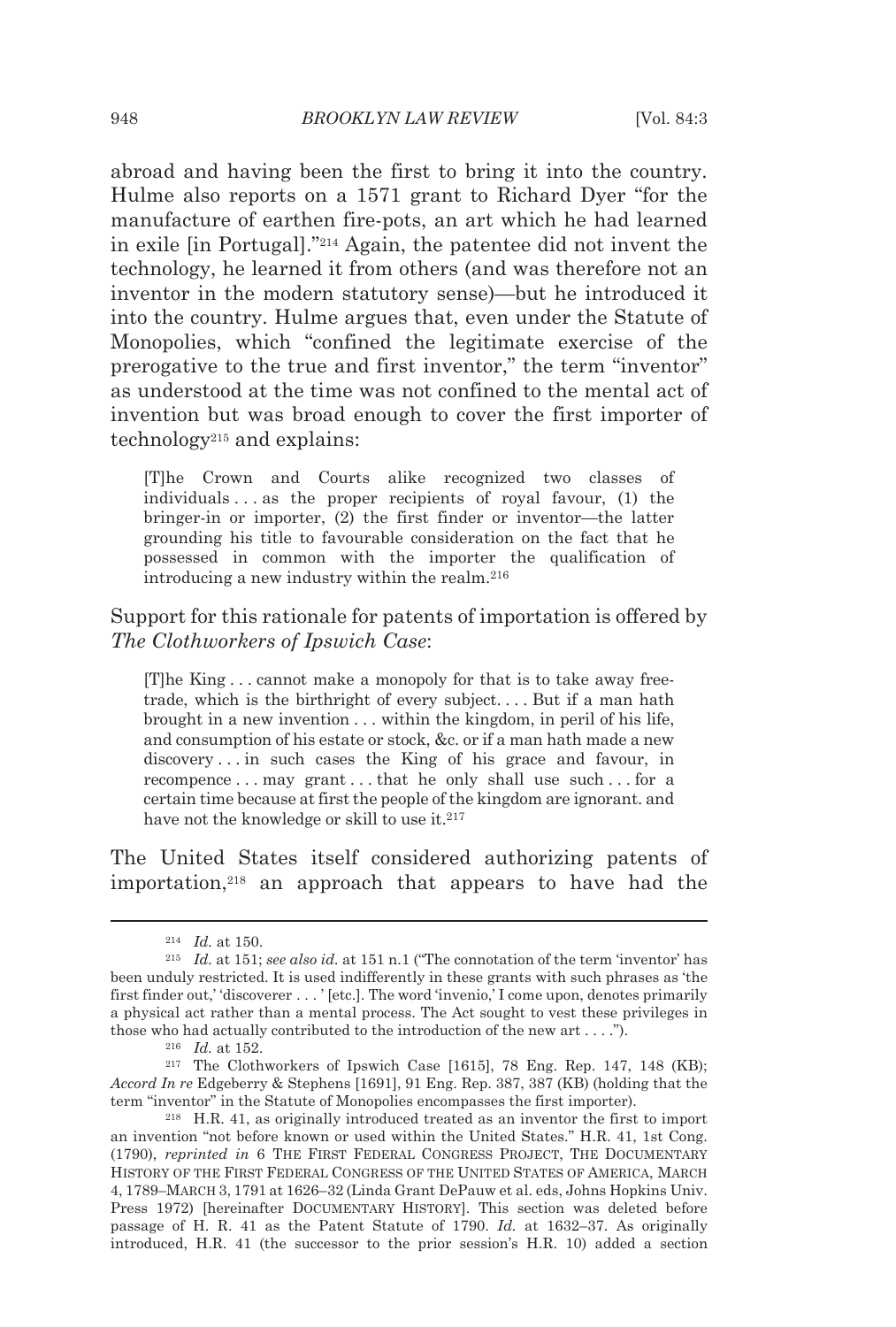support of George Washington,<sup>219</sup> but language explicitly deeming the first importer as an inventor was deleted from the final version of the bill which became the first patent statute.<sup>220</sup>

The Patent Act of 1836 was the first to include an explicit provision denying a patent if the invention had been described in a pre-existing printed publication.221 It distinguished between denial based on printed publications and denial based on knowledge or use. The statute provided that

if . . . it shall not appear . . . that the same had been . . . described in any printed publication *in this or any foreign country*, or had been in public use or on sale ... prior to the application, ... it shall be [the Commissioner's] duty to issue a patent therefor.<sup>222</sup>

The underlying rationale for granting patents of importation adopted by Queen Elizabeth I was "to stimulate domestic production of both raw materials and a wide variety of manufactured goods previously imported from abroad."223 Faced with the goal of motivating innovation in order to generate revenue, plus the recognition that new worlds were opening and those new worlds had domestically unavailable technology, these countries adopted the view that importers of such technology deserved rewards on a par with those who independently developed innovations—the economic benefits to the national economy were similar.

expressly providing that the first importer of an invention be treated as if the original inventor. That provision was deleted and (as with many early actions related to patent law) there is no formal legislative history explaining why. Walterscheid, however, offers the possibility that concerns were raised concerning the constitutionality of patents of importation. Edward C. Walterscheid, *Charting a Novel Course: The Creation of the Patent Act of 1790*, 25 AIPLA Q. J. 445, 506–09 (1997) [hereinafter Walterscheid, *Charting a Novel Course*]. 219 "The advancement of agriculture, commerce and manufactures, by all proper

means, will not, I trust, need recommendation. But I cannot forbear intimating to you, the expediency of giving effectual encouragement as well to the introduction of new and useful inventions from abroad, as to the exertions of skill and genius in producing them at home . . . ." George Washington "State of the Union" Address (Jan. 8, 1790), *reprinted in* 3 DOCUMENTARY HISTORY 251, 253.<br><sup>220</sup> "No copy specifically identified as H.R. 10 has been found, and what is

known about it comes from indirect sources." Walterscheid, *Charting a Novel Course*, *supra* note 218, at 462–63. "Nonetheless, an unidentified typescript of a combined copyright and patent bill unearthed at the Library of Congress in 1955 is now considered to be H.R. 10, because H.R. 10 is the only known combined bill attempted by the Congress." *Id.* at 466. 221 Act of July 4, 1836, ch. 357, 5 Stat. 117. 222 § 7, 5 Stat. at 119 (emphasis added). 223 Edward C. Walterscheid, *The Early Evolution of the United States Patent* 

*Law: Antecedents (Part 2)*, 76 J. PAT. & TRADEMARK OFF. SOC'Y 849, 855 (1994).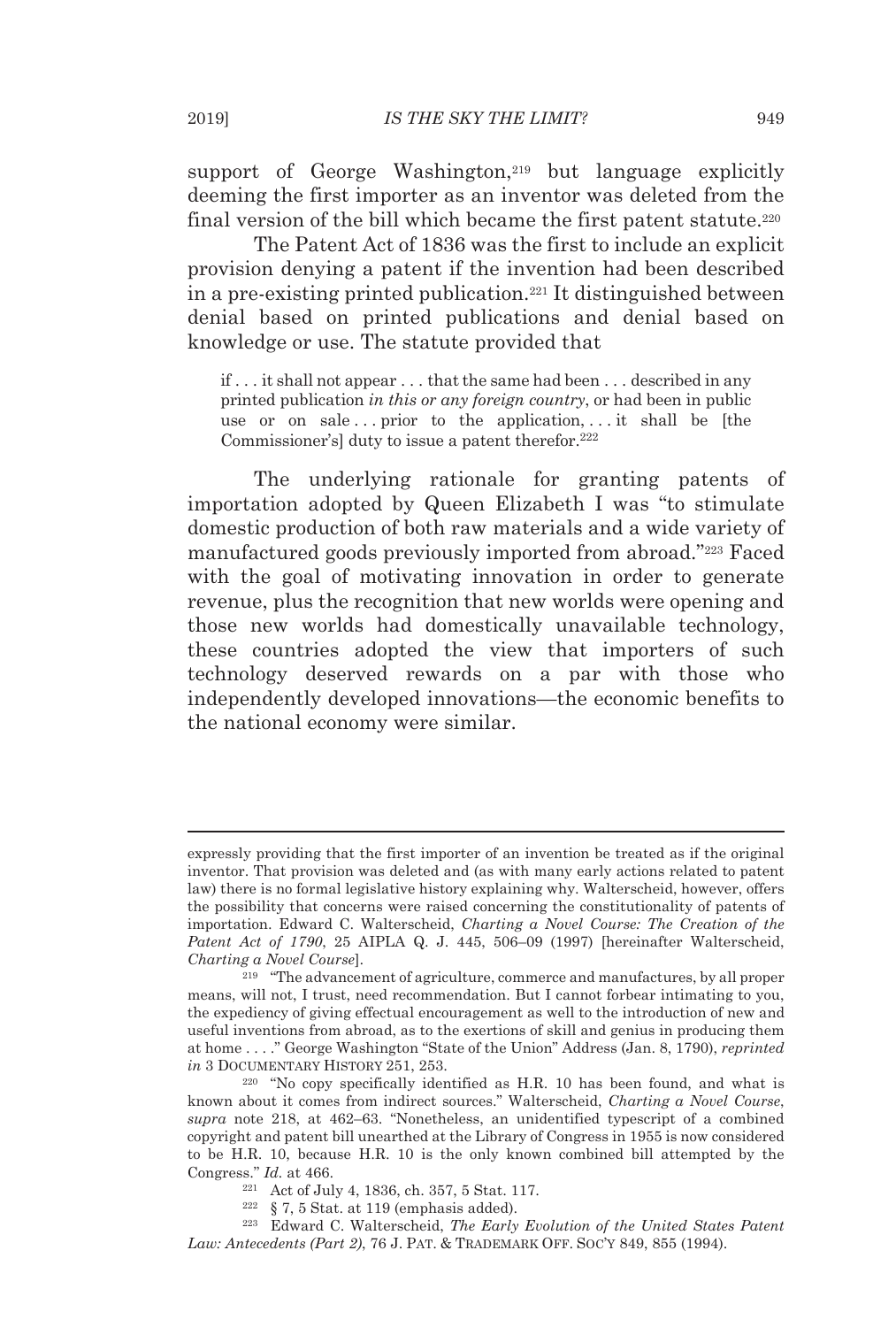A similar rationale could apply to extraterrestrial technology today.224 The risks and costs of space exploration are enormous, in many cases greater than the risks and costs of independent development.225 The impacts on the economy are potentially the same—the origin of the technology has no effect on its value, except with respect to the decision whether to invest in developing the technology, and that decision is heavily influenced by the likelihood of recovering the costs of development. The availability of patents is a major component in evaluating that likelihood.

The Constitution only authorizes grants of limited term monopolies to authors and inventors.226 The question may be raised whether patents of importation could fit within that authorization. It is tempting to respond that the constitutional line has already been crossed with the passage of the AIA, awarding patents to the first filer rather than the first inventor. Although many commentators argued that this ran afoul of the "authors and inventors" requirement,227 Congress thought the AIA constitutional. Support can be found in the common understanding of the word "invention," during the formative years of the antecedents of U. S. patent law, as including both invention and discovery<sup>228</sup> (and even the current U.S. patent statute defines "invention" as "invention *or discovery*").229 The proper inquiry is whether the concept furthers national policy, under the conditions that prevail at the time. The conditions that prevail today regarding space exploration are quite similar to the conditions that prevailed in seventeenth and eighteenth century England—there are potential resources in locations that will be visited by few and only at great risk and expense.230 For the moment, this is an appropriate approach to patents, even for "naturally occurring"

<sup>224</sup> For example, Queen Elizabeth's position vis-a-vis contemporary continental Europe can be seen as similar to the current state of terrestrial vis-a-vis extraterrestrial technology: there may be technologies in space that would be useful on earth, but significant barriers separate the two. Rewards are appropriate for those who surmount those barriers.<br><sup>225</sup> As long as costs were borne by governments, this factor would not matter.

Now that private entities are venturing into the field and making economic decisions, economic motivation does matter. See supra notes 7–12.<br><sup>226</sup> U.S. CONST. art. I, § 8.<br><sup>227</sup> See discussion *supra* note 180.<br><sup>228</sup> The standard dictionary of the day would have been Johnson's Dictionary of

the English Language, which defined "inventor" as "a [finder] of something not known before." A DICTIONARY OF THE ENGLISH LANGUAGE 1122 (1st ed., 1755), https://johnsonsdictionaryonline.com/page-view/?i=1122 [https://perma.cc/2SQ6-P2WV].<br><sup>229</sup> 35 U.S.C. § 100 (2012 & Supp. V 2018) (emphasis added).<br><sup>230</sup> If conditions change, it would certainly be appropriate to change th

as Congress and the courts have done regarding the definition of prior art in the past. *See* Oppenheimer, *In Vento Scribere*, *supra* note 174, at 249–58 (describing the evolution of the definition of "printed publication" in response to technological change); *see also*  Section III.B., *supra*.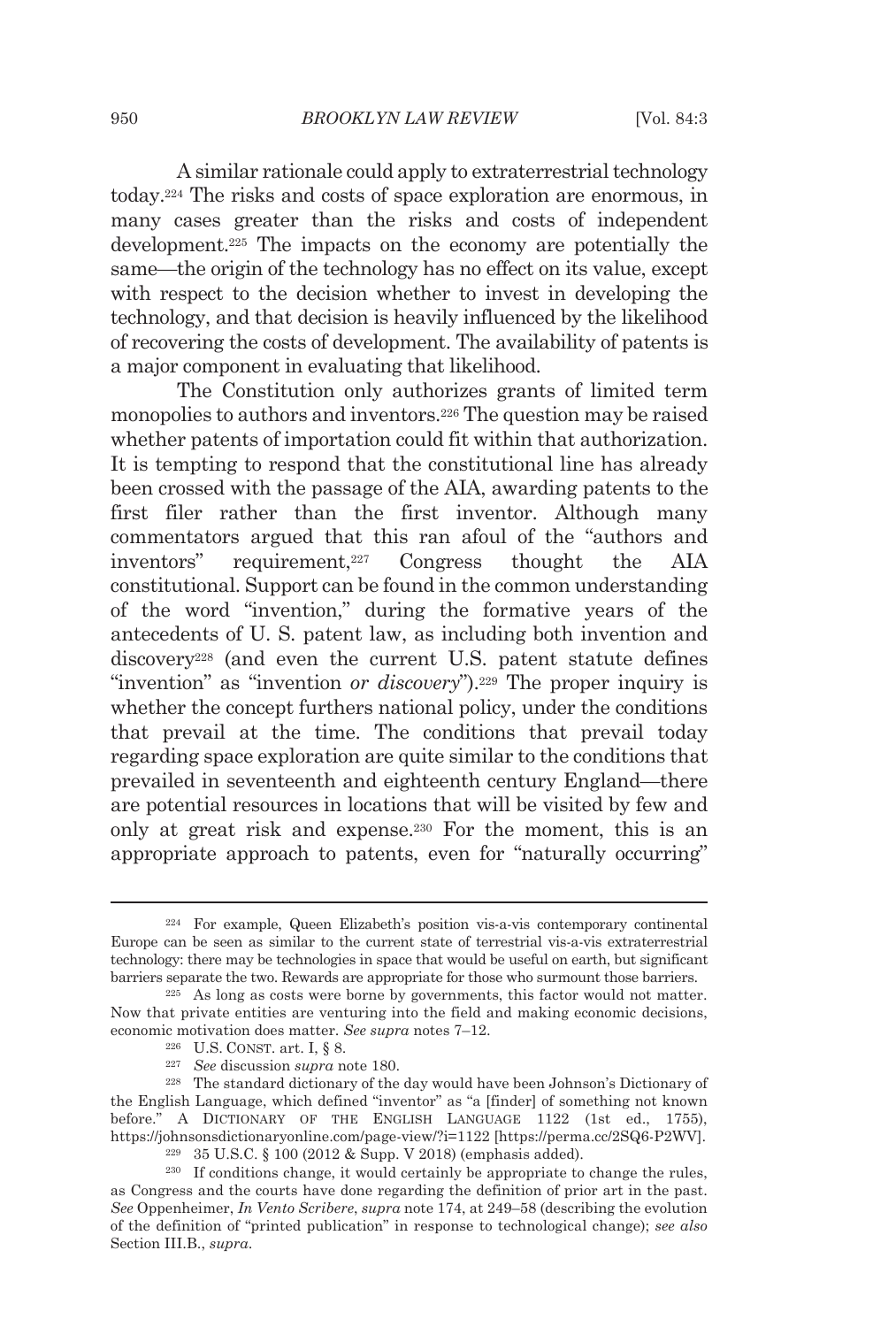materials discovered in space but previously unknown on earth. Like Dyer and his fire-pot, the first party to bring such a substance "*not heretofore known or used within this Island.*"231 Earth should be rewarded for the risk and expense of introducing the new material to Earth's storehouse of knowledge.

As with the other models, there would be a constitutional issue regarding patentability of principles of nature—the Supreme Court has never been asked to clarify whether only natural phenomena that occur on Earth are included.232 This model would, however, offer a solution to the novelty issue presented under Section 101.233 By allowing "the first to introduce" to apply for a patent on a par with "the first inventor to file," and (as required by the AIA) awarding the patent to the first to file an application with the USPTO, the model limits the technology to one patent. This would, of course, be the result under the current system. What the patent of importation model adds, however, is the assurance that one of the two applicants will receive a patent; under the current system, there is the possibility that neither would receive a patent. Instead of inhibiting innovation by introducing this risk, it introduces a new element of competition—between research and exploration—which should lead to greater innovation. In addition, the administrative issues discussed in Part IV would be eliminated.234 Because only one patent is granted, the patentee would have the power to grant exclusive licenses and thereby maintain market control.

As discussed, there are unresolved issues as to the application of Section 102 to prior art from space, particularly the date upon which it becomes prior art.235 Giving the "first importer" the right to seek a patent would encourage introducing the new technology into the prior art at the earliest possible date. Because only one patent is to be issued, both an explorer and a researcher have an incentive to file an application as soon as possible. Therefore, the first to the patent office will presumably be acting before anyone else has the invention, and nothing will be withdrawn from the public domain.

As to the inherency issue, the current interpretation should adequately protect earthbound innovators. As currently

<sup>231</sup> *See* Hulme, *supra* note 211, at 150. Discoveries in space which were already known on Earth should not be patentable for the policy reasons discussed *supra* Section III and expressed, for example, in the quoted Jamaican statute cited *supra* note 211.<br><sup>232</sup> See discussion *supra* Section III.A.<br><sup>233</sup> See Miller v. Eagle Mfg. Co., 151 U.S. 186, 198 (1984); *see also* discussion

*supra* notes 189–190.

<sup>234</sup> *See supra* Section III.C.2. 235 *See supra* Section III.B.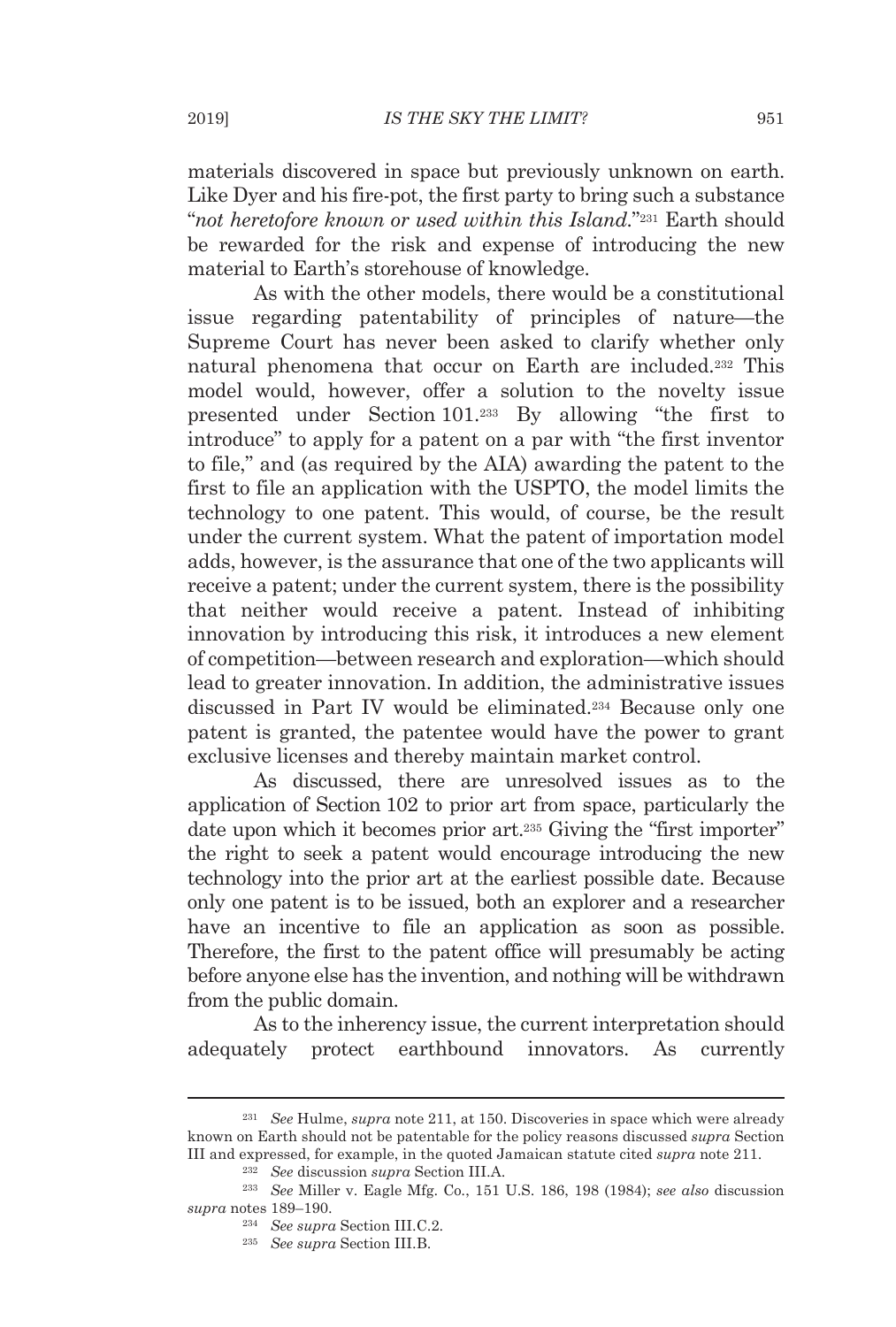interpreted, "[i]nherency . . . may not be established by probabilities or possibilities. The mere fact that a certain thing *may* result from a given set of circumstances is not sufficient."236 Thus, if a phenomenon only exists under certain conditions—for example, only in the vacuum and extreme temperature of outer space—it cannot qualify as inherent.

By dealing with the issues under 35 U.S.C. § 102, the model also deals with those relating to Section 103.237 It also helps resolve—or, more accurately, avoid—the questions relating to how much the *Winslow* person of ordinary skill knows.238 By encouraging prompt disclosure of information learned in space, the problem of whether to include information only known in space is reduced once the information is brought to Earth, the problem disappears.

# V. CHOOSING A SOLUTION: PROMOTING INNOVATION BY PROTECTING INNOVATORS

The choice of solution depends on the choice of goals. If patents are viewed as anti-competitive in the aggregate, then the ideal solution would be one that limited patents to the extent possible. Extraterrestrial discoveries, under this view, should be available as invalidating prior art to the maximum degree.239 On the other hand, if patents are viewed as pro-growth, then the ideal solution would be one that gave inventors certainty as to expectations should they receive a patent on the theory that the patent incentive encourages innovation and that innovation is of benefit to society.240 Both views have their adherents.241

Accepting the constitutional goal of promoting progress (as opposed, say, to reducing prices in the short term) by providing limited term exclusivity to innovators, a solution should provide a sufficient degree of certainty that successful innovation will be rewarded. The theory of patent grants as promoters of progress is that the marketplace (not the government) will finance innovation

<sup>236</sup> *See In re* Robertson, 169 F.3d 743, 745 (Fed. Cir. 1999) (emphasis added) (quoting Continental Can Co. v. Monsanto Co., 948 F.2d 1264, 1269 (Fed. Cir. 1991). 237 *See supra* Section III.C.3. 238 *See In re* Winslow, 365 F.2d 1017, 1020 (C.C.P.A. 1965) (in which the court

assumed that in determining whether an invention was patentable or not, all relevant information was completely known). 239 If that is the goal, an even better solution would be to repeal the patent

statute entirely. 240 *See* Max Stul Oppenheimer, *The Innovator's Dilemma*, 4 AM. U. BUS. L. REV.

<sup>371, 375 (2015) [</sup>hereinafter Oppenheimer, *The Innovator's Dilemma*]. 241 Any individual patent, viewed in isolation, is clearly anti-competitive—

preventing others from using the claimed technology to compete is the purpose of the patent. Viewed in the aggregate, however, it is necessary to also consider the incentive to innovate and recall that, absent the innovation represented by the patent, society would not have the advance in the first place.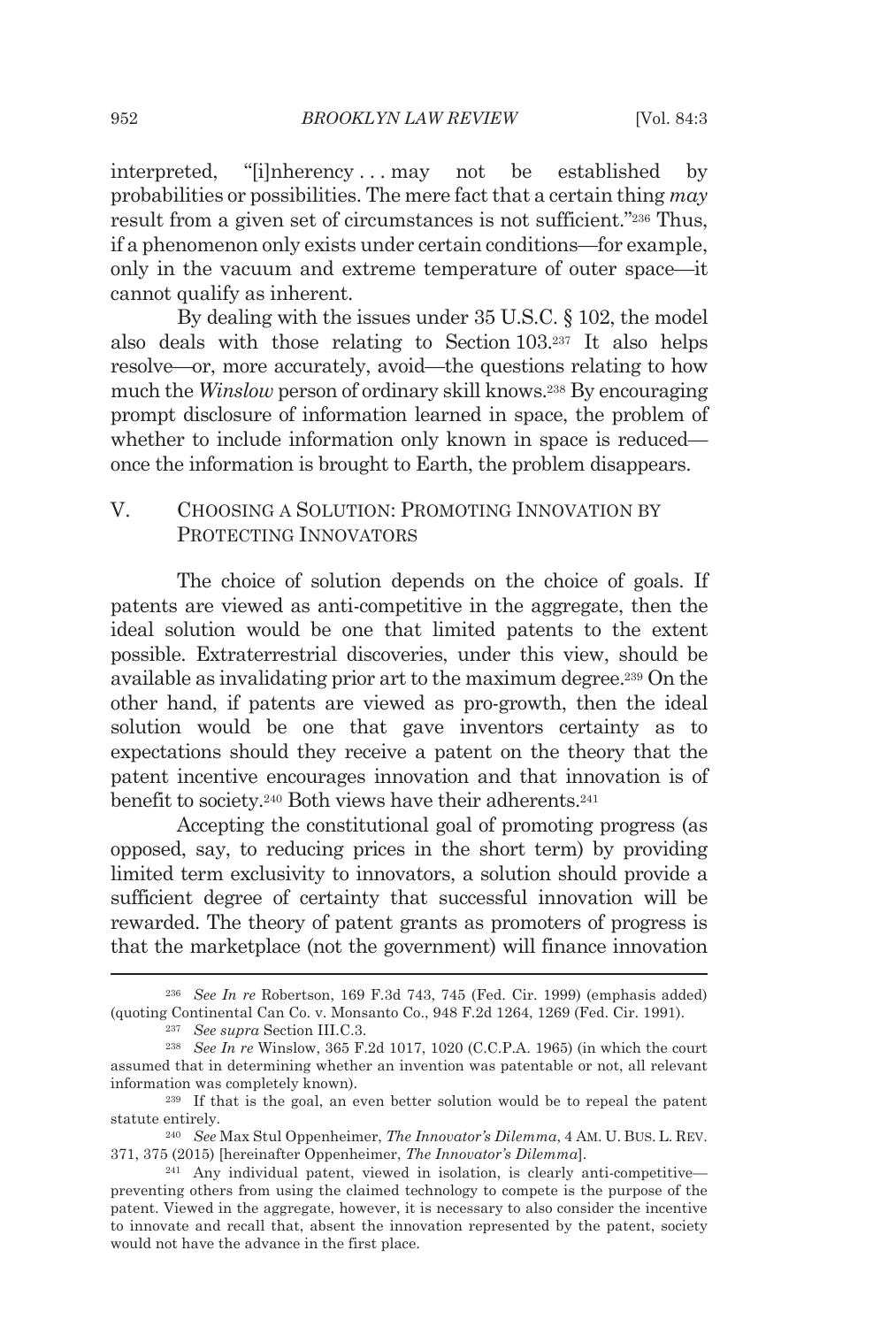by assuring monopoly profits for innovation. To the extent that there is doubt regarding the availability of this reward, the incentive to innovate is reduced.242 Any solution that introduces new uncertainty as to patentability of an invention will reduce the incentive to innovate, the ability to finance innovation<sup>243</sup> and therefore the amount of innovation.

Any modification of the rules, whether by treaty or by statute, introduces uncertainty—new interpretations are required, or reaffirmation of existing interpretations to the new rule.244 While that is unavoidable, some modifications change uncertainty by design, changing the rules to favor or disfavor innovators.

A resolution must deal with two broad categories of issues: treatment of extraterrestrial activity for the purpose of establishing the right to a patent, and treatment of extraterrestrial activity for the purpose of defeating an existing patent. Viewed another way, the resolution must deal with pre-patent activity differently than post-patent activity.

Both discoveries and inventions made in space should be eligible for patent protection—they, like any other invention or discovery, further progress. Even discoveries—as opposed to inventions—in space should be eligible for patent protection if they introduce technology not previously available on Earth. Discoveries in space should not, however, be allowed to displace previouslyapplied for patents—the progress has already been made at the point of patent application and if the public did not have access to the technology at that point, the applicant has fulfilled the inventor's part of the patent bargain.

This approach is consistent with the early "patents of importation" approach to the opening of new worlds with new technology bases. To the extent that it is inconsistent with current law, the inconsistency arises, not from constitutional requirement or the words of the patent statute, but from judicial interpretation.245

lower courts and the patent office, which argue such interpretation is inconsistent and lacking

<sup>&</sup>lt;sup>242</sup> See Oppenheimer, *The Innovator's Dilemma*, *supra* note 240, at 387.<br><sup>243</sup> An investor in research and development is taking the risk that the research

will actually produce the desired innovation and the risk that the innovation will be successful in the marketplace. These are typically large risks—minor innovations are generally unpatentable because of the non-obviousness requirement. 35 U.S.C. § 103 (2012 & Supp. V 2018). In order to compensate for these risks, there must be a comparably large potential for profit and that profit typically can only be protected by patents. 244 When the patent statute was amended in 1952 to introduce an explicit

prohibition on patenting "obvious" inventions—a rule that had been in place through judicial interpretation since the 1851 case of *Hotchkiss v. Greenwood*, 52 U.S. 248, 269 (1851)—it took a Supreme Court decision to confirm that there was still a prohibition on patenting "obvious" inventions, *Graham v. John Deere Co*., 383 U.S. 1, 17–18 (1966), and the contours of "obviousness" remained contentious as recently as 2007. *See* KSR Int'l Co. v. Teleflex Inc., 550 U.S. 398, 407 (2007). 245 This judicial interpretation has been inconsistent, and has drawn criticism from